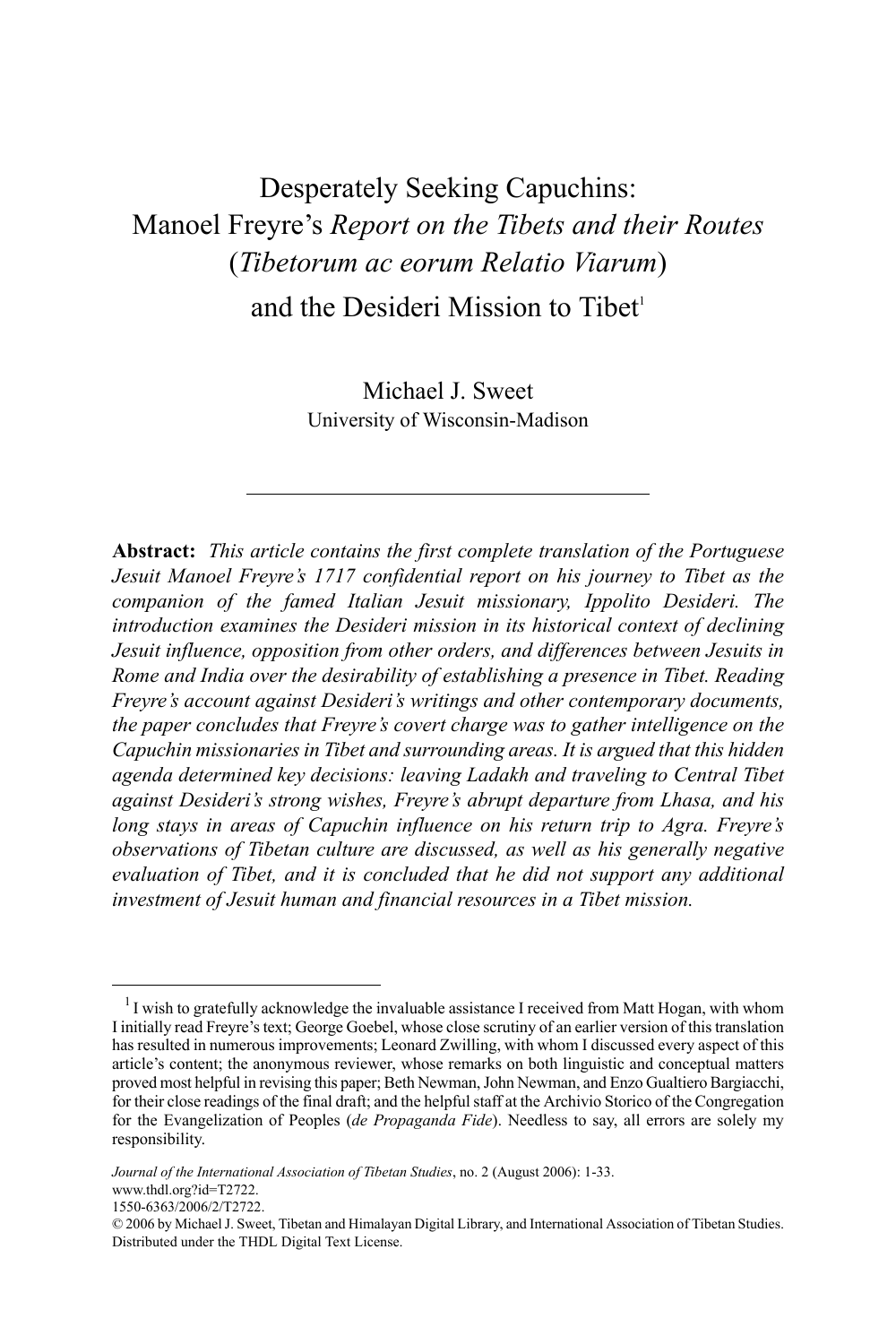# **Historical Background of the Jesuit-Capuchin Struggle over Tibet**

By the latter half of the seventeenth century the rising tide of worldwide Jesuit influence had begun to recede. Faced with French dominance in global politics, the Society of Jesus and its traditional ally the Papacy, both of whose fortunes had been closely liked with a now weakened Portugal, found themselves increasingly on the defensive. As a part of the general assault theFranciscan orders, particularly the French-supported Capuchins, played a major role in challenging the Jesuits' missionary activities, although the Jesuits continued to wield significant influence in France throughout the early eighteenth century. [2](#page-1-0) In 1703 the anti-Jesuit Sacred Congregation for the Propagation of the Faith ("the Propaganda") condemned the Jesuits for permitting their Chinese and Indian converts to retain some of their indigenous religious rituals, in what became known as the Chinese and Malabar rites controversies,[3](#page-1-1) and Pope Clement XI confirmed their ruling by papal decree. In that same year, the Propaganda, again with the approval of the Pope, awarded the Tibet mission field exclusively to the Capuchins,[4](#page-1-2) although it was well-known that the Jesuits had previously established a mission in what is now southwestern

<span id="page-1-0"></span><sup>&</sup>lt;sup>2</sup> The combined efforts of the anti-Jesuit forces (including Spain and its Neapolitan allies), and a loss of prestige even in Portugal itself, would eventually lead to the complete suppression of the Society in 1773, and its expulsion from all their missions. See *Diccionnario Histórico de la Compañía de Jesús* (Madrid: Universidad Pontifica Comillas, 2001), 1:878-84; Ludwig Freiherr von Pastor, *The History of the Popes*, trans. Dom Earnest Graf, vol. 33 (London: Routledge & Kegan Paul, 1957); Giacomo Martina, *Storia della Chiesa: Da Lutero ai Nostri Giorni* (Brescia: Morcelliana, 1994), 2:205-319; and Dauril Alden, *The Making of an Enterprise: The Society of Jesus in Portugal, Its Empire and Beyond, 1540-1750* (Stanford, CA: Stanford University Press, 1996), 571-96. The political situation of the Jesuits during this period was extremely complex, and in the brief context of the present paper I have only been able to outline it in very broad strokes. Among the most bitter French opponents of the Jesuits were the Gallicanist advocates of a strong French national church and the pietistic Jansenists who had strongly condemned Jesuit practices and theology as heretical. The Portugal-France dichotomy was in fact less rigid than Alden asserts; Jesuit influence in France declined after the death of Louis XIV (1715), but remained significant throughout the early eighteenth century. Desideri himself, after leaving Tibet, did not report to Goa and mainly resided in the areas of India under French Jesuit authority, ultimately returning to Europe under their auspices and being well received at Versailles and Fontainebleau by the French nobility and clergy in 1727. See Luciano Petech, *Missionari Italiani nel Tibet e nel Nepal* (Roma: La Libreria dello Stato, 1952-54), 7:60-97.

<span id="page-1-2"></span><span id="page-1-1"></span><sup>3</sup> In 1978 the name of the Sacred Congregation for the Propagation of the Faith (*Sacra Congregatio Christiano Nomini Propagando*) was changed to the present Congregation for the Evangelization of Peoples (*Congregazione per l'Evangelizzazione dei Popoli, o de Progaganda Fide*). On the Chinese rites see David E. Mungello, *The Chinese Rites Controversy: Its History and Meaning* (Nettetal, Netherlands: Steyler Verlag, 1994); on the Malabar rites see the article "Ritos Malabares" by J. Correia-Alfonso in the *Diccionnario Histórico*, 4:3372-75.

<sup>4</sup> On the Propaganda award of the Tibet mission to the Capuchins see Petech, *Missionari Italiani*, 1:xxxiv-xxxviii, and Silvia Castello Panti, "Nuovi Documenti su Ippolito Desideri," in *Miscellanea di Storia delle Espolorazioni* (Genova: Fratelli Bozzi, 1975), 153-78. The decree isshort and very general, giving the Italian Capuchins permission to build a new mission "on the shores of the Ganges in the direction of the kingdom of Tibet, or in other more advantageous places" ("*Item agendum cum praefato Procuratore Generali pro erectione novae missionis Capuccinorum italorum ad oram Gangis versus regna Tibet, seu in alio loco opportuniori,*" Petech, *Missionari Italiani*, 1:xxxvii). On the history of the Capuchin mission to Tibet, see Petech, *Missionari Italiani*, 1:xxxiv-xcviii.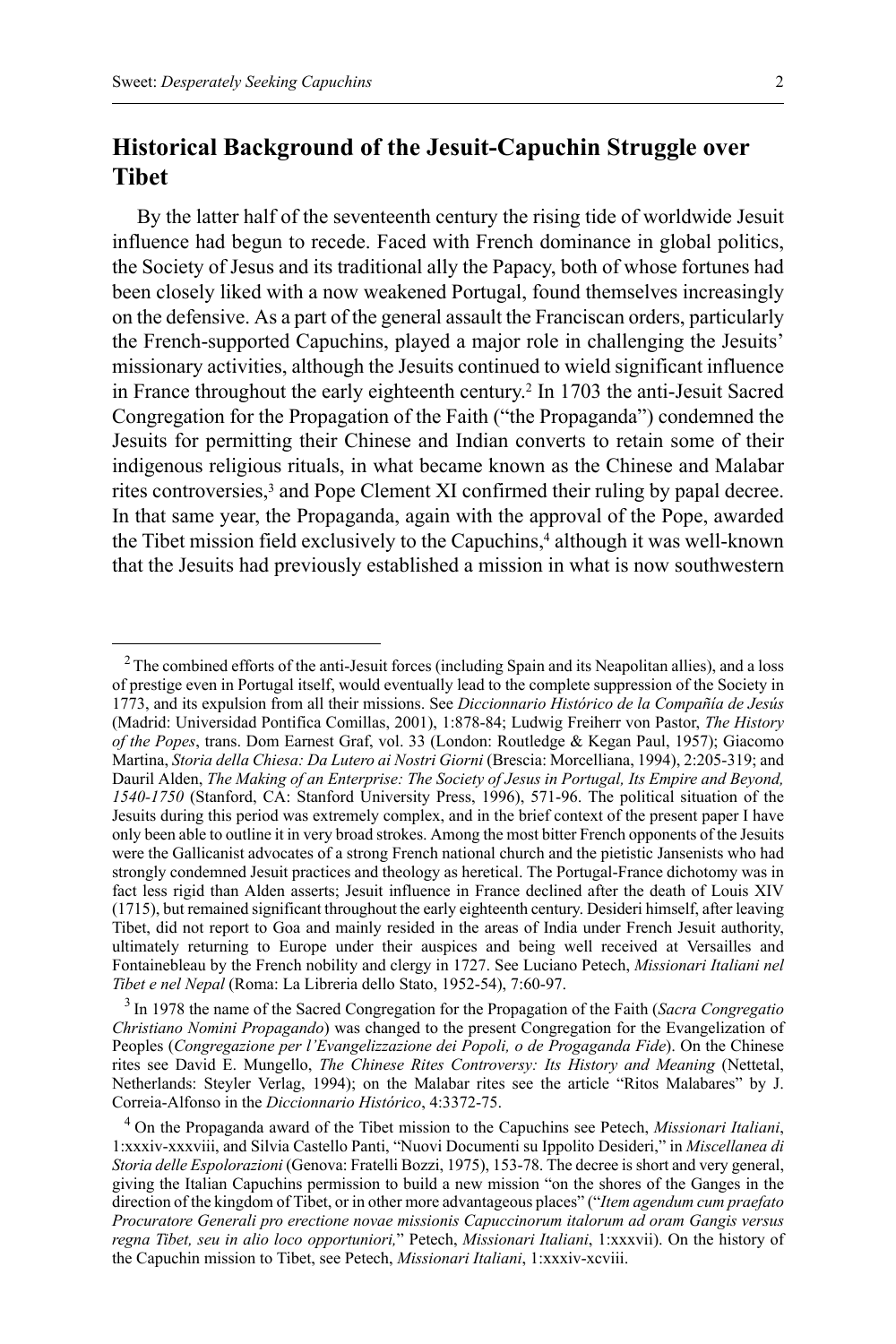Tibet in 1624 that they maintained until the 1640s.<sup>[5](#page-2-0)</sup> At the time of this award, the Society of Jesus, acting through Fr. Michelangelo Tamburini (1[6](#page-2-1)47-1730),<sup>6</sup> the Permanent Vicar General (effectively the regent for the aged General Tirso González), reportedly conceded the mission to the Capuchins.<sup>[7](#page-2-2)</sup> Be that as it may, when Tamburini himself succeeded to the Generalship in 1706 he instituted a campaign to reestablish a Jesuit presence in Tibet, thereby initiating a twenty-five year struggle between the Jesuits and the Capuchins which came to an end only in 1732 with the final judgement of the Propaganda in favor of the Capuchins.

As is the case with much that concerns the Tibet mission, we can only speculate on what Tamburini hoped to gain by his Tibet strategy, since the 1703 award by the Propaganda had been definitive and unambiguous. Perhaps he realized that in the face of increasing encroachments on Jesuit prerogatives by other orders some response was warranted, even if he suspected that in the long run they could not prevail. To reestablish the Jesuit mission in Tibet may have been a futile gesture, but it did put the Capuchins on the defensive. In pursuit of this new aggressive policy Tamburini made a number of attemptsin the yearsfollowing his assumption of the Generalship to gather information, recruit missionaries and once again establish a mission in Tibet.<sup>[8](#page-2-3)</sup> In the meantime, the Capuchins had not been idle; by 1707 they were resident in Lhasa, and in 1712 they were petitioning the Propaganda in Rome for more money and men. In that same year Tamburini handpicked Fr. Ippolito Desideri (1684-1733) for the Tibet mission, in yet another attempt to reestablish the Jesuit presence in Tibet. As later events bore witness,

<span id="page-2-1"></span><span id="page-2-0"></span><sup>5</sup> On the first Tibetan mission see C. Wessels, *Early Jesuit Travellers in Central Asia 1602-1721* (The Hague: Martinus Nijhoff, 1924), 43-93, and Hugues Didier, *Les Portugais au Tibet: Les premières relations jésuites (1624-1635)*, 2nd ed. (Paris: Chandeigne, 2002), 29-139. This was the mission in Rtsa pa rang established by Fr. de Andrade; see also note 24 below. As Petech points out (Petech, *Missionari Italiani*, 1:xxxiv), the apparent priority of the Jesuits in Tibet was vitiated from the point of view of the Propaganda by the fact that the de Andrade mission was sponsored by the Goa province of the Jesuits without approval by the Propaganda (established only in 1622, with less authority than it was later to acquire); its financial support came from local sources and not directly from Rome, which also undermined its legitimacy.

<span id="page-2-2"></span> $6$  He led the order during a long and troubled period (1709-30). He was an astute ecclesiastical politician and great promoter of Jesuit missions; see the article on his generalship by G. Mellinato in *Diccionnario Histórico*, 2:1650-54. The significance of the Tibet mission for Tamburini is indicated by its mention during his funeral oration; see Fabrizio Martelli, *Michelangelo Tamburini XVI Generale dei Gesuiti: Omaggio di Montese al suo illustre concittadino e alla sua famiglia* (Formigine, Italy: Golinelli, 1994), 133.

<span id="page-2-3"></span><sup>7</sup> In his *Memoriale* to the Propaganda of 1729 (found in vol. 84 of the *Congregazioni Particolari* in the Archivio Storico of the Congregation for the Evangelization of Peoples) Felice da Montecchio, the Capuchin who was Desideri's chief opponent in the battle over jurisdiction of the Tibet mission, advances evidence that the Jesuit province in Agra had definitively given up the Tibet mission, and that was communicated to the Pope by Tamburini, who in 1703 finally declared to him that "*la Compagnia non avea piu veruna propensione sopra que' Regni* " (*Congregazioni Particolari* 84:104b; citationsto da Montecchio's worksin this paper follow their numbering in the *Congregazioni Particolari* 84 dossier). However, in another memorial of the same year da Montecchio acknowledges that he has no actual documentation of this statement (*Congregazioni Particolari* 84:137b). In my opinion it is quite plausible that Tamburini, the effective leader of the Jesuits at that time, would have been consulted on the award of Tibet to the Capuchins and given his assent to the Propaganda and to Clement XI.

<sup>8</sup> These failed attempts are described by Petech in *Missionari Italiani*, 5:xiii-xiv.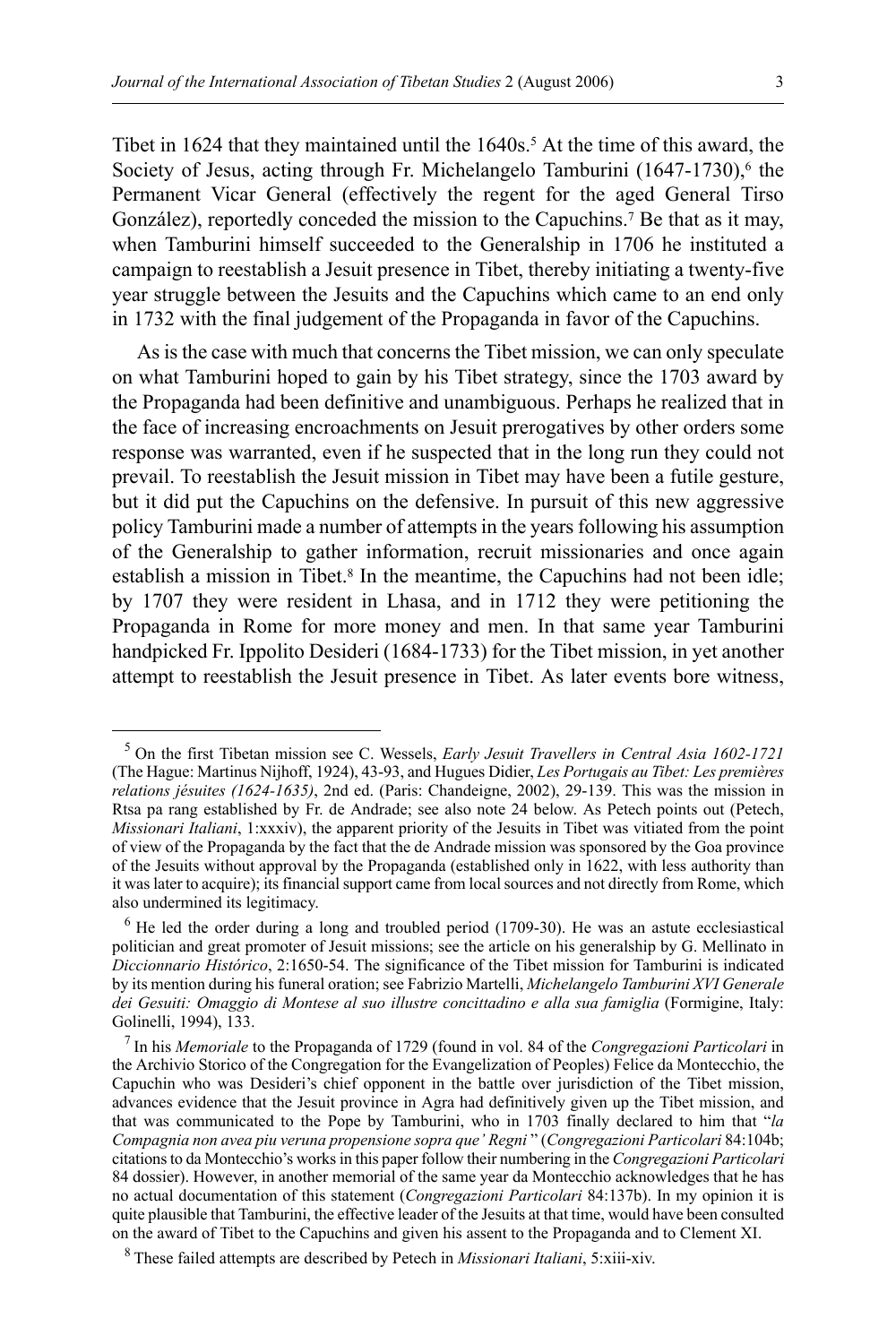Tamburini had finally found the right man. In what may be seen as a conciliatory gesture towards the Papacy's traditional ally, the actually pro-Jesuit but highly circumspect Pope Clement XI, who only nine years earlier had ratified the award of Tibet to the Capuchins, gave this rival mission his blessing in an audience attended by Desideri in September 1712.[9](#page-3-0) However, when Desideri arrived in Goa in 1713 he found that there was already significant opposition to his mission on the part of the Jesuitsin India, doubtless based on their knowledge of the Capuchins' right to the Tibet mission field and their recent activities there, the shortage of manpower for their already-existing missions, and financial considerations.[10](#page-3-1) In his early letters to Tamburini<sup>[11](#page-3-2)</sup> Desideri writes of the potential obstacles to his mission from his fellow Jesuits, pointing out that the funds intended for the Tibet mission had already been diverted to other purposes. The opposition prompted him to insistently request a patent from the General giving him absolute, complete and independent authority to open the Mission to Tibet despite any local opposition to the contrary, and this request was in fact granted in 1714. Thus it would seem that the Jesuits in Rome and India did not see eye to eye on the matter of Tibet – the Roman agenda was shaped by larger geopolitical issues, while the Indian viewpoint was guided by pragmatic considerations based on the localsituation and its priorities.

### **Freyre and his Selection for the Tibet Mission**

<span id="page-3-0"></span>Fr. Manoel Freyre,<sup>[12](#page-3-3)</sup> if remembered at all by Tibetologists, is perhaps dimly recalled as Desideri's traveling companion. Little is known about his life apart from his role in the Desideri mission and the facts, such as they are, may be briefly stated:

<span id="page-3-1"></span> $9$  Desideri did not specify the exact date — it was sometime between the celebration of his first mass (31 August) and his departure from Rome on 27 September 1712. He was introduced to Pope Clement by Orazio Olivieri, the Secretary-General of the Society of Jesus. Desideri's friend and fellow missionary to the Indies, Ildebrando Grassi, S.J., was also present at this audience. See Enzo Gualtiero Bargiacchi, *Ippolito Desideri S.J.: alla scoperta del Tibet e del buddhismo* (Pistoia: Brigata del Leoncino, 2006), 10. For Desideri's account of this meeting see his *Historical Notes*, book 1, chapter 1, in Petech, *Missionari Italiani*, 5:122-23. For a general account of Desideri and his mission Wessels (*Early Jesuit Travellers*, 205-281) and Hosten ("Letters and Other Papers of Fr. Ippolito Desideri S.J., a Missionary in Tibet (1713-1721)," [Delhi: Cosmo Publications, 1998]) remain important sources, as well as Petech's account of his life and work in *Missionari Italiani*, 5:xv-xxxvi, and Bargiacchi's synthetic biography cited above.

<span id="page-3-3"></span><span id="page-3-2"></span><sup>10</sup> On the Goa province's severe shortage of missionaries during this period see Alden, *Enterprise*, 581-82, Another Jesuit who had been considered for the Tibet mission, Fr. Giuseppe Martinetti, wrote a letter to Tamburini dated 29 November 1713, detailing all of the reasons why a Jesuit mission to Tibet would be a fruitless waste of resources (Hosten, "Letters and Other Papers," 21-27).

<sup>&</sup>lt;sup>11</sup> Such as in his letters of 15 November and 13 December, 1713, from Goa and from Surat respectively (Petech, *Missionari Italiani*, 5:5-9).

<sup>&</sup>lt;sup>12</sup> More commonly called by the Latin version of his given name, Emmanuel. I follow the convention here of using the vernacular forms of given names. Place names and Tibetan words that do not already have a standard English rendering will be given in Extended Wylie Transliteration and THDL Phonetics (you can switch between these two by selecting "Scholarly View" or "Popular View," respectively, from the Specify View drop-down menu in the lefthand sidebar of this page) with Freyre's form in parentheses at the first occurrence.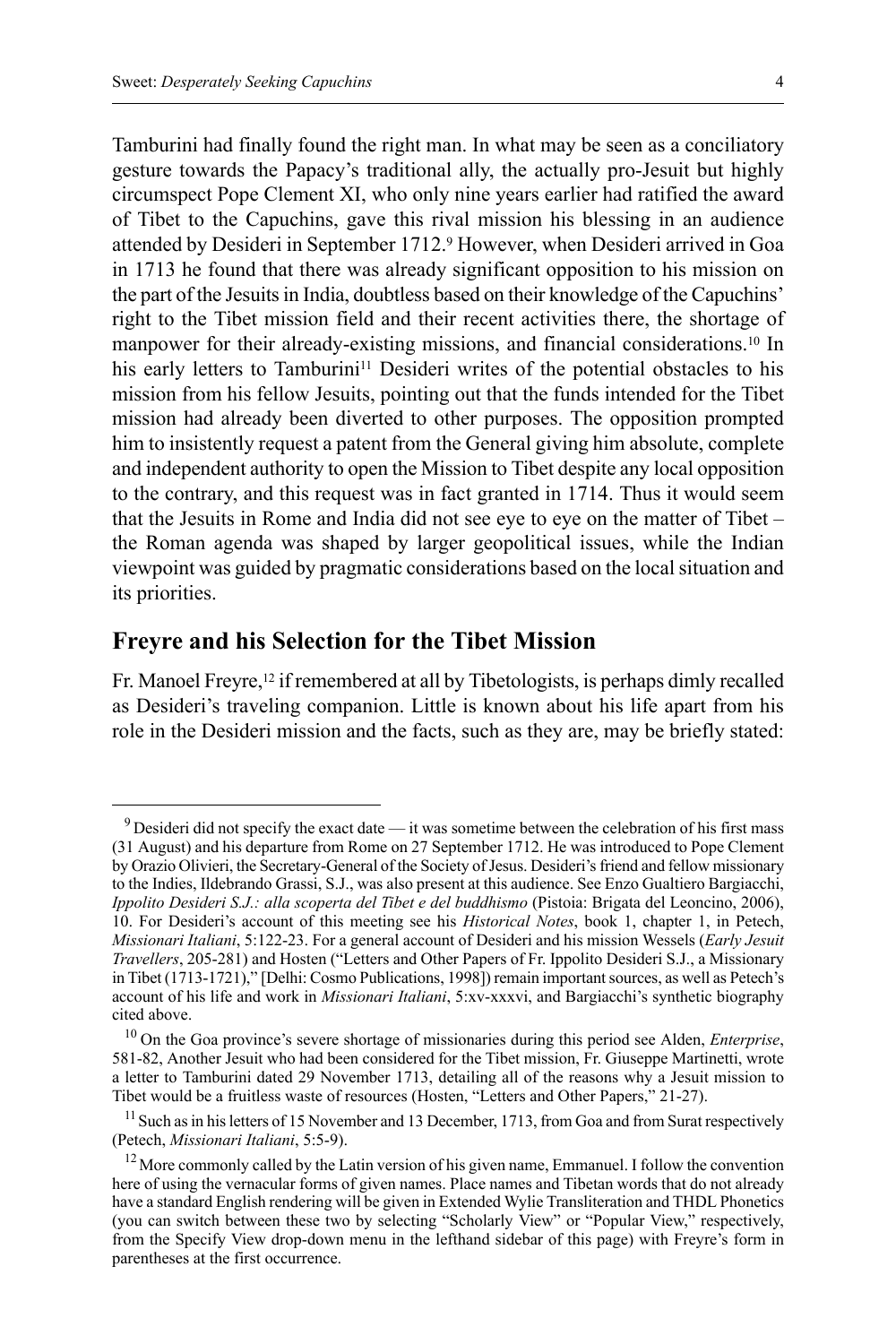he was born in Ancião, Portugal<sup>[13](#page-4-0)</sup> in 1679 and entered the Jesuit order at Goa in 1694. In 1710 he was at the Agra mission and in 1714 at Delhi where he served as the pastor of the Roman Catholic community. [14](#page-4-1) In 1717, approximately eleven months after leaving Lhasa, he wrote and submitted the report which forms the basis for this paper while staying in Agra, and in 1718 he was back in Delhi. However, after 1719 Freyre's name disappears from the Jesuit rolls. It is clear that he had left the Society, because in 1724 he petitioned for reinstatement. However, for whatever reason, this did not occur, as his name is found neither in later rosters of members nor in lists of the deceased.[15](#page-4-2) The circumstances under which he left the Society, what he did subsequently, and even the year of his death are unknown.

How did Freyre come to be associated with the Tibet mission? From January to March 1714 Desideri was staying inSurat with the Capuchins (who in 1699 had succeeded in obtaining an order from the Propaganda displacing the Jesuits and securing the mission there for themselves).<sup>[16](#page-4-3)</sup> There he became acquainted with Fr. José da Silva, the Jesuit Visitor in Agra, Tamburini's direct representative and as such the most powerful Jesuit functionary in the Goa Province. The two men later traveled together to Delhi, arriving on 11 May. The very night Desideri arrived in Delhi he met Freyre for the first time. As Desideri wrote in a letter of 21 August [17](#page-4-4)14,<sup>17</sup> Freyre, after hearing him expatiate on the Tibet mission, enthusiastically offered to join him. Shortly thereafter, Freyre received official approval from da Silva who, significantly, appointed him Desideri's superior. Freyre was later ratified in this position by Tamburini himself.[18](#page-4-5)

<span id="page-4-0"></span>In Desideri's subsequent letters and writings he expresses open contempt for Freyre, whom he had come to view as having been foisted on him by da Silva.<sup>[19](#page-4-6)</sup> Desideri apparently believed that the decision for Freyre to accompany him had already been made beforehand, and that Freyre's seeming enthusiasm and eagerness

<span id="page-4-1"></span><sup>&</sup>lt;sup>13</sup> A small town located in the hilly Leiria district of west-central Portugal.

<span id="page-4-3"></span><span id="page-4-2"></span><sup>&</sup>lt;sup>14</sup> Desideri estimated the Catholic community in Delhi to number about three hundred persons. Letter to Fr. Francesco Piccolomini dated Agra, August 21, 1714 (Petech, *Missionari Italiani*, 5:12, 13) and to the General of the Society in Rome, Michelangelo Tamburini, dated Delhi, September 20, 1714 (Petech, *Missionari Italiani*, 5:20).

<span id="page-4-4"></span><sup>15</sup> See Wessels, *Early Jesuit Travellers*, 222n2.

<span id="page-4-5"></span><sup>16</sup>Charles J. Borges, *The Economics of the Goa Jesuits, 1542-1759* (New Delhi: Concept, 1994), 27. The instigator of the Jesuit expulsion from Surat may well have been the very same Fr. François Marie of Tours who later initiated the Capuchin Tibet mission; he was in Surat at the time and was a prominent opponent of the Jesuits – see Hosten, "Letters and Other Papers," (1938): 567-767; (rept. 1998), 71n1.

<span id="page-4-6"></span><sup>&</sup>lt;sup>17</sup> The meeting is described in his letter from Agra to Fr. Francesco Piccolomini of 21 August 1714 (Petech, *Missionari Italiani*, 5:12).

<sup>&</sup>lt;sup>18</sup> On their discussions in Surat see Desideri's letter to Tamburini of 5 August 1715 (Petech, *Missionari Italiani*, 5:22); on his meeting with Freyre in Delhi his letter to Tamburini from Delhi of 20 September 1714 (Petech, *Missionari Italiani*, 5:17, 21). See also Petech, *Missionari Italiani*, 228n1, on the issue of the appointment.

<sup>19</sup> See for example his letter to Tamburini from Leh 5 August 1715 in Petech, *Missionari Italiani*, 5:29-31, and Desideri, *Historical Notes*, bk. 1, chap. 9, in Petech, *Missionari Italiani*, 5:183. Both Wessels (*Early Jesuit Travellers*, 210) and Petech (*Missionari Italiani*, 5:xvi) are of the opinion that Freyre was in fact assigned by da Silva.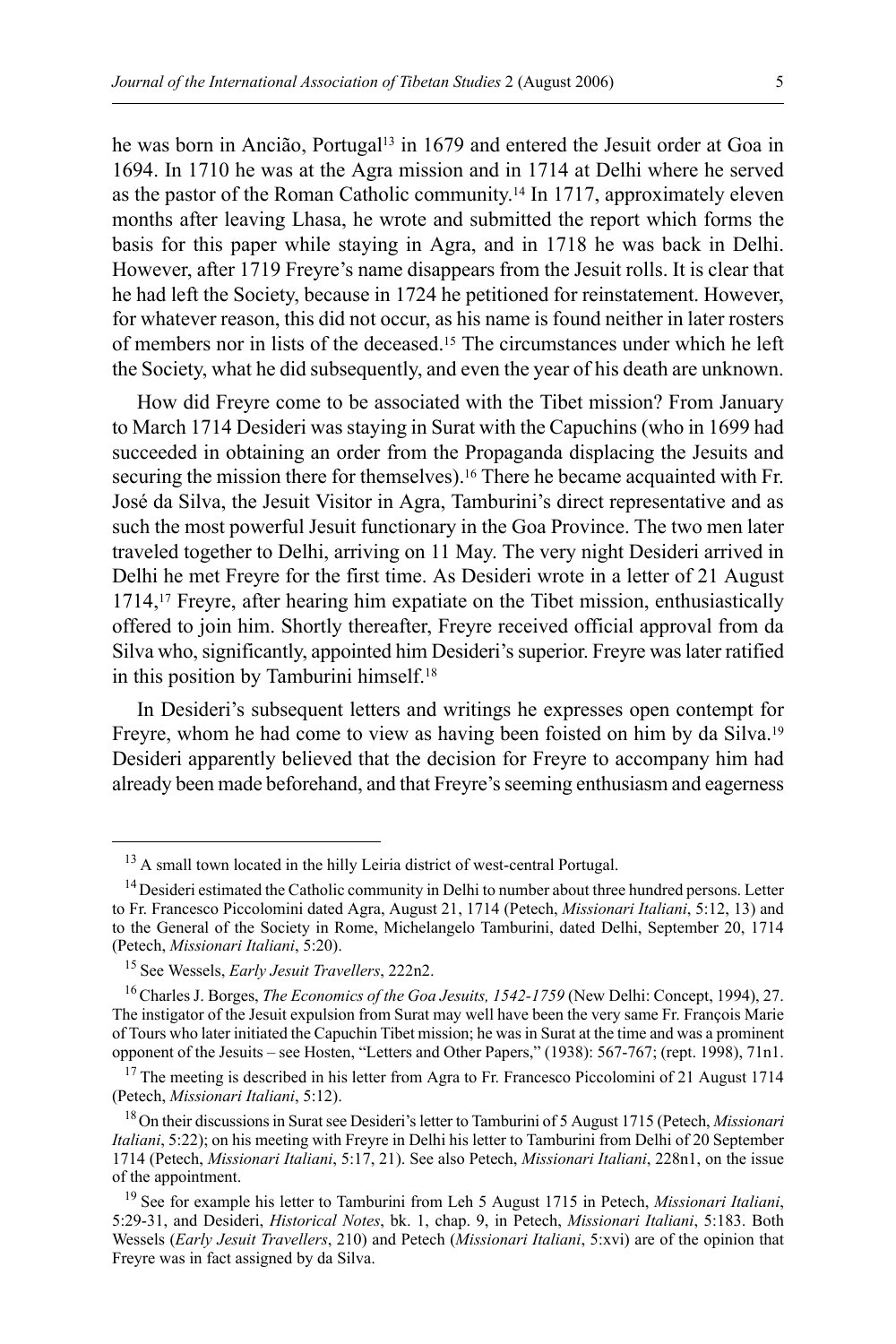to join him in his mission were, in fact, a charade, though to what purpose Desideri himself may never have divined. In any case, given Freyre's conduct on their journey, Desideri's animosity is perfectly understandable, as was his change of heart concerning Freyre's sincerity. As for Freyre, it is our contention, based on a reading of his report in the light of other documents, that as an experienced India hand and a person who had already demonstrated sufficient competence to be appointed to the leadership of the Catholic community in Delhi, he had been tapped by da Silva to gather intelligence on the activities of their Capuchin rivals. The unsupported speculations of earlier writers that Desideri and Freyre were in fact spies<sup>[20](#page-5-0)</sup> appear to be half-correct; Desideri remained entirely unaware of Freyre's covert mission, as far as we can judge from his available writings.

### **Freyre's** *Report***: Its Content and Significance**

Not long after his arrival at Agra in March 1717, approximately eleven months after leaving Lhasa, Freyre prepared a report in Latin for his superior, who was almost certainly his compatriot, the aforementioned José daSilva, the Jesuit Visitor in Agra.[21](#page-5-1) It is dated 26 April 1717 and entitled *A Report on the Tibets and their Routes* (*Tibetorum ac eorum Relatio Viarum*).[22](#page-5-2) Some have speculated that one of the hidden agendas of Freyre and Desideri's mission was to gather intelligence for a land route linking the Jesuit missions of China and India.[23](#page-5-3) If such was the case, Freyre's superiors must have been solely disappointed in him, since his *Report* is devoid of useful geographical data.

<span id="page-5-1"></span><span id="page-5-0"></span><sup>&</sup>lt;sup>20</sup> These early twentieth century writers on Tibet, Graham Sandberg, Percival Landon, and Thomas Holditch, appear to have been principally motivated by anti-Jesuit sentiments. See Wessels, *Early Jesuit Travellers*, 209n1-3.

<span id="page-5-2"></span> $21$  The supposition that Freyre addressed the Report to da Silva is based on internal evidence. It was signed as written at Agra, addressed to his superior, and assumes a prior knowledge of the mission. Da Silva was still the Agra superior in 1717; see Frederick C. Danvers, *A History of the Portuguese in India* (London: W. H. Allen, 1894), 278.

<span id="page-5-3"></span><sup>22</sup> "Of the Tibets [*Tibetorum*]," refers to the three Tibets, or ethnically Tibetan areas, recognized by European travelers in the seventeenth and well into the eighteenth centuries: "little Tibet" or Baltistan; "great Tibet" or Ladakh/western Tibet; and Potente, Barantola, Bootan, or the Kingdom of Lhasa, that is, the two central provinces of Dbus gtsang that were called "the third Tibet" by Freyre and Desideri. See Filippo de Filippi, ed. and trans., *An Account of Tibet: The Travels of Ippolito Desideri 1712-1727* (1937; rept. New Delhi: Asian Educational Services, 1995): 28-29, and note 24 below.

<sup>&</sup>lt;sup>23</sup> Castello Panti, "Nuovi Documenti," 161, speculates that seeking a land route between Beijing and Agra was an objective of the Tibet mission, and that this was a priority given the decline of Portuguese sea power. Despite the lack of geographical information in Freyre, Desideri does provide much new and valuable geographical knowledge about Tibet in his *Historical Notes*. The overland journey through Tibet by Johannes Grüber and Albert d'Orville (1661) was made specifically for this end, owing to insecurities in the maritime route at that time due to Dutch pirates: Petech, *Missionari Italiani*, 1:xxi. The memorandum presented by Fr. François Marie of Tours to the Propaganda requesting permission for a Capuchin Tibet mission also mentions the desirability of opening up a land route from Persia through Tibet to China, which would make the journey easier and eliminate the resistence which some had to making Asian missions due to the long and difficult journey to get to them even after they have made the perilous sea voyage. ("*Sed postquam ad Thibet perventum esset, credo quod facile iter aperieretur a Perside in Thibet et ad Chinas; quod tollere deberet repugnantiam quam habent aliqui pro illa missione ob distantiam a mari illiusque penetrandi difficultatem.*" Petech, *Missionari Italiani*, 1:xxxvi.)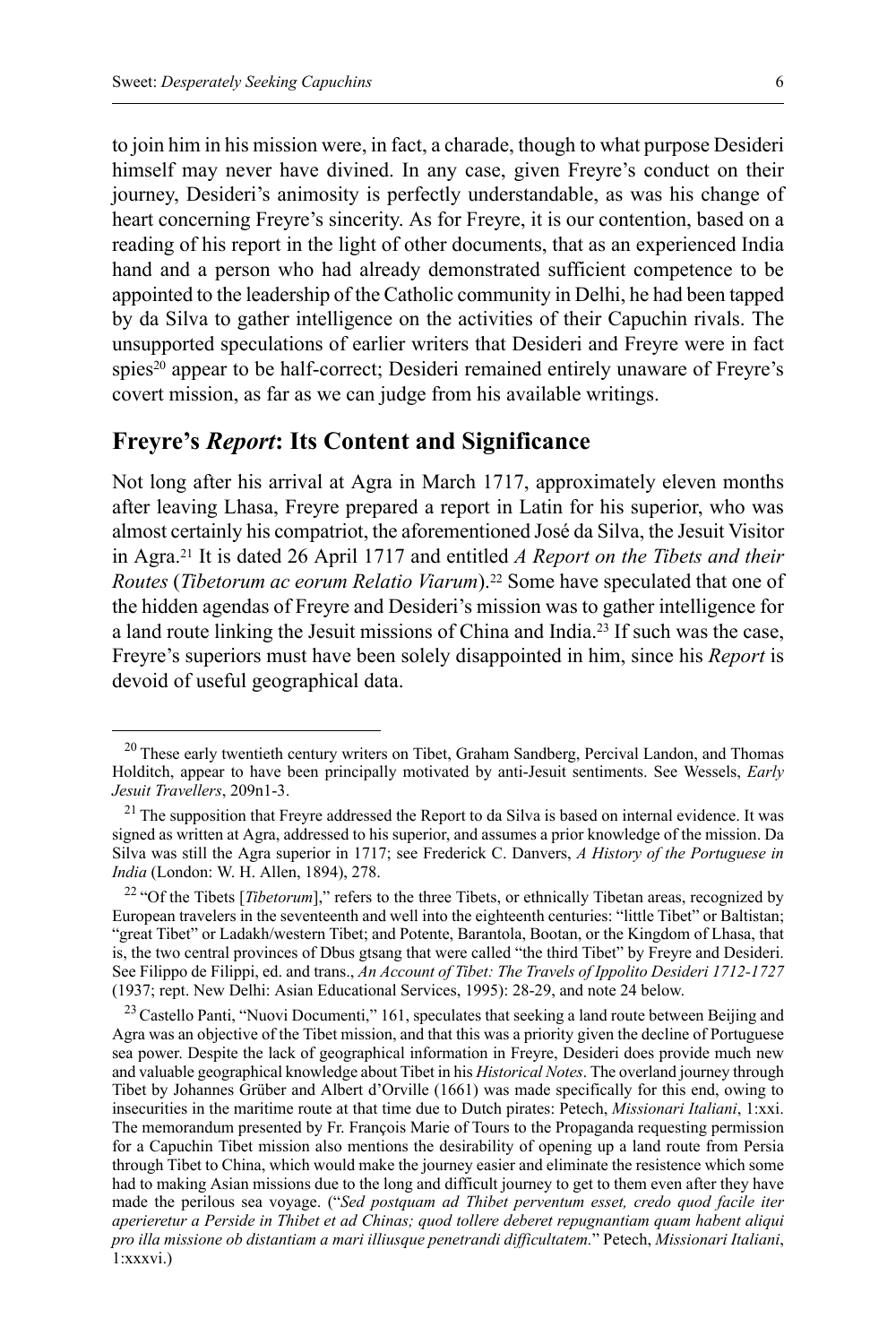Basically the *Report* is an account of Desideri and Freyre's journey from Delhi to Lhasa, and then of Freyre's return alone to Agra. It is a lively narrative containing a wealth of detail on their day-to-day experiences on the road (events which Desideri sometimes glosses over or omits in his writings), acute observations on religion and local customs, and accounts of their more sustained contacts with Tibetans and Mongols. One of the most attractive features of the *Report* is the author's open expression of admiration for the Tibetans' hospitality, generosity, and lack of xenophobia. Unlike previous missionaries and travelers, Freyre understood that the Tibetans followed a religion quite distinct from that of the Hindus, and that the Tibetans were not, as had long been believed, lost or fallen-away Christians. Nevertheless, despite his high opinion of the Tibetans as people, Freyre regarded Tibet as a barren and poverty-stricken wasteland, itsreligion asthe grossest idolatry, and its material culture mediocre at best. Leaving aside the intrinsic interest of Freyre's account, however, the primary importance of the *Report* for Tibetology and missiology is the light that it sheds on the purpose and conduct of the Desideri mission.

## **Conflicting Missions: The Decision to Travel to the Third Tibet and Freyre's Return to India**

When Desideri and Freyre left Delhi on 24 September 1714, each man had his own mission. Desideri believed that their aim was to reopen the mission founded by Fr. António de Andrade (1580-1634) almost a century earlier. Freyre, however, had been entrusted with an intelligence-gathering mission by da Silva, of which Desideri had been kept entirely in the dark. It has long been known that neither Freyre and Desideri nor anyone else at that time had a clear idea of where de Andrade's mission had been located, much less how to get there. As surprising as it may seem, all positive knowledge of the de Andrade mission had been entirely lost by the early eighteenth century, notwithstanding his detailed and widely-circulated published account of 1634 and the incorporation of some of its information (albeit in a confused manner) by the famed Jesuit polymath Fr. Athanasius Kircher in his *China Illustrata* of 1667, a best-seller throughout Europe in its Latin original and many vernacular translations.[24](#page-6-0) It was this lack of accurate knowledge that accounted for Freyre and Desideri's unnecessarily long and arduous route through western Tibet, which began at Srinagar in Kashmir, rather than Srinagar in Garhwal, the jumping-off point for Rtsa pa rang where de Andrade

<span id="page-6-0"></span><sup>24</sup> See Athanasius Kircher, *China Illustrata*, trans. Charles Van Tuyl (Bloomington, IN: Indiana University Institute for Inner Asian Studies, 1987), 58, 69. On the generally poor state of geographical information about Tibet available to Europeans at the beginning of the eighteenth century see Sven Hedin, *Southern Tibet* (Stockholm: Lithographic Institute of the General Staff of the Swedish Army, 1917), 1:188-229, and Romolo Gandolfo, "Bhutan and Tibet in European Cartography (1597-1800), in *The Spider and the Piglet: Proceedings of the First International Seminar on Bhutan Studies*(Thimbu: Centre for Bhutan Studies, 2004), 96-107. The situation is summed up well by Hosten, "Letters and Other Papers," 11: "Had he [Desideri] known where de Andrada [sic] had been, all might have been different. But, he did not know, nor did Fr. Freyre, nor did the two Fathers at Agra (1714), nor did the Visitor and the Provincial at Goa, nor any of the Fathers who since 1703 had been busy collecting information about reopening the Jesuit Mission of Tibet." See also Petech, *Missionari Italiani*, 1:xxxiv.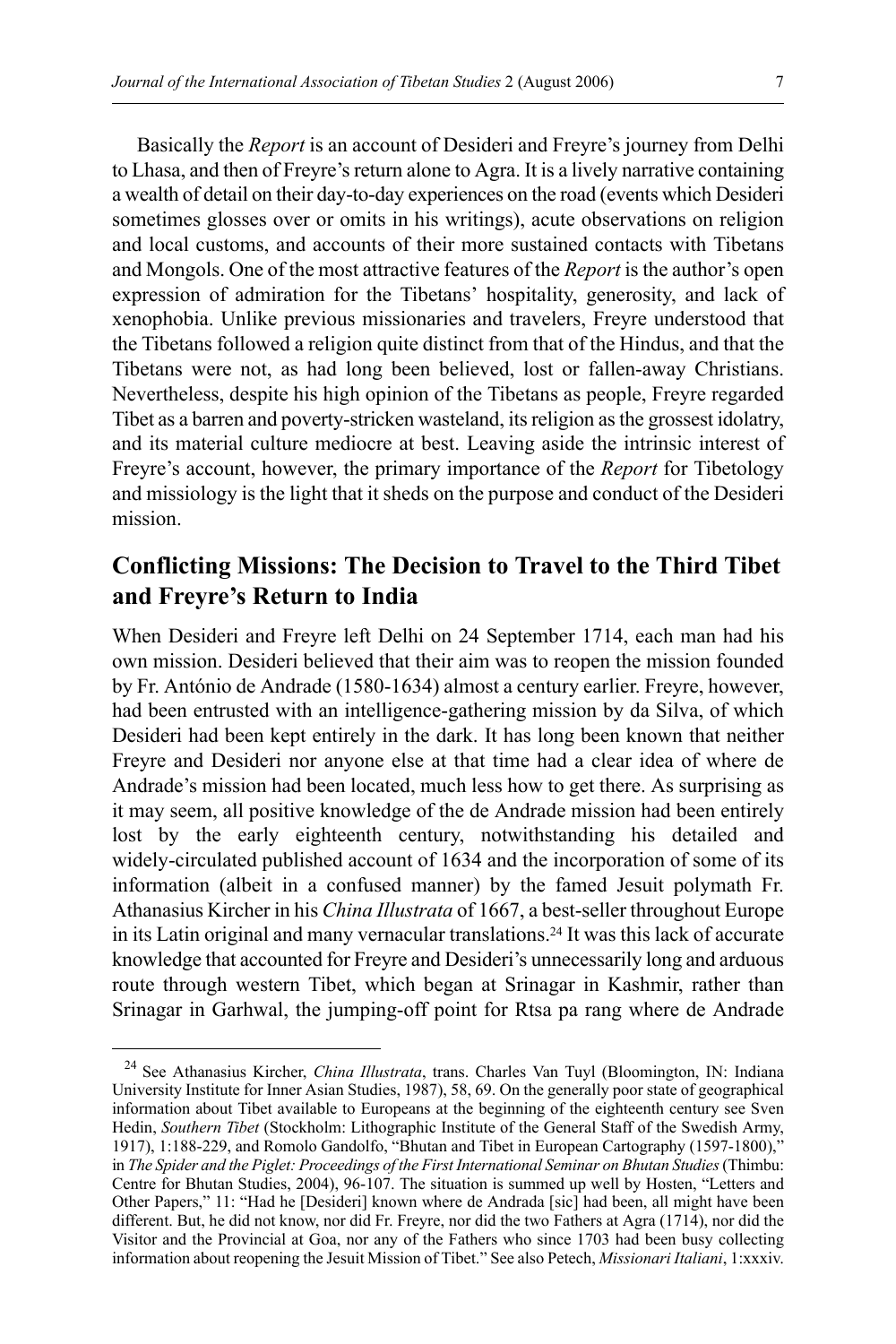had established his mission; indeed, both Kircher and a 1717 Jesuit document mistakenly have de Andrade going through Kashmiri Srinagar. [25](#page-7-0)

Desideri and Freyre spent six months in Srinagar, preparing for their work in Tibet by studying Persian, yet another indication of their ignorance about the place to which they were going.[26](#page-7-1) They obviously had no useful briefing prior to their departure. The two men, together with their porters and servants, resumed their journey on 17 May 1715, and arrived in Leh on 25 June.[27](#page-7-2) In his *Report* Freyre gives his version of what happened next:

Here we lingered for 21 days, and were indeed frustrated in our hopes, since we did not discover any trace of the Capuchin fathers, or any information about them. On the contrary, we learned that no one from Europe had ever arrived in Ladakh before us. Shortly thereafter, however, a Kashmiri coming from Ru thogs(*Rudak*) told us that there was a third Tibet larger than the other two, where he himself had seen certain poor men wearing shaggy rough woolen capes and felt caps which hung down in the back, who were distributing many kinds of medicine to the people, and he definitely knew that they were Europeans. From these details I realized that these were the Capuchins. I inquired how long the journey was, and he said it was three months, with many wastelands to be traversed on the way. At the time we were indeed terrified by what he said, as winter was almost upon us. Nevertheless, we prepared for our expedition.

Freyre's expectation of meeting the Capuchins in Ladakh might seem rather odd to us, knowing as we do that the Capuchins had never ventured there but had concentrated all of their efforts on Central Tibet.[28](#page-7-3) But for Freyre and Desideri Ladakh *was* Tibet, as it was to geographers and cartographers of the period. The missionaries would have known of the regions to the east (if they had known anything about them at all) under such designations as Potente, Bharantola, Bootan, Utsang, or the Kingdom of Lhasa. Since Freyre knew that the Capuchins had been

<span id="page-7-0"></span><sup>25</sup> As Wessels (*Early Jesuit Travellers*, 58-59) points out, details about the route were already hopelessly confused by the time of Kircher's 1667 account. Kircher gives de Andrade's route as Lahore-Srinagar-Rtsa pa rang; the map in *China Illustrata* (see Van Tuyl's translation cited in note 24 above, appendix) shows only Kashmiri Srinagar, at a deceptively short distance north of Little Gujarat. Kircher was doubtless following the information he received from Grüber, who gives the Srinagar-Ladakh-Rtsa pa rang route in his "Responses to the Questions of the Duke of Tuscany" appended to the 1670 French edition, *China Illustrata: La Chine d'Athanase Kirchere de la Compagnie de Jesus Illustrée Plusiers Monuments Tant Sacrés que Profanes* (Amsterdam, Jean Jansson, 1670; rept. Geneva: Unicorne, 1980), 319-320. The summary of Jesuit missionary activity in Tibet written by the Jesuit Fr. Fracassini for the Propaganda proceedings of 1717 ("Informazione della Missione del Thibet, fondata da Padri della Compagnia sino 1624," in *Congregazioni Particolari*, 84:33a-36a) also erroneously states (33a) that de Andrade left for Tibet from Srinagar in Kashmir.

<span id="page-7-3"></span><span id="page-7-2"></span><span id="page-7-1"></span> $^{26}$  As they soon discovered, Persian had no utility in Tibet; other than Tibetan itself, Hindustani (in which Freyre can be assumed to have been fluent) was widely used as a lingua franca in the Himalayan region.

<sup>27</sup> Or 26 June, according to Desideri (Petech, *Missionari Italiani*, 5:167).

<sup>&</sup>lt;sup>28</sup> One would naturally think that Desideri and Freyre would have had some knowledge of the Capuchin mission. Desideri stayed at the Capuchin hospice in Surat for nearly three months (4 January to 26 March 1714, according to Hosten, "Letters and Other Papers," 35). While there, he presumably heard about the Capuchin mission to Tibet, which was a matter of general knowledge at the time.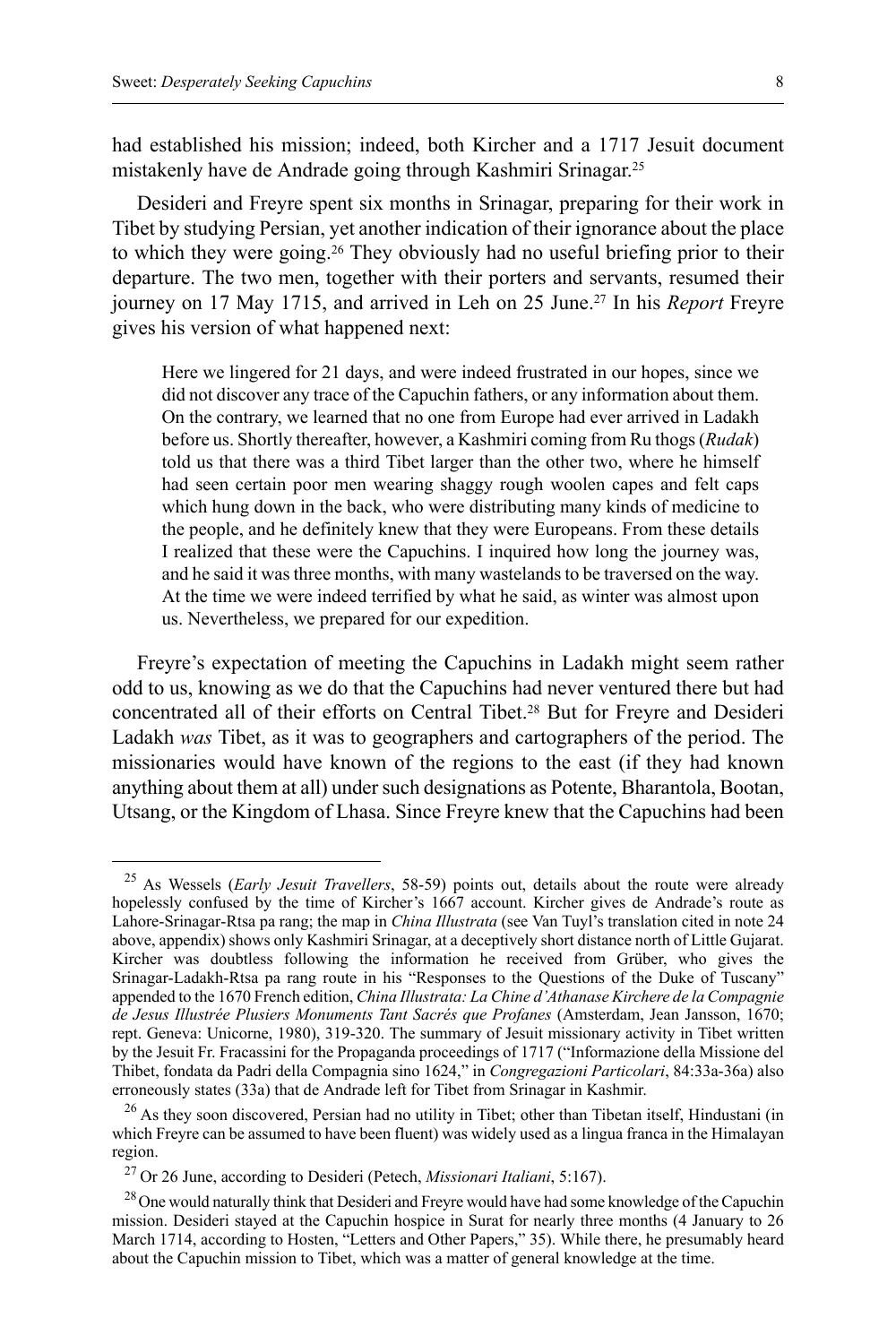sent to "Tibet," it was entirely reasonable for him to hope to find them in Ladakh. He was naturally disappointed that they were not there, since his mission was to gather information on their activities, and so was eager to pursue his quarry to the newly-discovered "third Tibet."[29](#page-8-0)

However, perhaps unbeknownst to Freyre, Desideri had been reporting to Rome all along on the course and progress of their mission.[30](#page-8-1) In his letter to Tamburini of 5 August 1715, written on the eve of their departure from Leh,<sup>[31](#page-8-2)</sup> Desideri presents Freyre's decision to leave Leh as motivated by his personal considerations, which overrode his commitment to the mission in which Desideri believed they were both engaged. It should be recalled that the General of the Order to whom Desideri was writing had approved Freyre's assignment as Desideri's companion and superior and, it is reasonable to assume, was aware of Freyre's charge to gather intelligence.[32](#page-8-3)

Be that as it may, Desideri wrote Tamburini that Freyre, worn out by the rigors of the journey to Ladakh, had begun to make inquiries immediately upon their arrival in Leh about a shorter and easier route back to India. Such was Freyre's eagerness to leave for the south that only two days after their arrival he was badgering the king of Ladakh for a passport allowing them to depart. Desideri went on to say that after making further inquiries Freyre learned of the third Tibet and of certain men there who Freyre deduced must be Capuchins, and that one might quickly and easily return to India from this third Tibet. When Desideri offered to stay behind in Leh to improve his Tibetan and establish a mission, Freyre "made difficulties" and set conditions which were impossible to fulfill. Desideri expressed his fear that because Freyre had declared his intention of returning to India, he might be forced to return with him, "and render useless our having gone there and the plans of our Superiors." He reported that he had pointed out to Freyre that with the Capuchins already in the third Tibet there was no necessity for them to go there; there was a greater need for them to remain in Ladakh, he argued, where there was no mission at all. Freyre, he continued, would have none of this and told

<span id="page-8-2"></span><span id="page-8-1"></span><span id="page-8-0"></span><sup>&</sup>lt;sup>29</sup> Desideri confirms Freyre's account that they only knew of the first two Tibets until coming to Ladakh; "With all of the diligent inquiries which the Fr. Superior and I had made for over a year, we had not found information concerning any other than the [first] two Tibets." Petech, *Missionari Italiani*, 5:23 (letter to Tamburini of 5 August 1715). See note 22 above and Hedin, *Southern Tibet*, 203

<span id="page-8-3"></span><sup>30</sup>While Freyre may have been cognizant that Desideri was in contact with Rome, the *Report* betrays no awareness of the contents of Desideri's letters, which contradict Freyre's account in ways that would have been highly embarrassing and detrimental to him.

<sup>31</sup> This is the long letter dated 5 August 1715: Petech, *Missionari Italiani*, 5:22-32.

 $32$  Tamburini was not beneath being highly disingenuous with Desideri as is clear from the letter recalling him from Tibet of 16 January 1719, in which Tamburini claims he knew nothing of the award of the Tibet mission to the Capuchins when he sent Desideri to on the mission: "*Quando diedi à V.R. licenza d'andare al Tibet non mi era noto quest'assegnamento fatta dalla Sacra Congregazione della Missione di Tibet.*" (Petech, *Missionari Italiani*, 5:61; Hosten, "Letters and Other Papers," 97.) This is simply unbelievable; as da Montecchio put it (in his *Risposta* of 1729, *Congregazioni Particolari*, 84:105b): "it is certain that all of the expeditions of the Sacred Congregation [of the Propaganda] were too publicly known in Rome for this not to have penetrated to a General of the Jesuits." Desideri must have eventually become aware that Tamburini had not been honest with him, at least by the time he was back in Rome researching the archives for his unsuccessful defense of the Jesuit mission.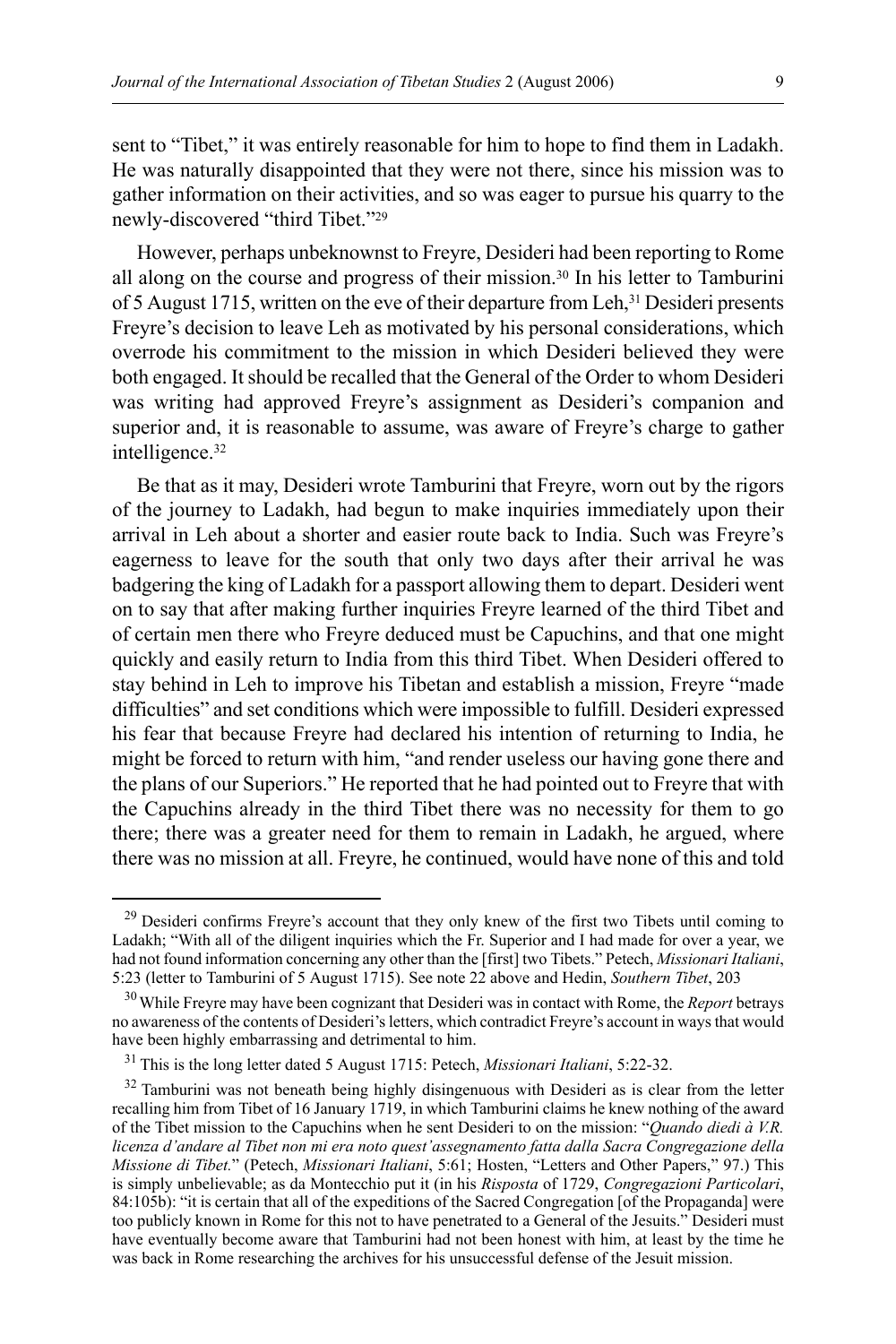Desideri that he would not discuss the point, that he, Desideri, could stay if he wished, but that he would have to answer for it to their Superiors. Desideri goes on, "After that [Freyre] added that, in any case, he wanted to go to the third Tibet, *where Fr. de Andrade had been in the past, asthese were the plans of the Superiors* [emphasis mine]." Desideri expressed his doubt to the General that de Andrade had ever been in the third Tibet, and with great reluctance and with obvious bitterness, informed the General that he has decided to obey "the Father whom they gave me as a Superior," who would eventually have to answer for his actions to the higher authorities.

Freyre did not write a word about this altercation in the *Report*, nor did he mention the rationale that he had given Desideri for leaving Ladakh, namely that de Andrade had been in the third Tibet. He had argued to the very reluctant Desideri that their orders were to go where de Andrade had been and he claimed, erroneously, that the third Tibet was clearly that place. The overt mission had to yield to the covert one and this may have been merely a convenient argument to gain Desideri's compliance. That Freyre had been told that one might easily return to India from the third Tibet would certainly have provided him with an additional incentive to go there, if we accept Desideri's characterization of Freyre's impatience to depart as a result of having been worn out by the rigors of hard travel. As a consequence of Freyre's insistence on leaving, the two men and their party then embarked on what turned out to be a harrowing and nearly fatal seven months journey to Lhasa, a distance of nearly 1300 kilometers across the high and arid Tibetan plateau in winter. It appears that from then on the two men were rather distant from each other;Freyre, for example, did not make Desideri a party to, nor inform him about, the highly interesting colloquy he had on the subject of transmigration with the Mongol *bla ma* at Bkra shis sgang. Desideri for his part reported that Freyre, whom he refers to throughout somewhat dismissively as "the other Father," did not ordinarily travel in the same part of the caravan with him.[33](#page-9-0) A month after their arrival in Lhasa on 18 March 1716 Freyre, having found no Capuchins there either (they were to return seven months later), left for India, leaving Desideri behind in charge of the now one-man mission. We may infer that Freyre's orders did not include his staying on to assist Desideri in tending the mission, given his lack of defensiveness on this matter in the *Report*; had he indeed unjustly "abandoned"

<span id="page-9-0"></span><sup>&</sup>lt;sup>33</sup> After mentioning that he had mastered the basics of Tibetan and was able (unlike Freyre) to carry on a conversation with the woman governor and Mongol noble whom Freyre calls Casal (see Freyre's *Report*, 19 ff), in whose company they had traveled from Bkra shis sgang to Central Tibet, Desideri discusses the privileged position that he had attained with her: "....almost every day the princess had me travel in her company, and when we arrived at the place where we were to make camp she gave orders for my horse to be taken care of and invited me into her field tent, which had been set up in advance. She had me take some refreshments and kept me there until the other Father and our party arrived, asking me questions about our European countries, our customs, our Holy Religion, the images that she saw in the breviary, the way we pray, and about the journeys we had taken and the lands through which we had passed" (Desideri, *Historical Notes*, bk. 1, in Petech, *Missionari Italiani*, 5:180-181). As Petech notes (*Missionari Italiani*, 5:277n68) the name "Casal" does not appear to be a Mongolian or Tibetan name or title, nor has the identity of her husband, the Mongol governor of Mnga' ris before her, been traced.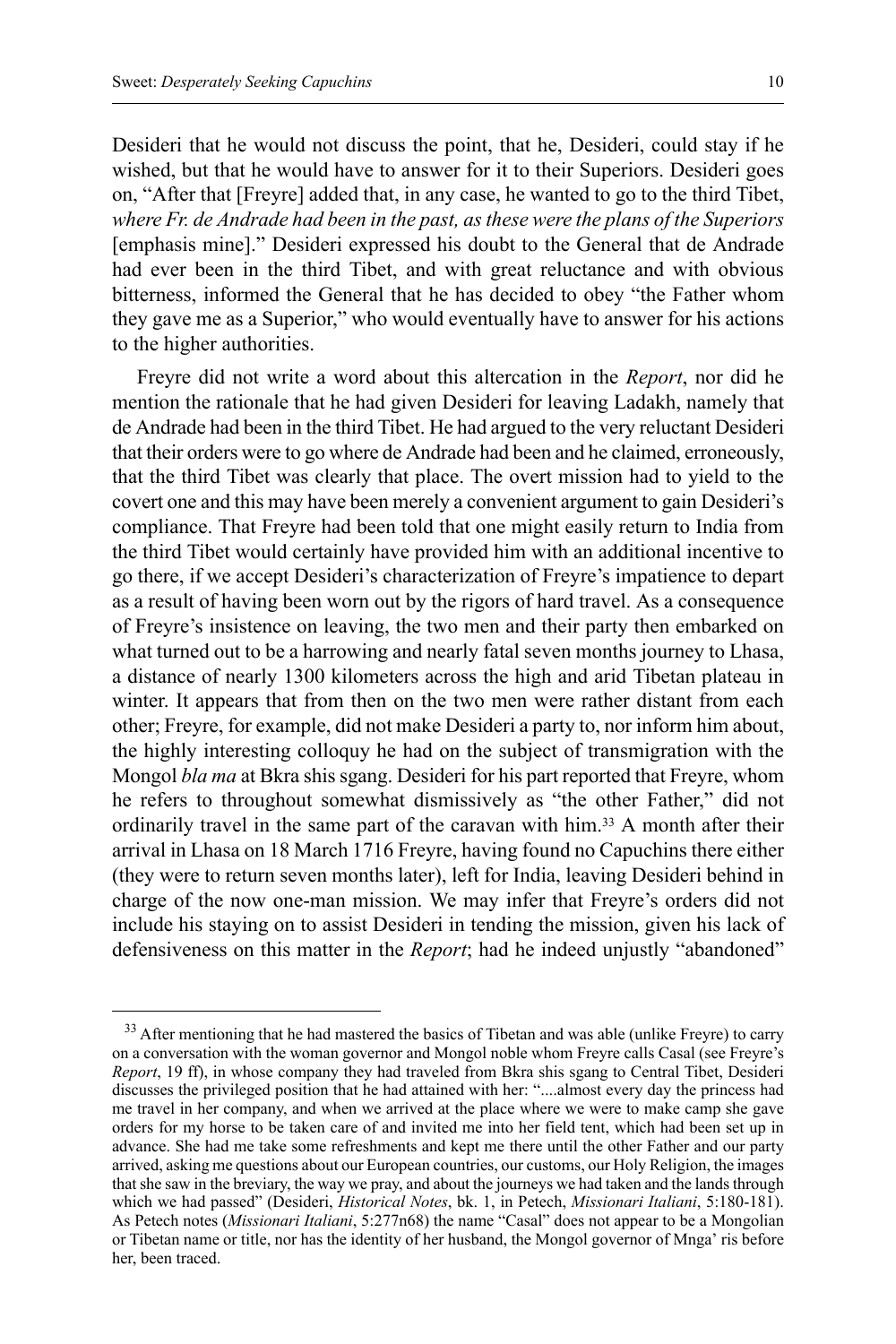Desideri, as the latter bitterly expressed it, he would have had to account in some fashion for such a gross dereliction of duty. [34](#page-10-0)

On his return journey Freyre spent five months in Kathmandu staying with the Capuchins and gathering information that he included in his *Report*. He was indiscreet enough to arouse the annoyance and suspicion of Fr. Domenico da Fano, the Prefect of the Capuchin Tibet mission.<sup>[35](#page-10-1)</sup> Leaving Kathmandu, Freyre arrived in Patna where he fell deathly ill and was forced to remain for three months. He movingly describes being nursed back to health by Fr. Felice da Montecchio, the Capuchin Superior at Patna. In an account written in 1729 da Montecchio described Freyre as a difficult person who insisted on his prerogatives and the legitimacy of the Jesuit Tibet mission. He pointedly remarked that Freyre refused the hospitality of the Capuchin house inPatna (however grudgingly offered that might have been), and instead stayed at the Dutch factory – that is, with the Protestant enemies of the Capuchins' French protectors.[36](#page-10-2)

Back in India, his mission completed (albeit not very successfully), Freyre expresses no desire to return to Tibet, and neither requests nor recommends that others be sent there in his stead. As it turned out, no other Jesuits were dispatched to Tibet, and it was not long before financial support ceased as well; for over three years Desideri was reduced to living on the charity of his Tibetan friends and the

<span id="page-10-1"></span><span id="page-10-0"></span><sup>&</sup>lt;sup>34</sup> Desideri speaks of arriving at the Tibet mission "with Fr. Manoel Freyre, who had been given to me as a companion at Delhi, but who abandoned me as soon as we arrived (*ma che appena giunto m'abbandonò*)": Desideri, *Historical Notes*, bk. 1, chap. 17, in Petech, *Missionari Italiani*, 5:215.

<sup>&</sup>lt;sup>35</sup> Da Fano complained that Freyre's long stay in Kathmandu was an obstacle "to the jurisdiction which the Propaganda has peacefully enjoyed up until now *alla Giurisdizione di Propaganda fina all'ora pacificamente goduta*." See Felice da Montecchio, *Risposta alla Relazione della Missione del Tibet data dalli RR. PP. Della Compagnia di Gesù contro de' Capuccini* (Rome: Typus Pompei Campana, 1729); *Congregazioni Particolari*, 84:106b. Da Fano warned da Montecchio, at that time the Capuchin superior at Patna, that Freyre was on his way there and might try to impose on the Capuchins in Patna as he had done in Kathmandu. In a letter, dated 8 June 1716 and directed to the Procurator General of the Capuchins(excerpted in Petech, *Missionari Italiani*, 1:80), da Fano complains about the expenses of putting up Freyre, who had with him three servants and two horses and he had Freyre sign a letter of credit (*polizza*) for five hundred *scudi* to cover any possible expenses that he might incur during his stay. Interestingly, the reason Freyre gave da Fano for his having left Lhasa was that there was not enough money left after the long journey (which had cost one thousand *scudi* since leaving Delhi, Freyre said) to support two missionaries there. Da Fano describes this as Freyre's pretext or excuse (*pretesto*), and reports that Desideri has stayed behind "I suppose with some plan."

<span id="page-10-2"></span><sup>36</sup> Da Montecchio (*Risposta alla Relazione*, 106b), describes Freyre as having made difficulties, insisting on his right to say mass at the Capuchin chapel, and on the priority and continued validity of the Jesuit mission to Tibet (which da Montecchio dismisses as not founded on sufficient church legal authority). He also pointedly mentions the Capuchin offer of hospitality to Freyre, and his preferring to take "lodgings at the Factory of the Dutch gentleman." Freyre mentions in the Report that the Dutch also paid all of his expenses; they had been bitter enemies of the ascendent French for decades, most recently in the War of the Spanish Succession (1701-1714). Da Montecchio and Freyre continued to maintain at least an externally friendly relationship for a time, as witnessed by Freyre's letter from Agra (dated 29 March 1718, in Latin), profusely thanking da Montecchio for a gift of tobacco that he had sent, as well as for having had other Capuchins convey one hundred rupees to Desideri in Lhasa which Freyre had entrusted to them while at Patna (contained in da Montecchio's "Sommario" C, see Petech, *Missionari Italiani*, 3:46; text in *Congregazioni Particolari*, 84:262b-263a).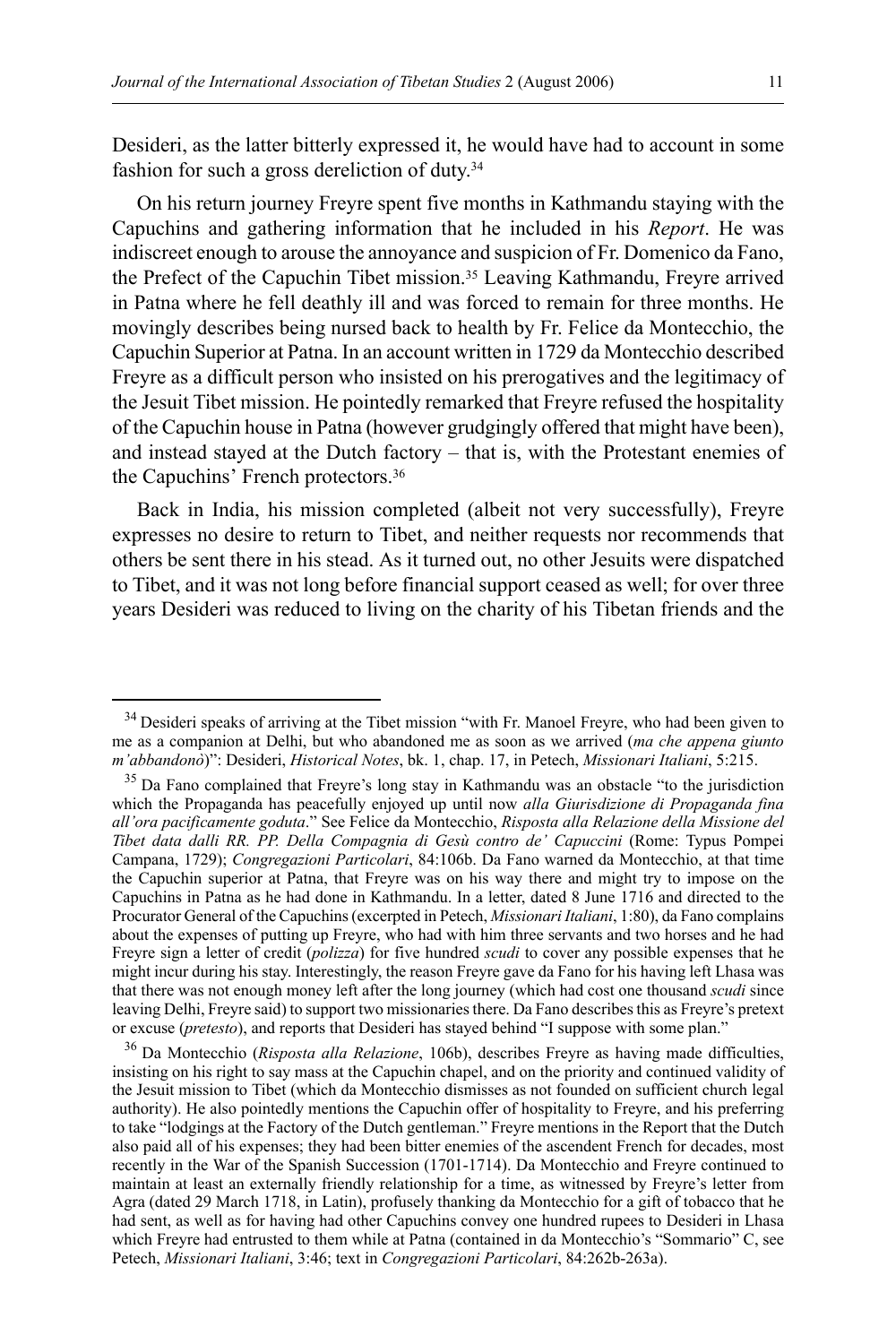Capuchins.[37](#page-11-0) Although at the conclusion of his *Report*Freyre rhetorically defended the Jesuits and ridiculed the Capuchins, in his silence on the matter of reinforcing the mission and his decidedly negative characterization of Tibet, he demonstrated his agreement with the Indian Jesuit consensus that any mission to Tibet on their part would be an unprofitable venture. In the light of all the evidence, one must question whether the Jesuit hierarchy was ever strongly committed to the success of Desideri's enterprise in the first place.

#### **Reasons for this Translation and the Style of the** *Report*

The only previous rendering of Freyre's *Report on the Tibets and their Routes* is found as an appendix to Filippo de Filippi's partial 1937 translation of Desideri's *Historical Notes* (*Notizie Istoriche*).[38](#page-11-1) De Filippi, a well-known mountaineer and a physician, was interested primarily in exploration and history. [39](#page-11-2) He omitted significant sections of Freyre's *Report*, such as the long theological dialogue between Freyre and the Mongol *bla ma* who was his and Desideri's host at Bkra shis sgang as well as Freyre's remarks about the Muslim view of Tibetan religion. De Filippi often freely paraphrased rather than translated (a quite understandable strategy given Freyre's often vague and confusing prose), and in places he significantly distorted the sense<sup>[40](#page-11-3)</sup> and there is no discussion or analysis of the text. For these reasons, and with all due respect for this pioneering effort's many virtues, I have considered it desirable to make a new translation of Freyre's *Report* which would follow the original more closely, and hopefully better convey its tone and meaning, as well as to elucidate its significance through reference to Desideri's account, other documentary sources, and its historical context.

<span id="page-11-1"></span><span id="page-11-0"></span><sup>&</sup>lt;sup>37</sup> In his letter to Tamburini from Kuti dated 21 September 1721 he reports that from 1718 until the present "I have been totally abandoned and have been in extreme misery and want. In fact I have had to make this journey [from Tibet], including all the necessary stops and sojourns and such, with money in part lent to me by those Capuchin fathers, and in part received as charity." Petech, *Missionari Italiani*, 5:85.

<sup>38</sup> De Filippi, *Account*, 351-61. Desideri's book has been generally referred to in the past as the *Relation* (*Relazione*); however, more recently scholars have generally used the short title of *Notizie Istoriche*, basing this on the title given in the most finished of the manuscripts: *Historical Notes on Tibet and Memoirs of the Travel and Mission Made There by Fr. Ippolito Desideri of the Company of Jesus Written and Dedicated by Himself* (*Notizie Istoriche del Thibet e Memorie de' Viaggi e Missione ivi Fatta dal P. Ippolito Desiderj della Compagnia di Gesù Dal Medesimo Scitte e Dedicate*). De Filippi omits approximately a quarter of Desideri's account, including much material of historical and religious studiesinterest (see Petech, *Missionari Italiani*, 5:xxxiv-xxxv). For the fullest account of the vicissitudes of the *Historical Notes* since Desideri's time see Enzo Gualtiero Bargiacchi, "*La Relazione* di Ippolito Desideri fra storia locale e vicende internazionale," *Storialocale: Quaderni pistoiese di cultura moderna e contemporanea* 2 (2003): 4-103. The present writer is preparing a full translation of the *Historical Notes*.

<span id="page-11-3"></span><span id="page-11-2"></span><sup>&</sup>lt;sup>39</sup> On de Filippi's career and his work on Desideri see Bargiacchi, "*La Relazione* di Ippolito Desideri," 61-72.

<sup>40</sup> For example, de Filippi (*Account*, 351) turns a simple description "... the interior being fitted up with small rooms," (*intus mansiusculas aptantes*) into a disparaging judgement: ".. ..such are the narrow rooms in which the poor pass their lives." He sometimes leaves out significant phrases or sentences, and adds his own interpretations of likely meanings. See notes to the translation, below.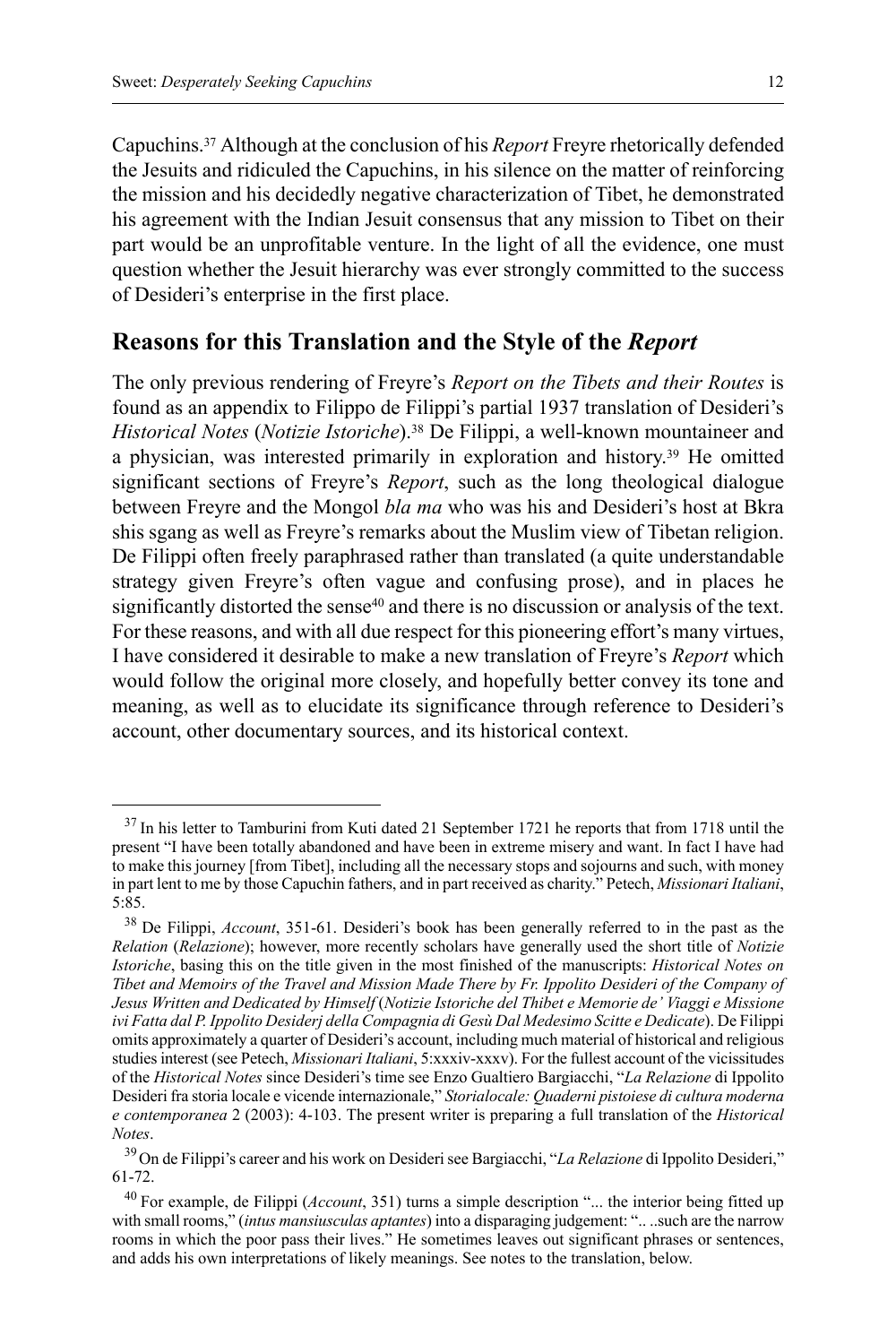Freyre's Latin is rough and ready and far from the Ciceronian style which was still the model for Latin prose in his time. His sentences are at times sprawling, awkward, ungrammatical and confusing, and his writing occasionally bears the marks of his native Portuguese.<sup>[41](#page-12-0)</sup> His choice of Latin for the *Report*, at a time when most official reports and letters within the Catholic church were written in Italian or another vernacular, may reflect this document'sstatus as a private and privileged communication. When reading Freyre's *Report* one should keep in mind that it was likely written somewhat hastily, following very strenuous travel and a recent life-threatening illness; what it lacks in literary polish is compensated for by the vivid immediacy of his narrative.

#### *A Report on the Tibets and their Routes*

[page 194] Very Reverend Father in Christ:

On September 24, the Feast Day of Our Immaculate Lady of Mercy, in the year of our Lord 1714, the Rev. Fr. Ippolito and I said farewell to the city of Delhi and after seventeen days arrived in Lahore. Leaving there we crossed the river known as the Ravi, and after a four days' journey arrived at Little Gujarat, so-called by the local people to distinguish it from Great Gujarat which borders on Cambay. [42](#page-12-1) This Little Gujarat is situated at the foothills of the Himalayas (*Caucazi*) [43](#page-12-2) where some geographers, particularly the French, have placed Srinagar (*civitas Cazimir*, Kashmir City).<sup>[44](#page-12-3)</sup> Starting out from the foothills, we finally reached Srinagar only after a journey of fourteen<sup>[45](#page-12-4)</sup> days traveling over steep trails which were truly terrifying. The Himalayas, which are very snowy, encircle the world, as it were,

<span id="page-12-0"></span> $41$  On possible Portuguese influences see below, notes 56, 71, 91, 103. Some of Freyre's grammatical errors are pointed out in my notes to the translation. It is possible that some of them may actually be mistakes in the transcription of Freyre's manuscript; which is given in Petech, *Missionari Italiani*, 7:194-207, and utilized in making this translation [the page numbers of the transcription are given in brackets in the translation]. After strenuous efforts I was finally able to obtain a photocopy of the unique original manuscript (Biblioteca Nazionale Vittorio Emmanuele, Fondo Gesuitico 1384/32). Unfortunately, this copy, made from a microfilm of the original, turned out to be largely unreadable due partly to the darkening resulting from the copying process as well as bleeding of the ink through the manuscript pages; what is legible does suggest that the transcription in Petech, *Missionari Italiani*, is accurate. If the manuscript is, as Petech states, the author's own autograph, the number and ubiquity of his errors leave little doubt as to Freyre's less than expert command of Latin.

<span id="page-12-3"></span><span id="page-12-2"></span><span id="page-12-1"></span> $42$  That is, distinguishing the city of Gujrat in Punjab from the Gujarat region.

<sup>&</sup>lt;sup>43</sup> "Caucasus" was used as a general term referring to Asian mountain ranges, including the Hindu Kush and the Himalayas; see de Filippi, *Account*, 377n15.

<span id="page-12-4"></span><sup>&</sup>lt;sup>44</sup> It is unclear to me whom Freyre might be referring to here, although doubtless he would have lost no opportunity to get in a dig at the French, enemies of his order and homeland. The best French map of the region at this period, that of Delisle dating from 1705, clearly situates Srinagar in Garhwal on the route to Rtsa pa rang, and places the capital of Kashmir quite a distance north of little Gujarat, though closer than it appears on a modern map. This map also makes the route through Kashmir seem the likely route to "Tibet," by which it indicates Ladakh and western Tibet ("Le Royaume de Grand Tibet") calling Central Tibet "The kingdom of Lassa or Boutan." However, this map does not appear to have been very influential at the time. See Hedin, *Southern Tibet*, pl. 40 and 225. On the other hand, the map in Kircher (see trans. of *China Illustrata*, appendix), shows only Kashmiri Srinagar, at a deceptively short distance north of little Gujarat.

<sup>45</sup> For *quattuordicim* read *quattuordecim*.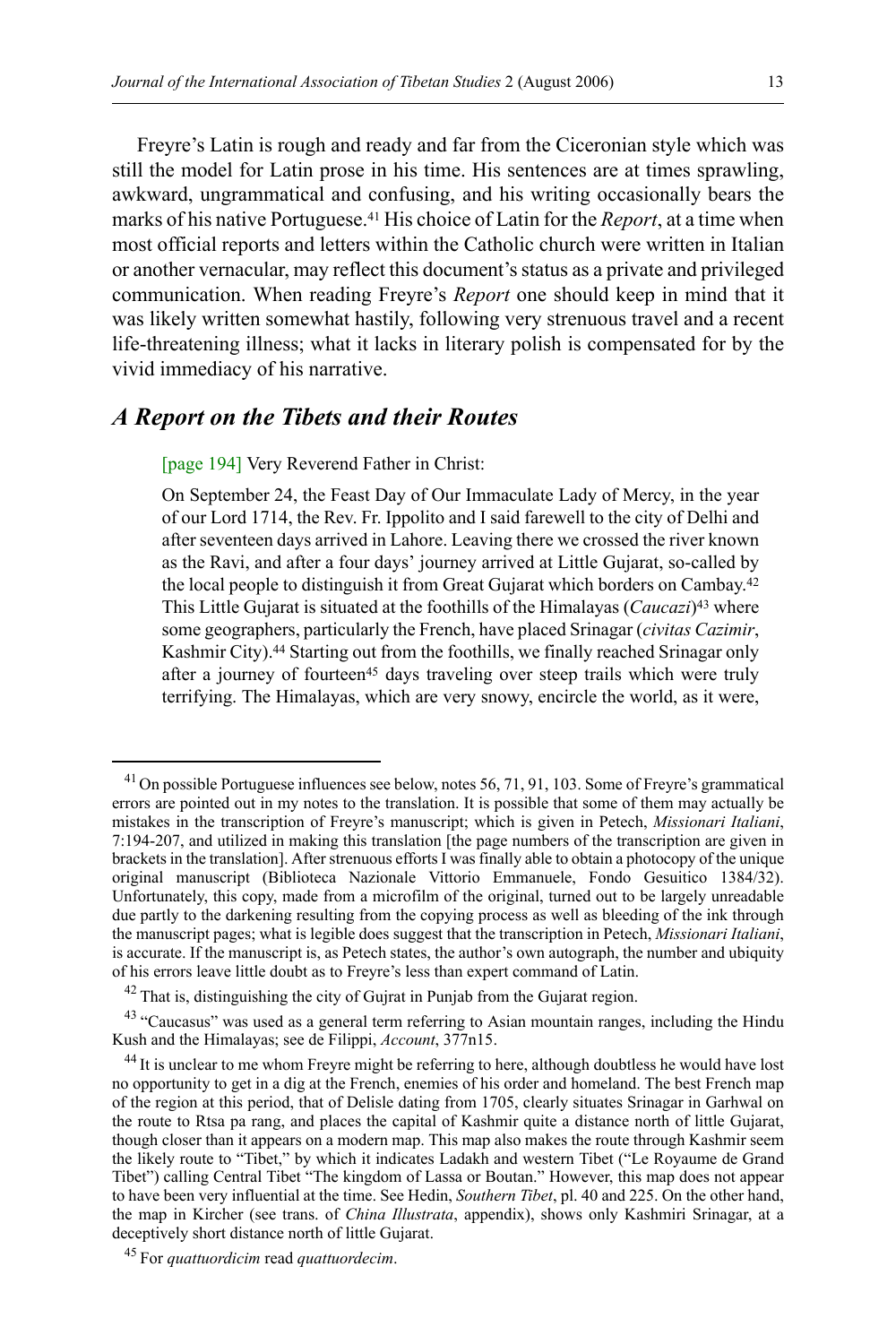from east to west and abound in many species<sup>[46](#page-13-0)</sup> of trees as well as useful<sup>[47](#page-13-1)</sup> medicinal herbs. They rise far above the clouds, are tortuous and steep, but are so narrow in the foothills, one touching the other, that they barely offer a way out for the mountain torrents. For the few and scattered inhabitants, there is little flat land left [for them to dwell on].

To the west of Srinagar is Kabul (*Cabul*), further to the north is Kashgar (*Cascar*), to the east the Ghakkar people (*Ghacares*),<sup>[48](#page-13-2)</sup> and to the south, Hindustan. Srinagar is situated on a small plain within the Himalayas where they turn to the north, so that all the rivers which come together there flow west through those same Himalayas as one. This river waters the territories known as Peshawar (*Pexaor*) and flows from there through the lands of the Sindhi people which border on those of the Persians, [page 195]and after forming a port at the market town of Sindh,<sup>[49](#page-13-3)</sup> well known for the merchant ships which gather there, it empties into the sea.

Srinagar is a large and densely populated city surrounded by a body of standing water<sup>[50](#page-13-4)</sup> upon which for a distance of two miles both pleasure boats<sup>[51](#page-13-5)</sup> and those employed for carrying cargo are to be generally encountered. A river<sup>[52](#page-13-6)</sup> flows through the middle of this city which clears away its refuse. The houses of the poor are constructed of pine logs only, without any other materials, for they are built by laying one pine log upon the other crosswise so as to form a square building, the interior being fitted up with small rooms. They tie on a roof made of poles,[53](#page-13-7) piling earth on top of it which they sow with many white and violet colored lilies. The mansions of the wealthy, on the other hand, are constructed of stone and are quite lovely for they have attached gardens planted with trees and many rose bushes and plane trees hung with grape vines. The people are tall and good-looking, although they are Muslims and pagans [*ethnica*, that is, Hindus]. They are cowardly in spirit and shifty by nature, and they are zealously attached to the physical remains of their families and to the bodies of their princes, going daily to reverently kiss [their tombs].<sup>[54](#page-13-8)</sup> When undertaking any activity they carefully study not indeed the Divine Will, but their almanac,[55](#page-13-9) that is, the prognostications of the stars, and rely more on the predictions of the Brahmins than on Divine Providence. There is good and abundant produce; wheat and rice, many kinds of lentils, white and black grapes, pears, and apples are sold cheaply in the marketplace all year round. [The inhabitants speak] various languages: Arabic, Persian, Hindustani, and finally their own Kashmiri.

<sup>53</sup> For *astulis* read *hastulis*.

<span id="page-13-3"></span><span id="page-13-2"></span><span id="page-13-1"></span><span id="page-13-0"></span><sup>46</sup> For *spicierum* read *specierum*.

<sup>47</sup> For *proficui* read *proficuis*.

<span id="page-13-5"></span><span id="page-13-4"></span><sup>48</sup> The Ghakkar (*Ghacares*) were a "predatory Muslim population" who maintained their autonomy until 1765; Freyre is completely in error in placing them to the east of Srinagar, as they were actually located in the Salt Range of western Punjab. See Petech, *Missionari Italiani*, 7:230n2.

<span id="page-13-8"></span><span id="page-13-7"></span><span id="page-13-6"></span><sup>&</sup>lt;sup>49</sup>This refers to the port city of Tatta, the principal commercial center of the region at the time. Petech, *Missionari Italiani*, 7:230n3.

<sup>50</sup> Referring to Srinagar's famed Dal Lake.

<span id="page-13-9"></span><sup>51</sup> For *navibus* read *naves*.

<sup>52</sup> This is the Jhelum, see Petech, *Missionari Italiani*, 7:230n4.

<sup>54</sup> For *devota* read *devote*. This is an accurate description of the veneration of saints' tombs common among the predominantly Sufi Muslims of South Asia.

<sup>55</sup> *taquivimum*. Cf. Persian/Urdu *taqvīm*, almanac.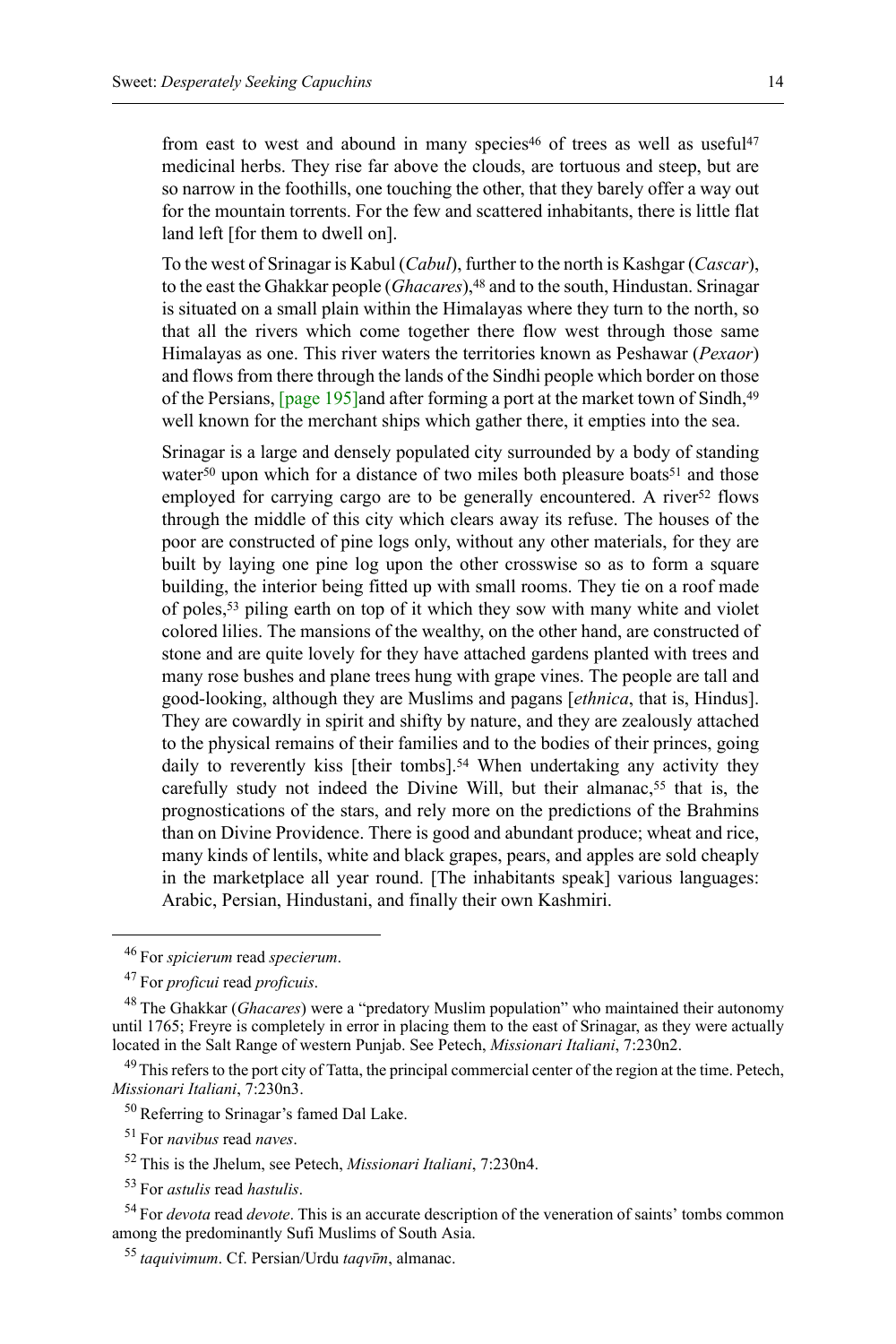Here we stayed for six months, pursuing the tortuous and guttural Persian language, and everyday inquired high and low for the routes and ways to enter Tibet. We were finally informed by the locals<sup>[56](#page-14-0)</sup> that there were few people in the Tibetan kingdoms, or more accurately, that there were nomadic shepherds minding their flocks, moving about between various dwelling-places wherever the snows had melted to provide them with a little bit of ground with grass for fodder, and which offered them a milder and sunnier climate. [We were also told that] there is no firewood to be found there, either from trees or bushes. The local people strongly declared that we would have to carry our own food and supplies and double blankets for our bodies, and must bring guides for the routes. Finally, [they also told us that] the snows were sometimes deeper than any others falling from heaven and that the rivers were rock-hard.[57](#page-14-1) If I were to relate to an audience everything they told us, people would easily believe me to have overstepped the bounds of human credulity.

[page 196]So, after worshiping God, we set out on our journey on 17 May, in the year of our Salvation 1715.[58](#page-14-2) For eight days we crossed over a number of different rivers among pleasant trees still covered with snow, walking with our porters who carried our provisions and theirs, and who every day patiently showed us the caves[59](#page-14-3) where we might stay the night. But on the eighth day after we had left Kashmir we came to the Barren, or rather, to use the Indic word Syâ [Persian *siyāh*], the Black Mountains of Tibet. And when toward evening snow began to fall from the heavens, we went a bit out of our way to a goat-fold which was not far from the ascent to another mountain, and there at last we spent the night.

The next day when we emerged from the cavern and saw that the path into the mountains that lay before us was covered with new frost, the porters said, "If we head for the mountain top, danger will threaten us, someone may perhaps slip and fall into a ravine; it would be easier to put up with the flying snow and wind in our face and the lack of sunlight by proceeding<sup>[60](#page-14-4)</sup> through the steep<sup>[61](#page-14-5)</sup> valley than to carry out a brother who has fallen." Walking through the snow, which was sometimes ten and sometimes fifteen cubits deep, we were not able to climb out of the valley that day, although two men cut through the ice with an ax, making steps for our feet. Thereupon, using this same method they led us to a cleft in another mountain, and with more ice falling from the heavens two of our servants became feverish, whom we were able to make more comfortable further inside the mountain, leaving our things outside. We swallowed down half-cooked rice squatting on our haunches, not sitting on the ground as is our custom. The night

<span id="page-14-2"></span><span id="page-14-1"></span><span id="page-14-0"></span><sup>56</sup>Freyre's *naturalibus*, literally "by blood relations," isinfluenced by the Portuguese *natural*, meaning native or local inhabitant, properly *nativus* in Latin.

<span id="page-14-3"></span><sup>57</sup> *versosque in saxa fluvios*, that is, they freeze over into solid ice.

<span id="page-14-5"></span><span id="page-14-4"></span><sup>&</sup>lt;sup>58</sup> Both the transcribed text and the manuscript have 1714; this was a slip of Freyre's pen, as he has just told us above that they left Delhi in September of 1715 – clearly, he is referring here to 17 May 1715, their actual date of departure from Srinagar which accords with Desideri, who records this date in several different places: Petech, *Missionari Italiani*, 5:23, 163; and 7:176.

<sup>59</sup> Lit., "various openings in the rocks" (*aliquod petrarum foramen*).

<sup>60</sup> Reading *pergentes* for *per gentes*. De Filippi wants it both ways (*Account*, 352) : "To follow the valley and the inhabited places." Freyre leaveslittle doubt that they were traveling through an uninhabited region here, as they were forced to spend the nights in caves.

<sup>61</sup> For *proruptam* read *praeruptam*.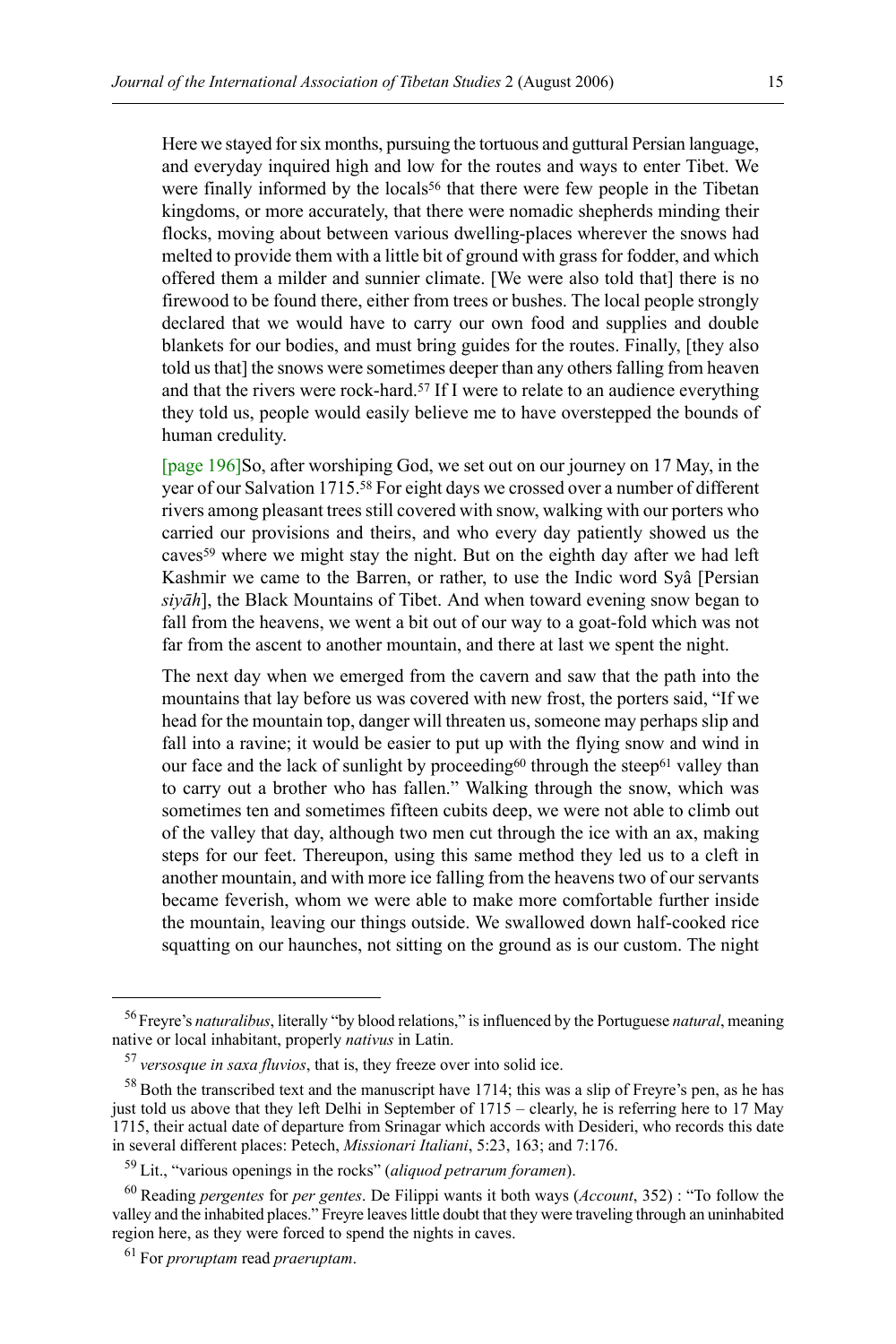having passed in such fashion, Rev. Ippolito and one of our Christian servants were not able to see the rapidly brightening dawn. I noticed there was a pupillary liquid flowing from their eyes which was caused by the glare of the snow. Immediately the Muslim porters, who were lying a little apart, came up to us and humbly entreated us to return to Kashmir, citing as their reason the glare of the snow which would soon blind everyone if we did not give up this journey that we had so rashly embarked on. Addressing them I said "My brothers, what you are asking is reasonable. But be advised that on the day that you re-enter Kashmir, I will most surely have you thrown into prison." Then I stealthily presented a half-*scudo* to the one among them who was their leader, advising him, "Since you are their leader, lift up the spirits of the others and give them encouragement." For my part, since the Kashmiris [page 197]are a poor and humble people, I mollified them with mild words.<sup>[62](#page-15-0)</sup> Each one tore a piece from his worn outer garment<sup>[63](#page-15-1)</sup> and with the coals remaining from the cooking fire began to darken the white pieces and veil their eyes with them. We [Fathers] only used our little handkerchiefs dipped [in the charcoal] and we also rubbed our eyes with snow, since snow itself eases burning eyes. At last we crossed the river named Sind which rises from these snows, whose waters flow northward and water Kashmir on the opposite side from whence they are born. We now proceeded until noon when we finally came to a place where the earth was not covered with snow and which allowed us a longed-for rest. At that time the porters put down their loads and washed their foreheads and feet with the river water, attempting to check the fluid [flowing from their] eyes. But we [Fathers], being little accustomed to the cold, only sprinkled our faces with water. Afterwards we ate the rice which had been cooked the day before, and when we arose we followed the Sind river, [64](#page-15-2) and would follow it for several days thereafter, always spending the night under the sky. We followed it indeed for many days [until] another river coming from Ladakh received the river we had been following. Now, in fact, not two [rivers] but one, it flows into Little Tibet which is inhabited by Muslim shepherds, and from there flows toward Peshawar, finally merging with the great Indus.[65](#page-15-3) After traveling for a long time through the desert, where we saw only a few small huts, we arrived in Ladakh on 25 June.

<span id="page-15-0"></span>Ladakh is also called Leh (*Slel*). It is, in fact, a small town of hardly 2,000 inhabitants, the shape of which is like that of a wasp hive, inasmuch as each person lives in a cavern, wherever fortune has offered it to him. Their ruler is a petty

<span id="page-15-2"></span><span id="page-15-1"></span> $62$  Frevre's skillful handling of the porters' incipient revolt gives evidence of his practical abilities. The phenomenon of porters refusing to proceed any further, usually at a difficult or exhausting point in the journey with the motive of exacting higher wages, has long been common during Himalayan treks; I myself experienced this while trekking in Nepal. See for example the account by Marco Pallis of a similar incident during his expedition in the 1930s, in *Peaks and Lamas*, 3rd revised ed. (London: Woburn Press, 1974), 34-36.

<span id="page-15-3"></span><sup>63</sup> Orig. *perizoma*, from the Greek, literally a garment which girdles the loins; Freyre uses this in rather a loose sense, elsewhere in this account, to refer to any coat or outer garment.

<sup>&</sup>lt;sup>64</sup> "Sind" is a general name given to rivers of some importance; here it refers to the Dras river. Petech, *Missionari Italiani*, 7:230n6.

<sup>&</sup>lt;sup>65</sup> In fact, the river which flows from Ladakh to Peshawar is also the Indus. Petech, *Missionari Italiani*, 7:230n7.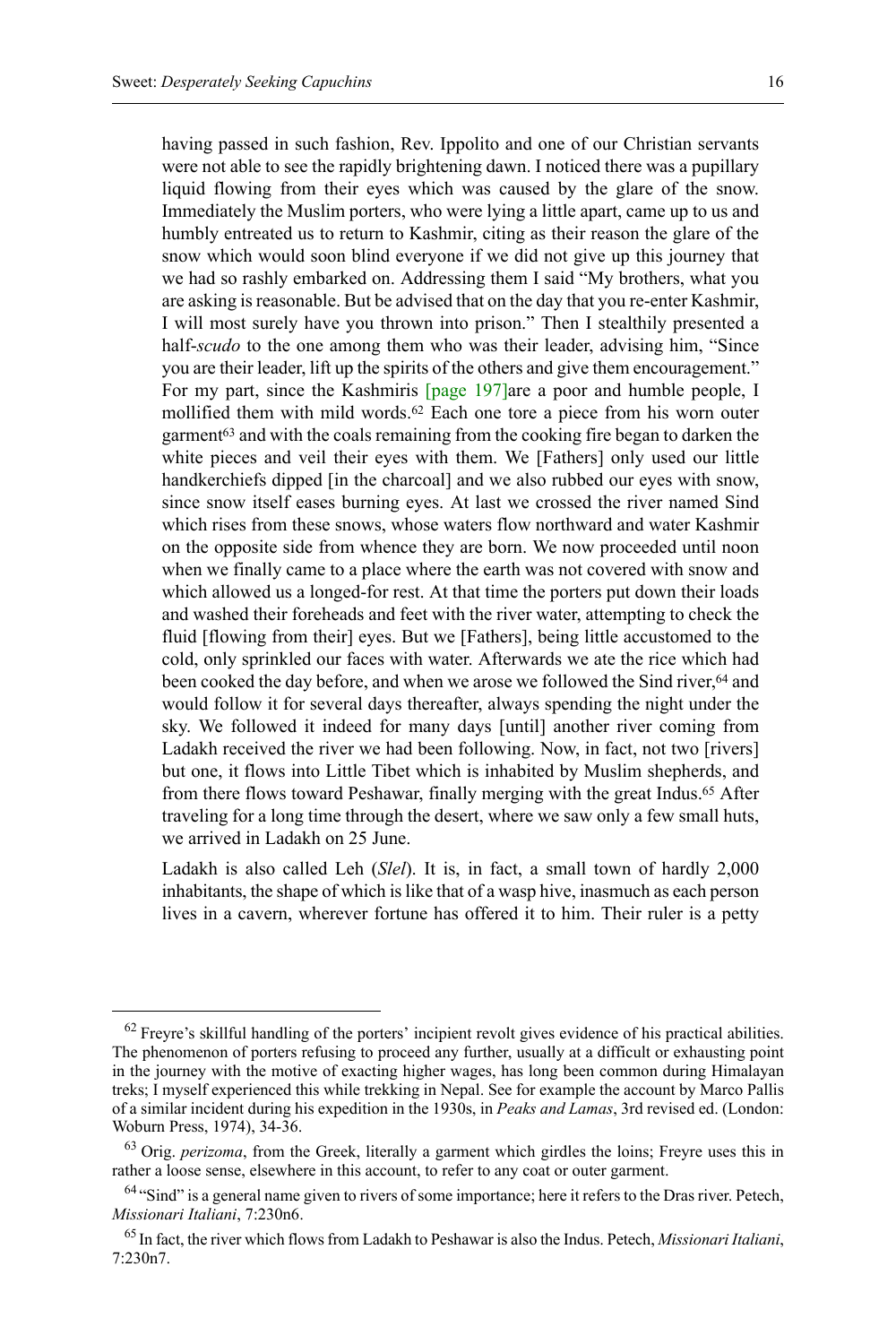king named Nyi ma rnam rgyal (*Nima Nimojâl*).[66](#page-16-0) These people eat the flesh of rams, goats and sheep. Bread is completely unknown, but they esteem as a delicacy roasted barley flour well worked by hand in a small wooden dish with butter and tea (*châ*), which comes from China. These people are so filthy and famished that when I tried to stop a certain Tibetan woman from eating lice, saying to her "*Ma zo*," that is, "Do not eat," she answered that she was wasted by hunger and there was nothing else to eat.

Here we lingered for 21 days, and were indeed frustrated in our hopes, since we did not discover any trace of the Capuchin fathers, or [page 198]any information about them.[67](#page-16-1) On the contrary, we learned that no one from Europe had ever come to Ladakh before us.<sup>[68](#page-16-2)</sup> Shortly thereafter, however, a Kashmiri coming from Ru thogs[69](#page-16-3) told us that there was a third Tibet larger than the other two, where he himself had seen certain poor men wearing shaggy rough woolen capes and felt caps[70](#page-16-4) which hung down in the back, who were distributing many kinds of medicine to the people, and he knew for certain that they were Europeans. From these details I realized that these were the Capuchins. I inquired how long the journey was, and he said it was three months, with many wastelands to be traversed on the way. At the time we were indeed terrified[71](#page-16-5) by what he said, as winter was almost upon us. Nevertheless, we prepared for our expedition.

<span id="page-16-0"></span>The petty king would summon us from time to time not, in fact, to discuss the word of God, but to seek and receive certain small presents.[72](#page-16-6) To the question as

<span id="page-16-4"></span><span id="page-16-3"></span><sup>68</sup> This is yet another example of their ignorance about previous missions: the Portuguese Jesuit Francisco de Azevedo was the first known European to visit Ladakh, in 1631. On his experience there, which has some curious parallels to that of Freyre, see Wessels, *Early Jesuit Travellers*, 101-111, 304-05.

<sup>69</sup> Ru thogs had been a secondary mission station established by de Andrade; see Wessels, *Early Jesuit Travellers*, 72-3, 77.

<span id="page-16-5"></span><sup>70</sup> The text has *pila*, which makes no sense in this context and is most probably an error for *pilea*, the nominative plural form of *pil(l)eum*, a felt cap. As a practical measure to deal with the frigid Tibetan climate the Capuchins may have adopted one of the types of Tibetan felt caps worn by monks (as well as by laymen) which have ear or neck protectors hanging down in back or on the sides; see for example illus. b, c, and j in Austine Waddell, *Tibetan Buddhism* (1895; rept. New York: Dover Publications, 1972), 196. If the Dutch had been wearing their cowls, one would certainly have expected Freyre to use *caputium*. In fact, the Capuchins had been very circumspect during the earlier phase of their mission, and did not wear their habits – see David Snellgrove and Hugh Richardson, *A Cultural History of Tibet* (New York: Praeger, 1968): 221. De Filippi (*Account*, 354) omits the details of their clothing, stating only that they "were clad in robes."

<span id="page-16-6"></span><sup>71</sup> The text has *exterritos...parantes*, rather than *exterriti...parant*, another example of Freyre's shaky grammar, suggesting a possible calque of the Portuguese *atterorizados...preparantes*.

 $^{72}$  This is in complete contradiction to Desideri's account of a very warm reception by the king, who in fact sent presents to them, and after initial suspicions showed a strong interest in learning about Christianity; see Petech, *Missionari Italiani*, 5:169-71. In this passage Desideri mentions his disappointment about not staying in Ladakh to re-establish the mission, and diplomatically gives the reason for their decision to go to Lhasa that "if there was the head and basis of that false sect, it seemed that this would be a more opportune place for our intention, and moreover because this was the Tibet

<span id="page-16-1"></span> $^{66}$  Nyi ma rnam rgyal was the ruler of Ladakh; he assumed the throne around 1700 and abdicated in 1725; see Petech, *Missionari Italiani*, 5:229n9.

<span id="page-16-2"></span> $67$  One of several inconsistencies in Freyre's account. There is no previous mention of searching for the Capuchin fathers as their goal; Desideri strongly implies that Freyre was actually seeking the quickest route to return to India after their harrowing journey to Ladakh; see introduction and note 31 above.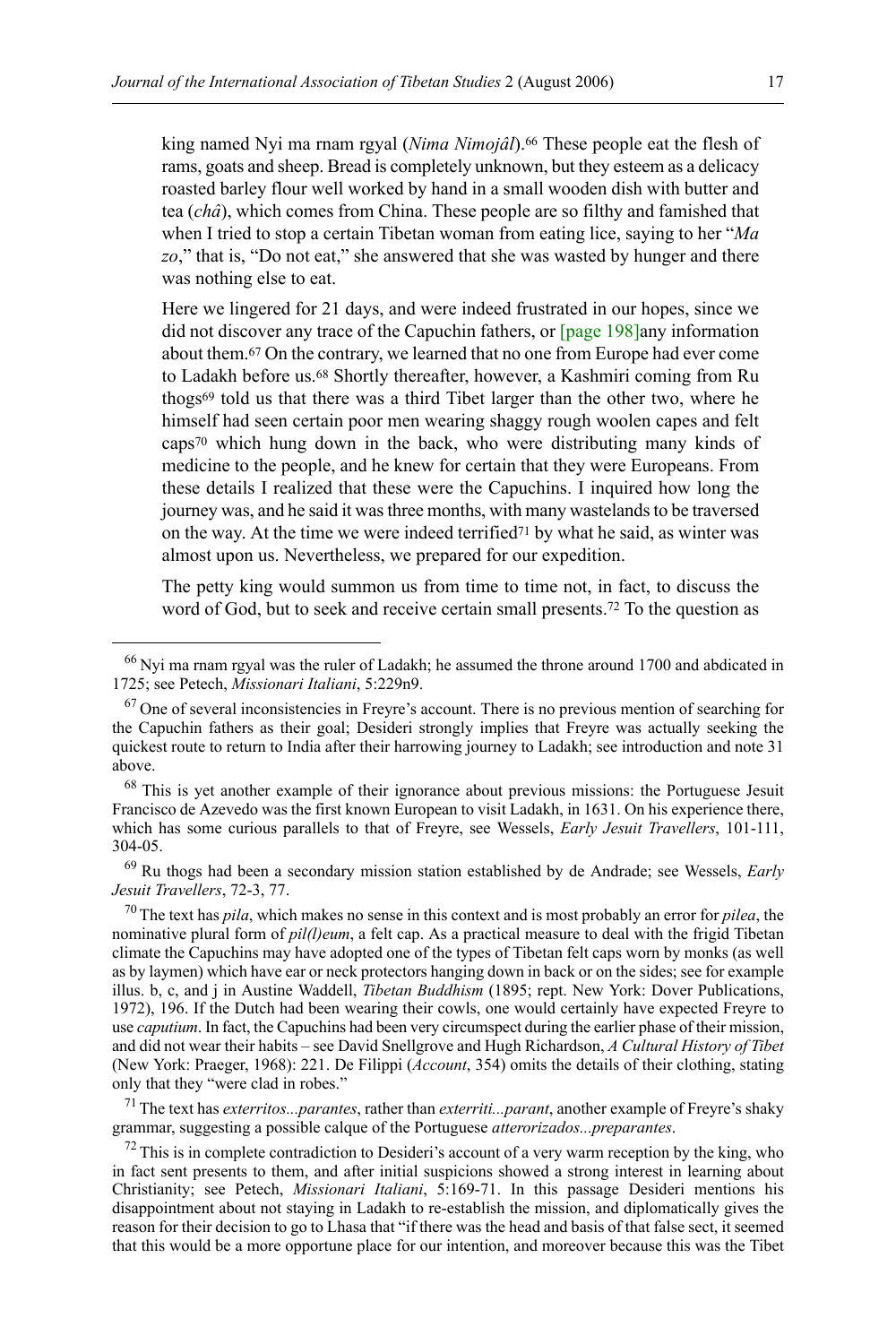to why we had come to his kingdom, we said that some of our brothers of the same religion had come to Tibet before, not for profit or in hope of trade but to preach in order that the people might come to know God.[73](#page-17-0) This barbarian, having not paid the least attention to what we had said, asked for the three guns that were at our lodging in exchange for which he would give us four horses.

Leaving [the court] we went to his steward in order to receive the horses. He received us kindly and questioned us about the secrets of God, that is, how many books of God there were. The Muslim interpreter quickly interrupted and answered that there were four sacred books of God, the books of Moses, David, Christ and Muhammad. We knew how to count to ten in the Tibetan language and responded, "There are not four books of God,<sup>[74](#page-17-1)</sup> but only three, the books of Moses, David and Christ." Afterwards, having obtained leave to depart, the Muslim took me aside and rebuked me saying, "When we discuss religions,[75](#page-17-2) brother, should it seem to you that there is something that you must say to contradict [me], please do not do so in the present company lest we bring disrepute upon ourselves;[76](#page-17-3) you should explain it later in private." I responded to this assertion of his, "If you are speaking about mundane matters, brother, I agree. However, regarding the mighty works of God<sup>[77](#page-17-4)</sup> both you and I need to expound things clearly. If I am [but] a poor stranger in this kingdom, you do not have any influence here either. Go in peace."

At that time, even though it was August, it was [already] snowing. Girding up for the journey we looked for supplies and bought three more horses for carrying loads through the desert, and we also hired three helpers, or I should rather say

<sup>77</sup> *magnalia autem Dei*. De Filippi (*Account*, 355) oddly translates this as "praises of God."

<span id="page-17-0"></span>to which we were more precisely destined by our orders." However, once they get to Lhasa he notes that "Since the other Father, my companion, was accustomed over the space of many years to living in hot countries, he was not able to resist the extreme rigors of great cold and the great atmospheric thinness of that totally different climate, and therefore, aftersome daysrest at Lhasa, undertook another voyage, and by the shortest and most frequented road returned to India." Petech, *Missionari Italiani*, 5:183.

<span id="page-17-1"></span> $^{73}$  Desideri reports that they had been suspected of being rich merchants, but that when they explained to the king their religious purposes and showed him the simple religious objects they had brought with them, he was satisfied and made them another present (Petech, *Missionari Italiani*, 5:170-171). De Filippi shifts the referent here from the Capuchins to Freyre and Desideri, although the text does not support this interpretation.

<span id="page-17-2"></span> $74$  Frevre quotes the response in Tibetan here, but there is a lacuna in the manuscript, rendered in the transcription "*xocxoc mion gi, sumo yoto* = ??? *mi 'ong gi gsum yod do*" but *non quattuor, sed tres tantum esse* makes it clear that the missing numeral is four (*bzhi*). The four versus three book distinction is a commonplace still used in Muslim-Christian interactions; see Rory Stewart, *The Places In Between* (New York: Harcourt, 2006), 281: "I am a follower of Hazrat Jesus. We have three books, you have four..."

<span id="page-17-3"></span><sup>75</sup> *de legibus tratamus*. European Christian writers used *lex* and its Romance equivalents to indicate the general sense of virtuous pagan practice (see *Romans* 2:14-15) and in a more restricted manner to refer to one of the three scripturally-based Abrahamic faiths; see for example the story of the three rings in Boccaccio's *Decameron* (third story on the first day). By the seventeenth century use of this word was being extended to other religions as well; see Hugues Didier, *Les Portugais au Tibet* (Paris: Changeigne, 2002), 25. Desideri usesthisterm (*legge*) on many occasionsto refer to Tibetan Buddhism, but Freyre does not.

<span id="page-17-4"></span><sup>76</sup> *Ne frates scandalizemur*. "Brothers" here would appear to refer to their Ladakhi auditors, the Muslim appealing to their solidarity as representatives of monotheistic religions based on divinely inspired scriptures ("Laws") in front of pagans.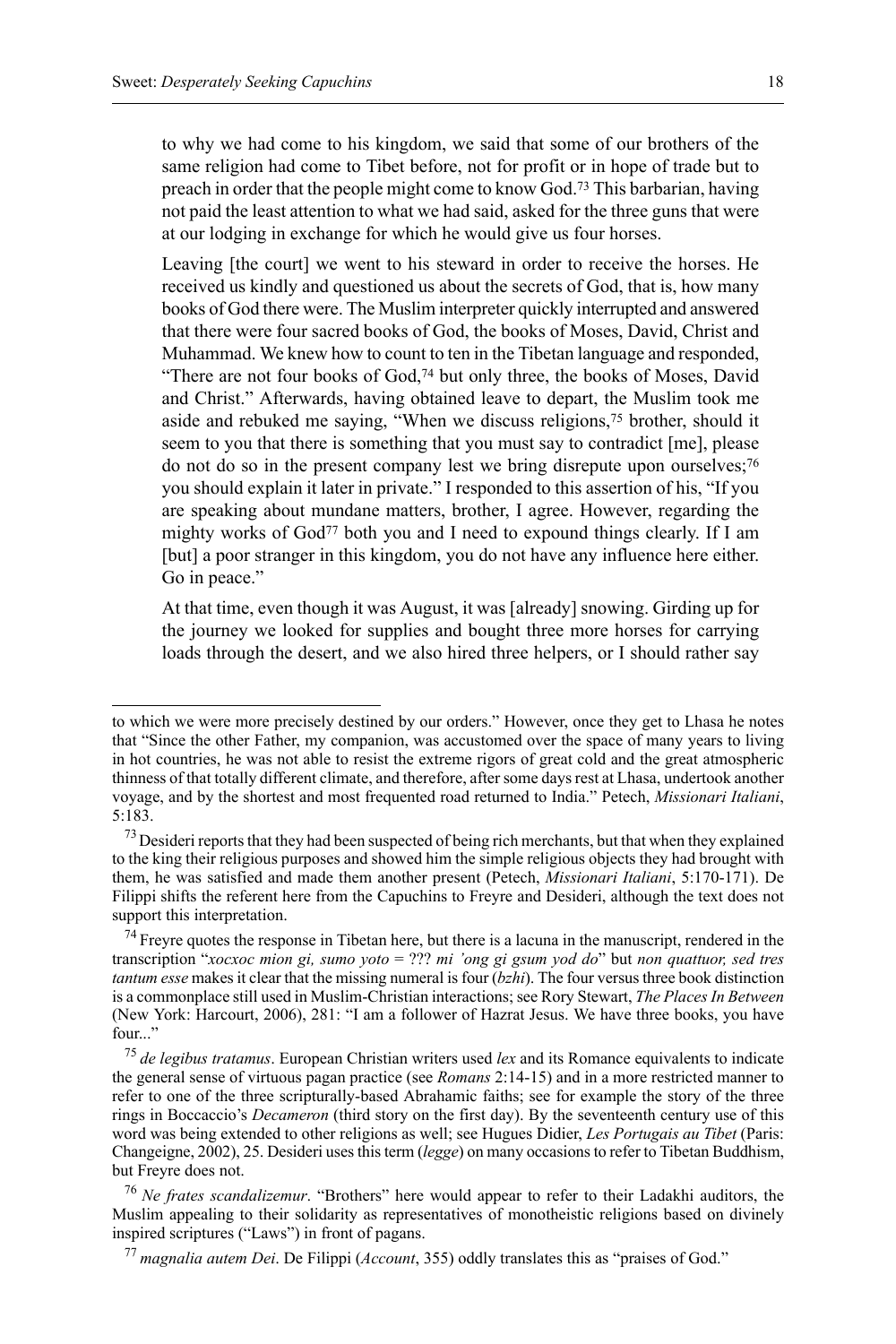thieves, [page 199]as guides for the horses and the journey. Having obtained a letter of recommendation from the prince's steward to a lama whom we would be sure to meet,<sup>[78](#page-18-0)</sup> we struck out on the journey on 16 August. After twenty days, during which we were prostrated by the cold and the horses afflicted by starvation, we finally arrived in Bkra shis sgang (*Texegam*) on 7 September 1715. In Bkra shis sgang, a small village of scarcely 100 inhabitants, we, along with a Muslim whose friendship we had secured with small presents, climbed up to visit the lama, who dwelt with others on top of a hill.

We handed his friend's letter to him, and when he had read it and we had exchanged gifts, he urged us to cheer up and said that he would do anything in his power to help us make it through to Lhasa. He then informed us that, "The widow of the deceased governor of this district, who had been summoned by the petty king of Lhasa,[79](#page-18-1) will be setting out in October. She will be coming to me beforehand to receive my blessing on her undertaking, and I will request that she bring you to Lhasa in a mutually convenient manner. I would strongly advise you that when Casal (*Caçal*), that is, the lady governor, comes here, you should win her over with presents and visits. Doing that will encourage her compliance and happiness with the instructions I will give her concerning you, and she will help you with her personal resources during the journey."

Having accepted the advice of the Mongol priest,<sup>[80](#page-18-2)</sup> we returned to our party who were in a tent on the plain. Since we were delayed there for a long time, we not only ate up the food that we had with us, but were forced to amass other foodstuffs for then and for later. The cold and the intemperate winds were so oppressive that one day when Fr. Ippolito was washing his face in the river and brought the water to his mouth with hands which had been submerged in the icy river, the water hung down from his beard like little pieces of crystal – a wondrous sight!

But, in the meantime, the lady governor Casal having not yet arrived, the lama would summon us for conversation, from time to time restoring our spirits with food and gifts,[81](#page-18-3) and questioning us about the customs of our kingdom, how far away it is, and how many years would be required to reach there. Once, however, he inquired about our religion, asking "Is God one or many?" We responded that "God is one and without beginning or end in Himself,<sup>[82](#page-18-4)</sup> that He freely creates all things and conserves them with His unfailing power for as long a time as it pleases Him, that He pays back each person after death eternally, punishing the evil but

<span id="page-18-1"></span><span id="page-18-0"></span> $78$  De Filippi omits this phrase in his translation. Desideri adds that they were also given letters of passage and letters of "solicitous recommendations" not only to the lama at Bkra shis sgang, the capital of the western Tibetan region of Mnga' ris, but also to the governor and steward of that district: Petech, *Missionari Italiani*, 5:171-2 and 247n68.

<span id="page-18-3"></span><span id="page-18-2"></span> $^{79}$  That is, the current ruler of Tibet, Lajang (Tib. Lha bzang) Khan (1658-1717). Desideri explains that the military detachment which Casal commanded, and which was charged with guarding the frontier, especially from the Dzungar menace, was being recalled and replaced by another detachment (Petech, *Missionari Italiani*, 5:172-3). It is interesting that Freyre regularly downgrades the titles of rulers they encounter, in comparison to his companion: thus he calls the rulers of Ladakh and Tibet proper princelings or petty kings(*regulus*), perhapsthinking of the petty rajas of India, whereas Desideri accords both of them the title of king (*re*).

<span id="page-18-4"></span><sup>80</sup> Literally "of the Tartar priest" (*Tartari sacerdotis*). "Tartar" was the standard European term for Mongol from the medieval period onward, but is now obsolete.

<sup>81</sup> *Eulogiis*, Late Latin *eulogia*, gift.

 $82$  The rest of this discussion is omitted in De Filippi's translation.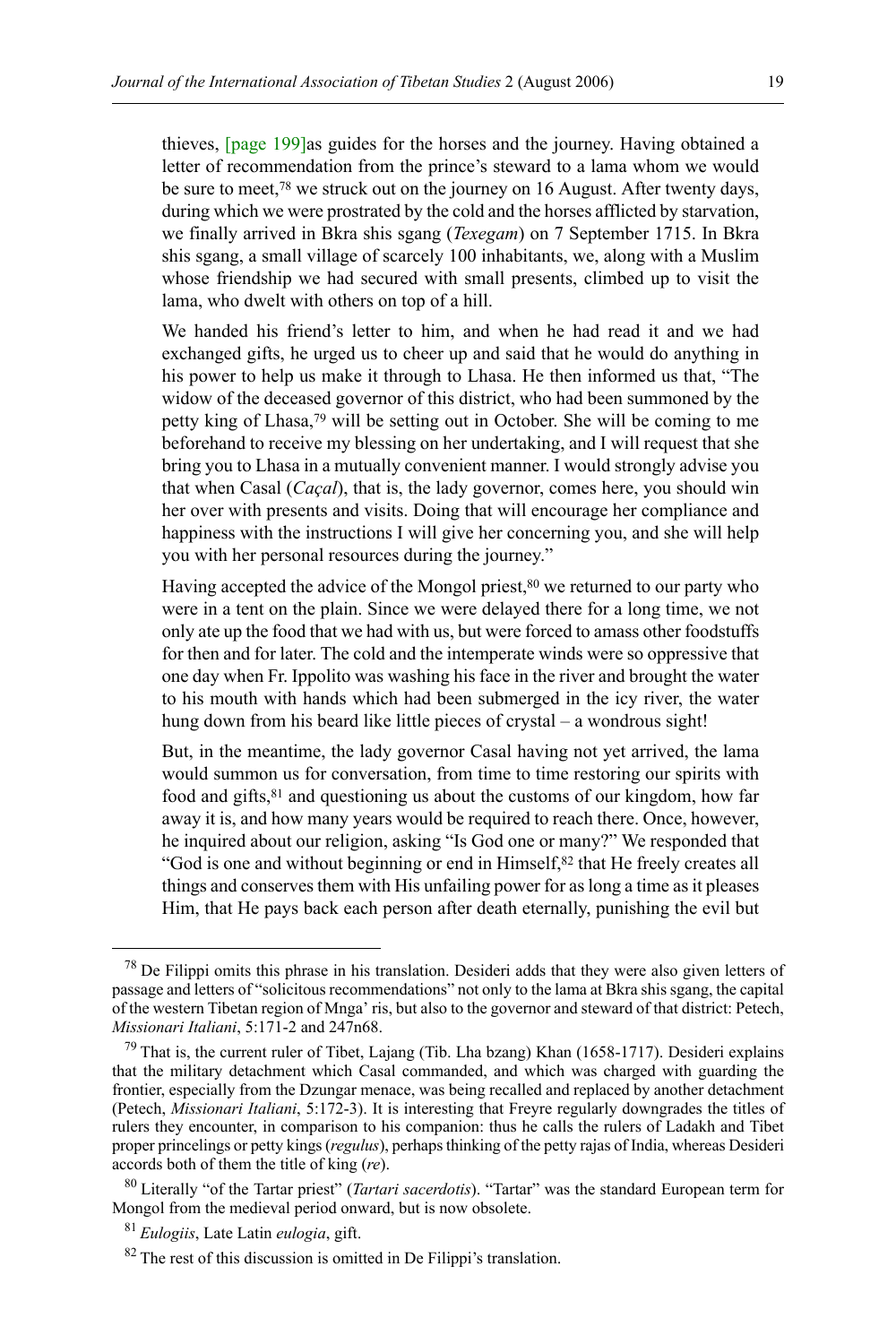rewarding those who love Him, and in Whom, as demonstrated by reason, we live, move and have our being,<sup>[83](#page-19-0)</sup> and are dissuaded by reason from seeking refuge in any other besides Him."[84](#page-19-1)

[page 200]When he heard about repayment he said, "What do you understand concerning my soul?" We said that, "Any person who has a soul created by God from nothing, and instilled singly in the unique womb of his mother's body, and is born and dies, finds repayment for either good or bad deeds in the other life." "The soul is not like that," said the barbarian, "for it goes out of one body and migrates to another and little by little cleanses that which it has committed, and at the point that it is [completely] cleansed it returns to a human body. [This is true] since even human judgement sanctions the punishment of wrongdoing." "O Sir," we said, "if you allege that there is a transmigration of souls for the expiation of sins committed, you will damn yourself by your own judgement, for the body will also need to be scourged. For we men do not damage only our souls through the commission of sin, but also our bodies. Since the body enjoys the fruits of its sins, how is it that you do not say that the body transmigrates and thus suffers its punishments? [Since the body does not in fact transmigrate] therefore neither does the soul, and if it were the case [that the soul transmigrates] we would never be without sin, because we kill, cook and eat living beings in whom you claim our transmigrating souls are lodged."[85](#page-19-2) "It is true," he said. "Men are stained by the slaughter of animals," and for the rest he was silent.<sup>[86](#page-19-3)</sup>

With the passing of the days while we waited by the river, the next to the last day of September was approaching. Fearing the skies, which were becoming ever darker, we pegged the tent shut at night and slept. It truly snowed so much at night that it felt to Fr. Ippolito as if the earth [itself] was moving, and gripped with an urge to flee, he fled to the Muslim's kitchen, forgetting even his walking stick. The Muslim sent his servants to us that they might carry our things, and invited

<span id="page-19-2"></span><span id="page-19-1"></span><span id="page-19-0"></span><sup>83</sup> Quoting St. Paul in *Acts* 17:28, "*In ipso enim vivimus et movemur et sumus.*" Paul was himself quoting the Stoic poet Aratus, and this was "a text constantly used to justify the Christian use of pagan literature"; see D. P. Walker, *The Ancient Theology: Studies in Christian Platonism for the Fifteenth to the Eighteenth Century* (London: Duckworth, 1972), 4, 200.

<sup>&</sup>lt;sup>84</sup> The preceding is a presentation of some key points of Catholic theology.

<span id="page-19-3"></span><sup>&</sup>lt;sup>85</sup> The Buddhist belief in rebirth, which Catholic missionaries confounded with the pagan heretical view of Pythagorean metempsychosis, was a main subject of Catholic-Tibetan Buddhist controversy from its beginnings; see de Andrade's account in his second report (1626) of his extensive debate on this subject in Giuseppe M. Toscano, *Alla Scoperta del Tibet: Relazioni dei Missionari del Sec. XVII* (Bologna: E. M. I., 1977), 220-24. In fact, de Andrade makes the same point as that given here, about the sinfulness of killing and eating animals given the Tibetan Buddhist belief in rebirth, and likewise the monks have to concede the point (Toscano, *Alla Scoperta del Tibet*, 223-24).

<sup>86</sup> Desideri, surprisingly, was apparently not present at this conversation, since in his letter to Fr. Ildebrando Grassi sent from Lhasa soon after his arrival (10 April 1716) he states that the Tibetans "reject transmigration," (Petech, *Missionari Italiani*, 5:37), repeating the error he made in his letter to Tamburini from Leh (Petech, *Missionari Italiani*, 5:27) along with other mistaken beliefs about Tibetan religion which he was subsequently at great pains to correct (see Desideri, *Historical Notes*, bk. 3, chap. 22, in Petech, *Missionari Italiani*, 6:302-304). Desideri later refers to the Tibetan belief in rebirth as one of the main errors of their religion; see, for example Desideri, *Historical Notes*, bk. 3: chap. 7, in Petech, *Missionari Italiani*, 6:165-75). That Freyre seems to have had this important dialogue with the lama without inviting Desideri, or sharing with him the important point about the Tibetans' belief in rebirth, suggests a cold and mistrustful relationship between the two missionaries following their bitter disagreement in Leh.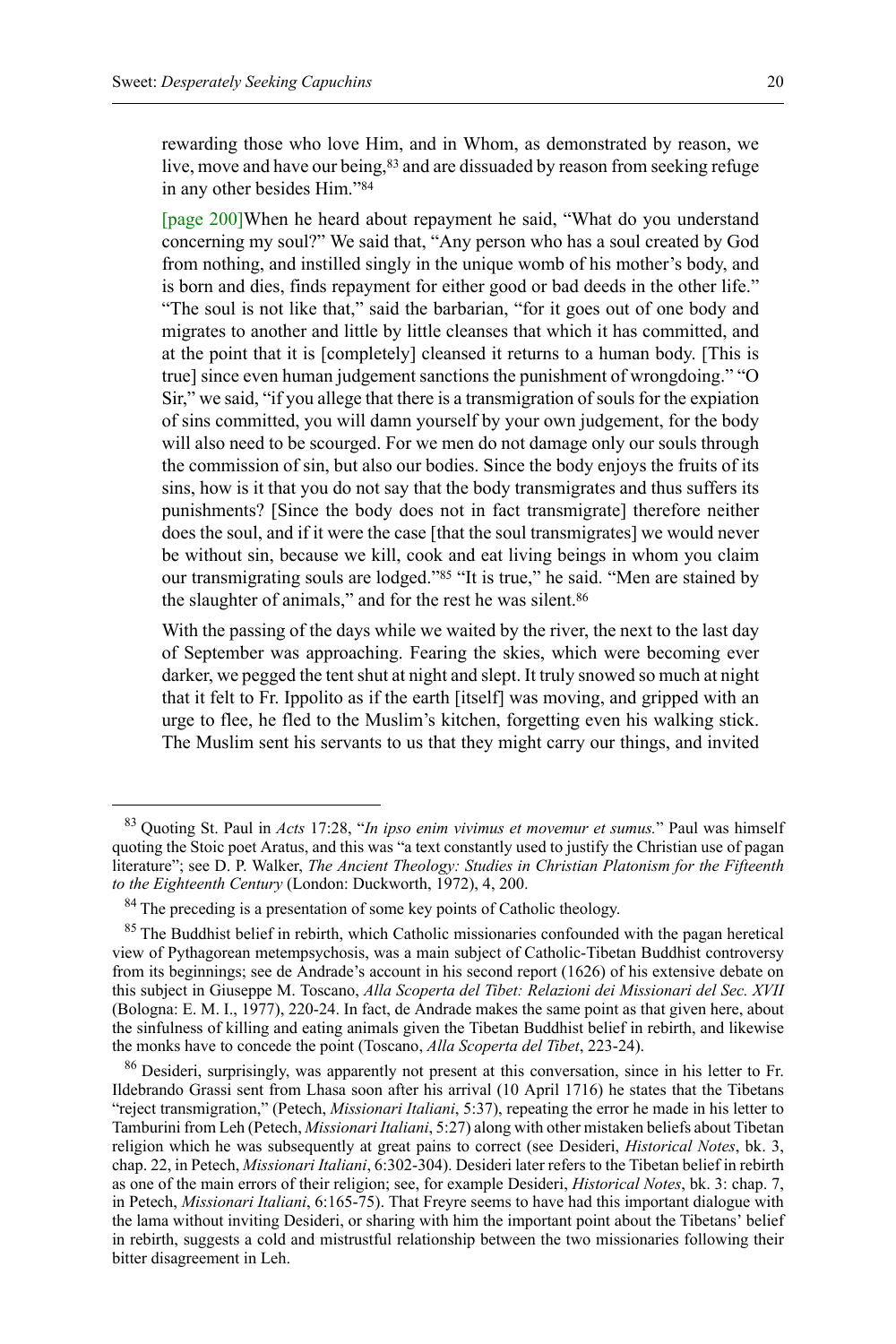everyone into the kitchen. We left the tent because the pressure of the snow had begun to weigh on it, and when more fell the next night, it finally collapsed.

Since we have mentioned the lamas here and there previously, we will now discuss the etymology of their title, their ecclesiastical vestments, liturgical recitations and hierarchy. Thus, "lamo" in the Tibetan language means "the way," from whence "lama," that is, showing the way.<sup>[87](#page-20-0)</sup> They clothe their thighs with leather or woolen leggings, and they wear a woolen vest on their chests with a long tunic fastened with a cord or a sash, like the [Christian] clerical tunic.[88](#page-20-1) A *calamancho*, [89](#page-20-2) that is, a felt hat, adorns their heads, either in the form of a miter or one worn crosswise from the ears over the forehead and nearly a cubit in length; these are all red.[90](#page-20-3) Finally, a muslin cloth is folded over the shoulders and they always carry on their work with their arms bare.

[page 201]Their temples are large and passably clean, and are constructed with average skill. The lamas dwell around them in small rooms. Should one of them perceive himself to be less fluent in reading, he will strongly apply himself to committing the readingsto memory, disregarding the labor involved. They receive modest portions of food according to their official rank, some dung of cattle or other beasts which is used as fuel, beef, goat or lamb meat, and finally a certain quantity of roasted barley flour. The younger wait upon the older and are engaged for a small salary. They assume the state of lama in adolescence and do not marry, although if they have sexual relations<sup>[91](#page-20-4)</sup> with passing women they do so openly and not covertly, which causes little embarrassment. If someone should take a wife, which happens sometimes as I myself saw in Ladakh, others will not then give credence to him in spiritual matters. It is as if, since he could not even manage his own private life, he would not be able to help others publicly. [92](#page-20-5)

My personal opinion is that this nation of Tibetans, just like the Mongols, who are also given the name of Kalmucks or *Sokpos*, [93](#page-20-6) do not base their religion on food and drink as others, such as the Indians, do, but only on certain religious formulas and sacrifices to idols. In exchanging [goods or gifts] with others, they never spurn them, regardless of what nation, family or tribe the other may belong to; what is more, they share with foreigners in a friendly fashion, proposing toasts and accepting them. Given that the Muslims observe that the religion and rites of

<span id="page-20-6"></span><sup>91</sup> For *copulare* (Port. *copular*) read *copulari* (Late Latin "to have sexual relations").

<span id="page-20-2"></span><span id="page-20-1"></span><span id="page-20-0"></span><sup>87</sup> This is, of course, a false etymology of *bla ma*, literally, "The Superior" and the equivalent of Sanskrit "*guru*" or master. Freyre (or more likely his informant) has mistakenly derived it from *lam*, meaning way or path.

<span id="page-20-4"></span><span id="page-20-3"></span><sup>88</sup> Late Latin *collobium*, q.v. de Mauro, *Dizionario della Lingua Italiana* "a tunic without sleeves or with short sleeves used by the first monks.'

<span id="page-20-5"></span><sup>89</sup> An unknown word, certainly not Tibetan; Petech (*Missionari Italiani* 7:231n14) derives the first part from Persian *kalla*, head.

 $90$  This may indicate Freyre's greater familiarity with "Red Hat," that is Rnying ma lamas, although he certainly would also have encountered Dge lugs pas (or Yellow Hats) in Ladakh and western Tibet.

<sup>92</sup> De Filippi (*Account*, 356) here adds his interpretation "he could no longer be useful to others spiritually." The sense is that in showing poor judgement (literally, not consulting his own good, *sibi non consulens*) as a private person, by his not merely having a casual sexual relation but entering into the married state (totally incompatible with monasticism in the Dge lugs pa tradition of Ladakh), he destroys his credibility as one who can advise others.

<sup>93</sup> According to Petech, *Missionari Italiani*, n16), Kalmuk and Sog po were used in western Tibet to refer to the Qośot Mongols, who were then ruling Central Tibet.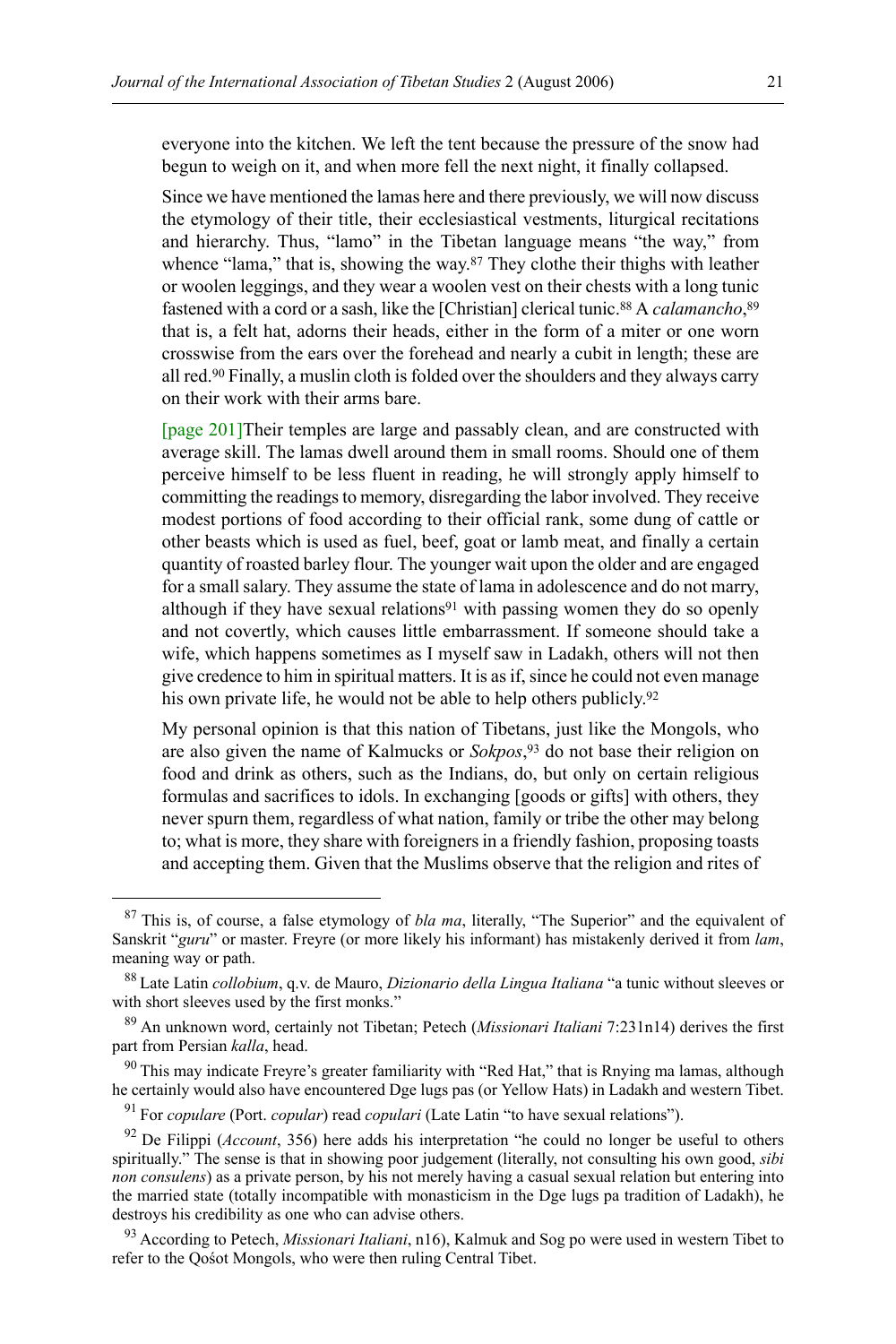the gentile tribes of scorching India are concerned exclusively with the purification of the body, they judge the Tibetans and Mongols[by contrast] to be not dissimilar to themselves, but declare them to be neither gentiles, that is, pagans, nor Muslims. This has caused many to suspect that the Tibetans are schismatic Christians but that is to be given little credence, since the Tibetans are truly pagans, just as Europeans were in the past.[94](#page-21-0)

Since it is the case that a rumor which comes from a long way off grows ever greater, the title of "Grand Lama" has among some of us come to be considered the equivalent of Supreme Pontiff, whereas anyone at all who independently performs his duties in a *dgon pa* (*Kompâ*), that is, in a monastery, may receive the title of "Grand." Now since the Mongols and Tibetans are the poorest of all peoples they sacrifice to their gods with images of poor quality, which are in human form, and are generally made by craftsmen<sup>[95](#page-21-1)</sup> from butter or raw or toasted barley. Nor do they disdain to offer the horns of oxen or rams in veneration of such gods, especially along the roads through the mountain peaks.

[page 202]When one of their superiors migrates, not into another body as they falsely believe, but truly to the pit of Hell, another is elected, not through a search<sup>[96](#page-21-2)</sup> but actually with the help of the Devil. This is how it happens: the Evil Demon entersinto someone, usually one of the relatives of the deceased, and informs him about some small possessions. For example, "A certain quantity of gold is in such-and-such a place, hurry up and get it" [or], "When dying I left my leggings underneath some table or other, take care lest they rot" [or], "You will find my robe in my cell on the left as you enter, right by the mousetrap. Be careful that mice do not nest in it" [or], "Hasten to the stable, bring back to me some musk ox hides that I had hidden under the she-ass's stall because I feared thieves." In such and other ways the Devil triumphs, ensnaring souls by swaying them to believing in a new resurrection. And finally the one who is possessed by the Devil[97](#page-21-3) is elected Lama of the whole monastery. [98](#page-21-4)

<span id="page-21-1"></span><span id="page-21-0"></span><sup>94</sup> Here Freyre concurs with Desideri's correct refutation (Desideri, *Historical Notes* bk. 3, chap. 21, in Petech, *Missionari Italiani*, 6:295-96) of previous writers who believed the Tibetans to be lost or fallen away Christians. The belief in lost Christians somewhere in Central Asia and in Buddhism as a corrupt form of Christianity was longstanding and tenacious (see for example Hugues Didier, "Die Jesuiten-Mission in Tsaparang, kommentiert und interpretiert nach den Dokumenten in den römischen Archiven der Gesellschaft Jesu," in *Tsaparang: Königsstadt in Westibet: Die vollständigen Berichete des Jesuitenpaters António De Andrade und eine Beschreibung vom heutigen Zustand der Klöster*, ed. and trans. Jürgen C. Aschoff (München: MC Verlag, 1989), 96-98, and Henri de Lubac, *La rencontre du bouddhsime et de l'Occident* (1952; rept., Paris: Les Èditions du Cerf, 2000), 33-36, 94-96. De Filippi omits this entire passage.

<span id="page-21-4"></span><span id="page-21-3"></span><span id="page-21-2"></span><sup>95</sup> See Baruch, 6:45, in discussing idols "*a fabris autem et ab aurificibus facta sunt.*" My thanks to George Goebel for pointing this out.

<sup>96</sup> *Non scrutinio*, that is, not through a real search, as they assert.

<sup>97</sup> *Zabulus*, Late Latin for *diabolus*, the devil, from the Greek *zabolos*.

<sup>&</sup>lt;sup>98</sup> Compare Desideri's detailed account of the process of finding a new Dalai Lama; he agrees with Freyre only in ascribing it to the devil: Desideri, *Historical Notes*, bk. 3, chap. 1-3, in Petech, *Missionari Italiani*, 6:115-138. Fr. Domenico da Fano's *Relazione of 1713* describes a similar process of finding hidden objects as the means of identifying incarnations, as does the Capuchin *Rappresentanza* of 1737 (although by an infant or child) (Petech, *Missionari Italiani*, 3:25, 122). Freyre's treatment of this subject recalls that of in Kircher, *China Illustrata*, 73 (Van Tuyl translation, 66) which was in turn derived from the now-lost accounts of Grüber and d'Orville. On the sources of Kircher's account of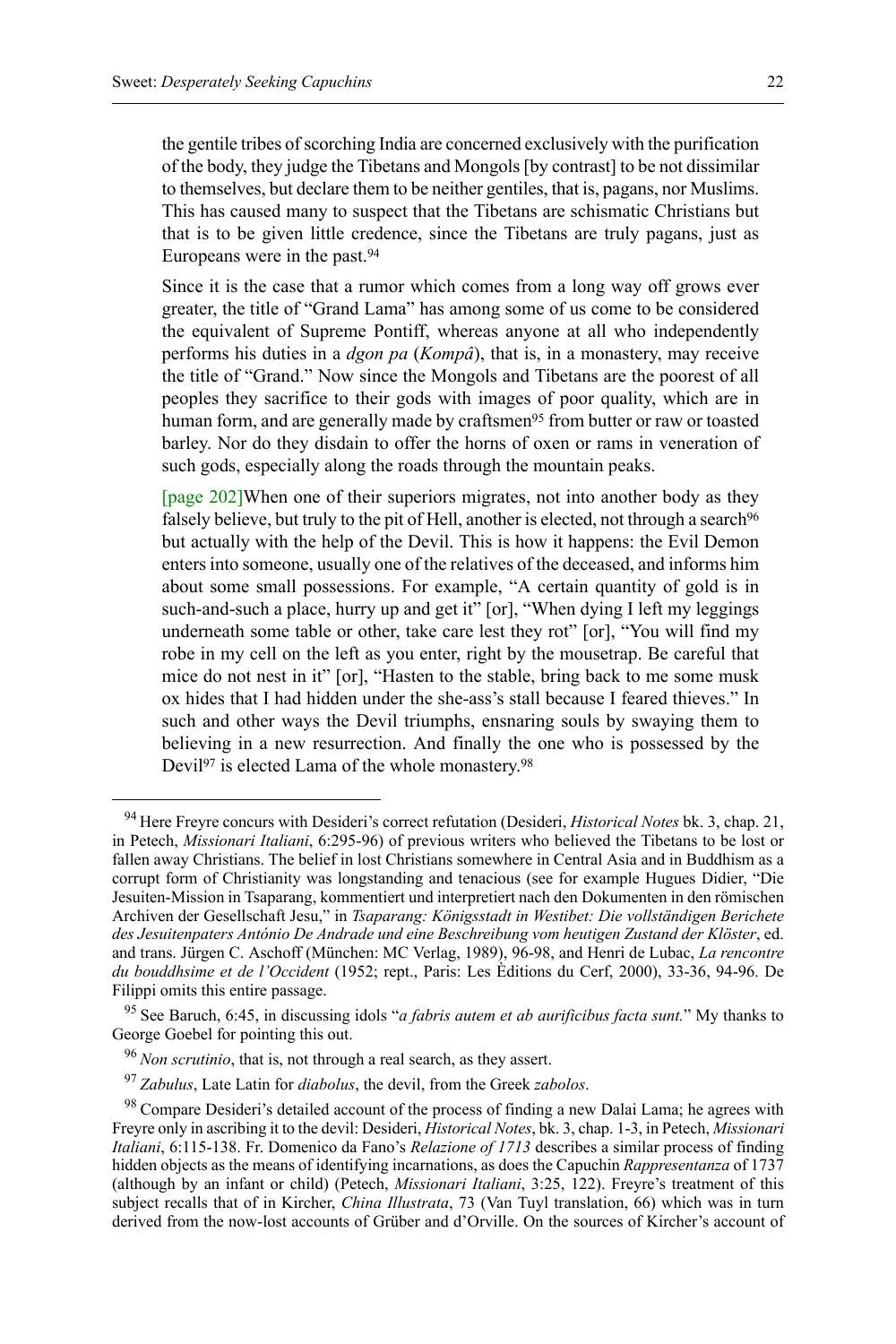When the woman governor had returned to the Lama, so that after seeking his blessing she might get leave to depart, we then approached her and with a worshipful gesture presented her with a fine piece of cloth<sup>[99](#page-22-0)</sup> from Bengal, red in color and well-fashioned, for the Mongols love red fabrics, and over and above that we presented her with ten *scudi*. With a truly noble expression, and taking pleasure in our offerings, she looked into our eyes and asked, in a womanly fashion: "Brothers, tell us at length from where you come and what fate has brought you here into our domain?" We explained to her sufficiently well through the Muslim interpreter that we were seeking to go to Lhasa; "Since we are so unused to the cold and ignorant of the climate and roads of these far-flung regions, we would like to join you and your party, if you would accept us well-meaning pilgrims into your company, and we will also give whatever money you think necessary for our expenses." The woman said, "Well, you are speaking of money, but that is not the reason why I will take good care of you, even using my own resources, but rather because of Dkon mchog (*Conquoquo*), that is to say, God. Now, do not disregard my advice, namely, not to trust in horses[as pack animals], but to take along oxen suitable for carrying loads, for horses will die of hunger, finding the grass either dried out by the frost or buried in the snow. As for me, I have orders from the king that wherever on my journey there are Tibetan shepherds, they will bring me oxen and take my things to a place where others will come and receive them, and they will similarly carry our things further loaded on their oxen, the shepherds of the previous day returning home.[100](#page-22-1) Having the shepherds transport our goods in such a manner, we will take good care of our horses and ourselves. You will not regret the expense for these [oxen]." [page 203]On visiting her the next day we offered her fifty *scudi*, saying, "We are foreigners, ignorant of the local language by which we would be able to determine which and how many oxen would be appropriate, nor are we strong enough even to load them everyday. Let our Lady Casal decide how many[101](#page-22-2) oxen we will need, and just as Your Ladyship's steward takes care of everything entrusted to him, we would like him to take care of our things as well." "That's a good suggestion," she said. "Hand everything over to him, sealed."

Having done so, we left the small huts of Bkra shis sgang on 8 October, in the Year of Our Lord 1715, traveling in the company of the Mongol woman, trusting in the grace of God and commending ourselves to the power of his Word. This worthy woman would, from time to time, restore us with her own food and, when we were miserable, exhausted by the cold and so parched by the wind that I would often say, I must confess, "O cursed wind," she then would present us with hot tea and some meat, thus sustaining us in the midst of our suffering.[102](#page-22-3) She sometimes encouraged us as well, speaking through a third party [the interpreter],

<span id="page-22-1"></span><span id="page-22-0"></span>Tibet see Baleslaw Szczesniak, "Anthanasius Kircher's China Illustrata," *Osiris* (1952): 400-402. On Grüber and d'Orville see Wessels, *Early Jesuit Travellers*, 166-203.

<span id="page-22-3"></span><span id="page-22-2"></span><sup>99</sup> Freyre has *patiya*, prob. from Hindi *pañña*, Skt. *pañña* / *paññaka* / *paññika* q.v. Monier-Williams, *Sanskrit-English Dictionary*, meaning fine or finely woven cloth, a fine piece of silk.

 $100$  This is the corvée system that was employed in Tibet until the middle of the twentieth century; it was first noted by de Andrade; see Giuseppe Toscano, *La Prima Missione Cattolica nel Tibet* (Parma: Istituto Missioni Estere, 1951), 98.

<sup>101</sup> Reading *quot* or *quotquot* for *quinque*, which makes no sense in this context, although it does appear clearly in the manuscript.

<sup>102</sup> Compare Desideri, *Historical Notes*, bk. 1, chap. 10, in Petech, *Missionari Italiani*, 5:180.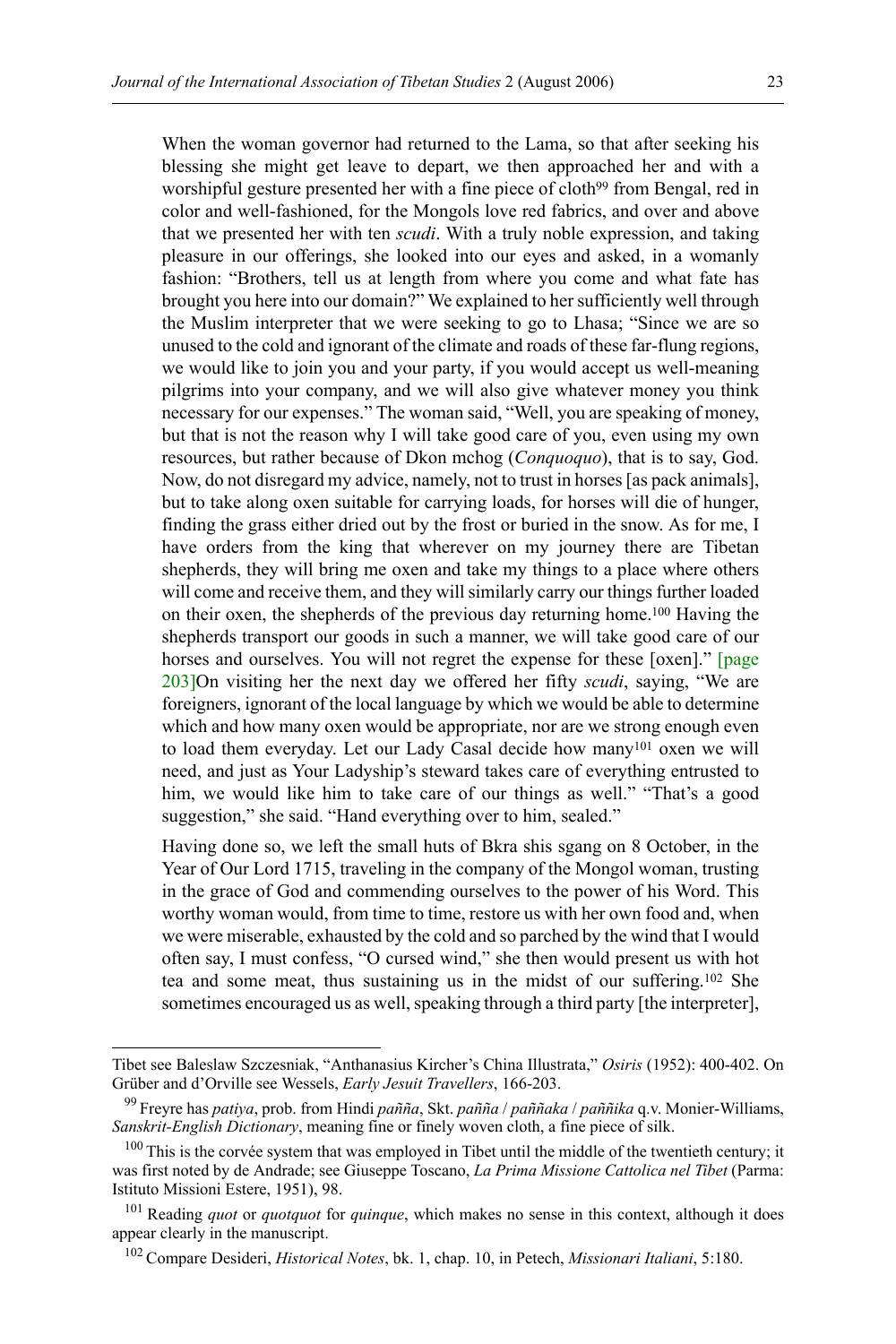that we should not fear the mountains or the masses of snow so long as we did not become separated from the group. One day, seeing me frozen stiff by the cold, she ordered some goatskins to be brought to her and said to me, "Take off your coat and give it to me." I took it off and handed it over to her, and she ordered one of the servants, "Line the sleeves of his coat with these skins, sewn in such a way that his hands will always be covered with the wool which has been turned to the inside."

Another day one of her camels perished in the snows and my[103](#page-23-0) horse which I had been riding had become inflamed internally due to hunger and was bleeding from its nostrils. He was unable to proceed any further, and that night finally fell down dead in the snow. I had only a single Muslim servant with me. As the sun was setting, the tracks of those who had gone on ahead of me were also lost to sight. Not knowing what I should do, I stretched out prostrate on the snow and lay down upon my horse's flank so that I might absorb<sup>[104](#page-23-1)</sup> some of his warmth, and waited<sup>[105](#page-23-2)</sup> for the next day. The woman governor was informed [that I was missing] by Fr. Ippolito, and being very concerned for me, sent three horses and two household servants to my rescue; truly she snatched me from the jaws of death, and later comforted me and my party with meat and rice for sustenance. On the following day she gave me a horse to ride, and we set out from there, not by any roads, but through the snow. [106](#page-23-3)

[page 204]I am passing over many things, in fact, since it's not possible to speak of everything, but[107](#page-23-4) I can't bear to keep silent about how we lived for four months in that wasteland. This is really how it was: coming to the day's halt, we first pitched our tents and set the horses free to graze; not indeed on fodder, but rather on the semblance of fodder. Each [traveler] would tie a rope to [his horse's] foot and go off, each in his own direction, to collect ox-dung. The cattle of those who journey back and forth on the trail leave behind their dung which is really of great help to travelers. We would bring it home wrapped in the ends of our coats and divide it, with half for today's fire, and save the other part for tomorrow's. We would get up very early at dawn and strike a spark from the flintstone, put to the fuel, and keep ourselves warm. We would melt the ice to water in cauldrons, add tea, salt and butter, and let it boil. Meanwhile, we would gather the horses which had been hobbled during the night in the midst of that miserable fodder, [the horses] preferring to stand around rather than graze on it, saddle them and warm our hands at the fire from time to time so that they would not become frozen stiff. Later, seated around the fire, we would keep one hand on the reins, and put the other into the breast of our robes and each would take out from the fur his own wooden bowl, and after sipping what is either a food or a beverage, I don't really know [how to describe it], we would mount the horses and start on our way. Since we never took our clothes off the vermin swarmed on our bodies. Sometimes we

<span id="page-23-3"></span><span id="page-23-2"></span><span id="page-23-1"></span><span id="page-23-0"></span><sup>103</sup> For *meu* read *meus*, which may be just be another slip of the pen, or again, a contamination from Portuguese.

<span id="page-23-4"></span><sup>104</sup> For *attraheram* read *attraherem*.

<sup>105</sup> For *expectarem* read *expectabat*, there being no apparent reason here for the subjunctive.

<sup>&</sup>lt;sup>106</sup> This incident is also recounted in detail by Desideri, who dates it precisely to the evening of 22 November 1715; he also specifiesthat the Muslim with Freyre wastheir interpreter. Desideri, *Historical Notes*, bk. 1, chap. 10, in Petech, *Missionari Italiani*, 181-82.

<sup>107</sup> For *atuem* read *autem*.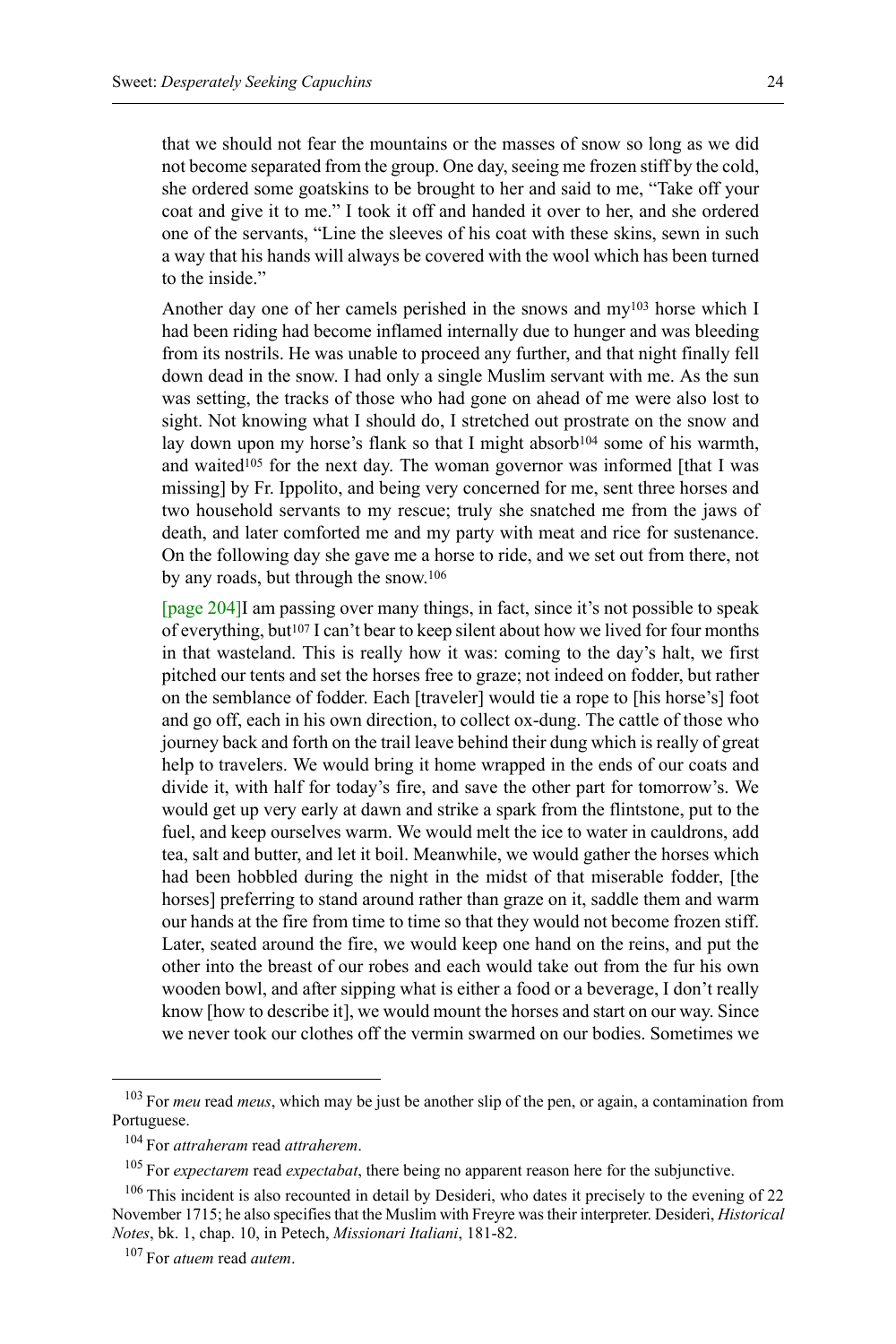sat basking in the sun and took off our clothes,<sup>[108](#page-24-0)</sup> not indeed to pick [the vermin] off one by one, because it was easier just to sweep them off.

Traveling through the wasteland in this way[109](#page-24-1) we at last came to a place in which the mountains were difficult to climb and there was little fodder. Two horses were dying from hunger, one of the Tibetans' and one of ours, and we left them by the road after removing the halters from their muzzles. At sunset that day, after taking a long time to set up camp in a place where neither fodder nor ox-dung fuel were to be found, both we and our horses stood there expecting to die. Then a man came running from a long way off and shouted out to us, "Go to Casal and ask her for fodder and cattle dung." These people had come<sup>[110](#page-24-2)</sup> from the hamlet which we would reach the next day. I ran, slipping on the ice from time to time, and stood at last at the opening of the tent with my hands raised in supplication. Casal asked, "Lama, why don't you come in to the fire?" Stammering I replied to Casal, "*Za minduk, shing minduk* (*zâ menduc, xingue menduk*)," that is to say, there is no fodder and no fuel.[111](#page-24-3) [page 205]Hearing that, the Mongol lady commanded that we quickly be given seven bags of fodder and as much cattle dung as was considered necessary for us. From that day on, we began to encounter small settlements, and we never lacked ourshare of fodder and fuel for each day, thanks to the woman's orders.

Having crossed the wasteland we came to rural settlements; it's not important to mention the names of those with just two or three houses. We finally arrived at one larger than these, named Sa skya (*Saquiâ*), on the fifteenth of February, 1716.[112](#page-24-4) The Capuchin fathers who come from Hindustan through Nepal also stop off here and proceed on to Lhasa,[113](#page-24-5) doing likewise on the return trip, with the exception of one of them, who arrived in Bengal from Lhasa via Sikkim (*Damaxor*, Tib. 'Bras mo ljongs). Leaving both Sa skya and our Lady Governor on the 29th of February, we [Fathers], all alone, but with God accompanying us, approached Gzhis ka rtse (*Zagarchê*). Setting out from there we entered Lhasa after a twelve days journey.

<span id="page-24-0"></span>As to Lhasa, it is a town which is large enough to form three parishes. Eleven years ago the Mongols brought it under their rule, [taking it] from the Tibetans.[114](#page-24-6) The petty king, named Genghis Khan (*Gingykan*),[115](#page-24-7) for his part governs peaceably now. In recent years five or six Capuchin fathers from the Marches of Ancona

<span id="page-24-3"></span><span id="page-24-2"></span><span id="page-24-1"></span><sup>108</sup> For *sulutis* read *solutis*.

<sup>&</sup>lt;sup>109</sup> This phrase was omitted by de Filippi.

<span id="page-24-4"></span><sup>110</sup> The third person plural here, *venerent*, indicates that there were others in addition to the man who addressed Freyre and his party. De Filippi (*Account*, 359) adds his interpretation: "we later learnt that provisions had been sent from a small village we were to arrive at on the morrow."

<span id="page-24-6"></span><span id="page-24-5"></span><sup>&</sup>lt;sup>111</sup> The Tibetan (*za mi* '*dug*) actually means "there is no food," although he obviously got his meaning across to Casal. This is one more indication of Freyre's scanty knowledge of Tibetan, which he acknowledges at various points.

<sup>112</sup> Orig: *ejusdem supra dicti anni*.

<span id="page-24-7"></span><sup>113</sup> This was the Capuchin mission of 1709-11, initially under Fr. Giuseppe da Ascoli and after his death in 1710 Fr. Felice da Montecchio; see Petech, *Missionari Italiani*, 1:xlvi-xlviii.

<sup>&</sup>lt;sup>114</sup> Frevre is here alluding to Lajang Khan's decisive seizure of total power in central Tibet, with the assassination of the Regent Sangs rgyas rgya mtsho in 1705. See Petech, *China and Tibet in the early 18th century* (1950; repr., Leiden: Brill, 1972), 10-13.

 $115$  The Catholic missionaries always called Lajang Khan "Genghis Khan."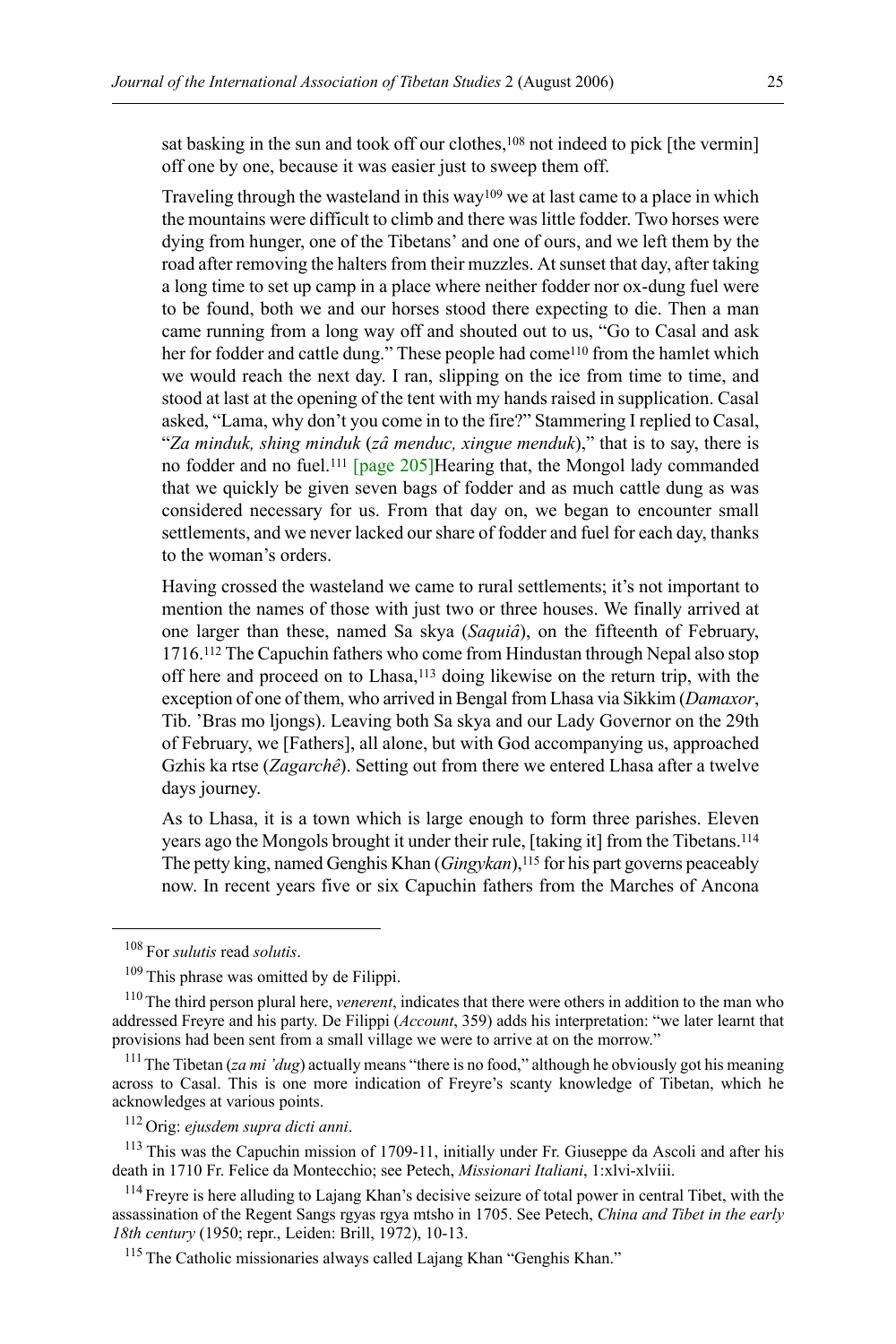came here,[116](#page-25-0) that is, to Lhasa, who, either through the lack of a harvest of souls or for other reasons – they were very little skilled in languages – left this place, and regrouped in Bengal as soon as possible; two of them died in Patna. These kingdoms are very unsuited to Europeans, both because of the extreme cold as well as the lack of food.

Having put Rev. Fr. Ippolito in charge at Lhasa on the 16th of April in the year of Our Lord 1716, I arrived in Nepal after a 42 days journey. There I found five Capuchin fathers and stayed with them for five months. After one of them died there were four left, of whom one was Domenico da Fano[117](#page-25-1) who was Prefect of the Tibetan mission supported by the Sacred Congregation for the Propagation of the Faith.[118](#page-25-2) However, at this time, the plague raged so relentlessly in Nepal (which is actually three city-states governed by three independent petty kings), that in scarcely three months almost twenty thousand corpses were laid out for cremation.

[page 206]Not only was the plague at large in the populace, but the people themselves, after having been goaded to sedition, sent away the petty king, who was subjected to humiliations, and in a mad frenzy<sup>[119](#page-25-3)</sup> they slaughtered seven of his palace servants. Afterwards, the Devil, always an evildoer, was now consumed by violent envy; the pagans wanted to make an attack on the Fathers, but on the one hand, a violent rainstorm toward evening (an angel was protecting us), and on the other hand, their enthusiasm for sacking our houses, miraculously kept them from killing us.

The pretext for their hatred toward the Fathers, whom they also called "Moguls," was to be found in their monastic robes. Formerly, when the Fathers arrived in Patna they wore a brown habit in accordance with the Capuchin rule. But the Superior, who was named Brother Felice [da Montecchio], had formed a friendship with the Qazi (*Cazino*), the legal prosecutor of the Muslims. The Qazi was offended, not indeed with the Father, but with the dark color of his habit, and requested the Capuchin[120](#page-25-4) to discard his almond color[ed habit] and deign to wear blue. The Qazi right away ordered some fine silk cloth to be dyed blue, and in a friendly fashion presented it to the Capuchin, saying, "Sew for yourselves clothes

<span id="page-25-2"></span><span id="page-25-1"></span><span id="page-25-0"></span><sup>&</sup>lt;sup>116</sup> Frevre here refers to the five Capuchins who had been at Lhasa during the first phase of the Capuchin mission (1707-11): Frs. François Marie of Tours and Giuseppe da Ascoli, who died at Patna, as well as Frs. Domenico da Fano, Giovanni da Fano, and Michelangelo da Borgogna. See Petech, *Missionari Italiani*, 1:xliii-xlviii.

<sup>&</sup>lt;sup>117</sup> On Domenico da Fano's role in the second Capuchin mission to Tibet see Petech's introduction to *Missionari Italiani*, 1:xlvi-liii and da Fano's *Relazione*, in Petech, *Missionari Italiani*, 3:3-37.

<span id="page-25-3"></span><sup>&</sup>lt;sup>118</sup>This was the agency of the Catholic Church which had sole authority over foreign missions (subject of course to the papacy and influences by ecclesiastical and secular politics). From itsinception in 1622 it was closely identified with the Capuchins and other Franciscans, and in general was hostile to the Jesuits and their more accommodating approach to the high cultures of Asia. See note 3 above, as well as Philip Caraman, *Tibet: The Jesuit Century* (Tiverton, UK: Halsgrove, 1998), 137-41. On the establishment of the Capuchin mission to Tibet by the Propaganda Fide see Petech, *Missionari Italiani*, 1:xxxiv-xxxviii. De Filippi (*Account*, 360) does not translate the phrase *Sacra de Propaganda Congregatione eum adjuvante*.

<span id="page-25-4"></span><sup>&</sup>lt;sup>119</sup> Literally "like Bacchantes," referring to the frenzied slaughter of men who had profaned the sacred mysteries recounted in Greek literature, most famously in the *Bacchae* of Euripedes. De Filippi omits this characterization.

<sup>&</sup>lt;sup>120</sup> *cucularem*, literally "the hooded one."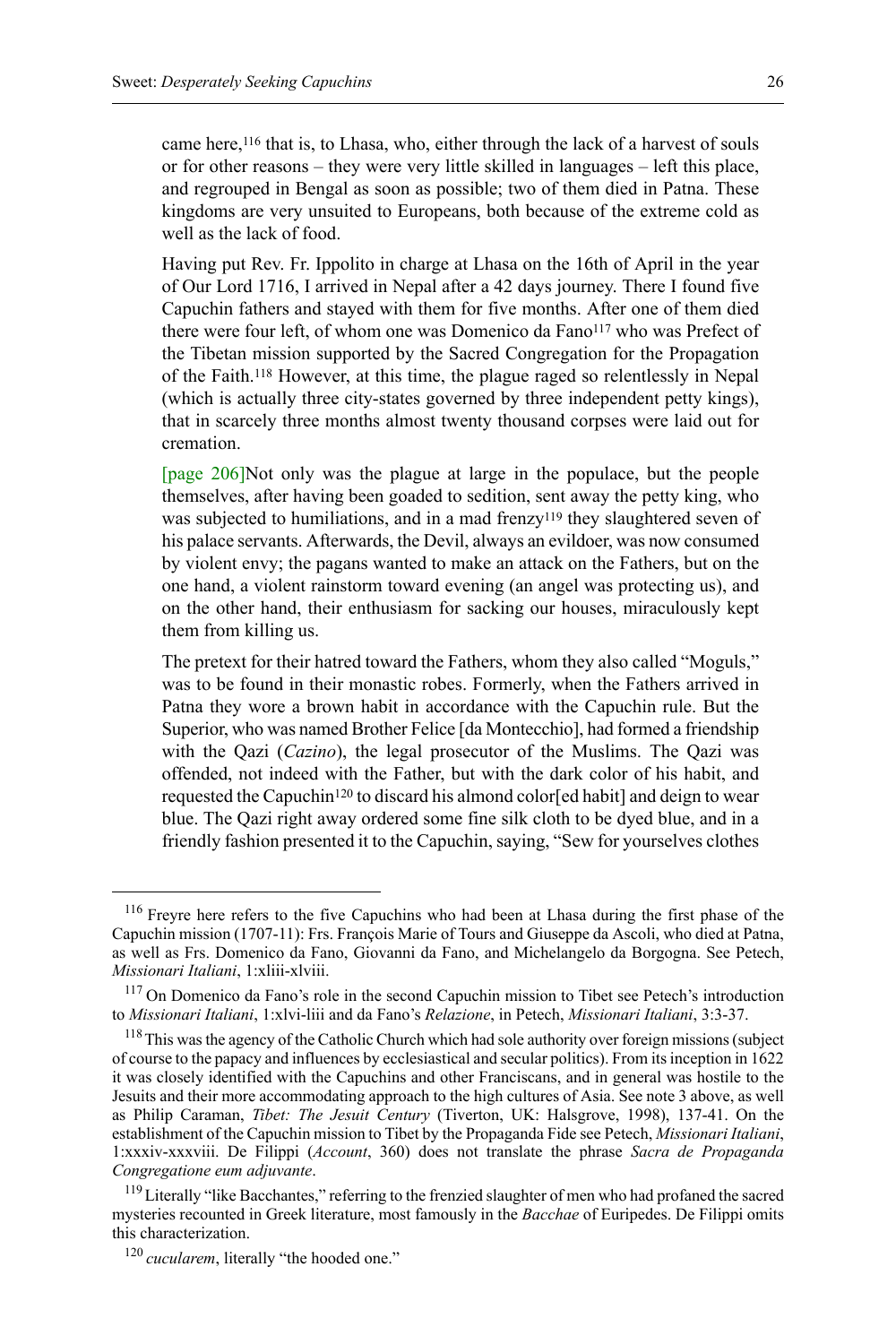cut from this cloth." This was done without delay, and soon the Capuchin fathers were happily wearing blue.

At the time of the plague the Nepalis began to make the accusation that such a blue color, with which the Capuchins had died their habits, was so displeasing and unacceptable to the gods that in anger they had smashed the fictitious<sup>[121](#page-26-0)</sup> undersea bridge which goes from Bengal to Lanka, that is, to Ceylon, which is actually their Elysian Fields. Therefore, the souls of the dead, having found the bridge broken, returned to put others to death, and for that reason, by removing the cause of displeasure, that is, by killing the Fathers, the gods might be placated. But the Capuchins looked out well for themselves inasmuch as they immediately purchased white cotton cloth brought to their house by paid functionaries, and ordered that robes be made after the Nepali fashion as quickly as possible. When the Nepalis saw this they said to the Fathers, "Now things are well – from Moguls you have made yourselves into Nepalis like us."

After a few days, having left one Father in Nepal, the three others proceeded on horseback to Lhasa and stayed with Fr. Ippolito and some Tibetan servants;<sup>[122](#page-26-1)</sup> all the Capuchins who went to Lhasa stayed in that house. The house belonged to the petty king's treasury department, and they paid monthly rent, for it is difficult to find housing in Lhasa. The Capuchin Fathers had completed two guest houses, one in Candranagar in Bengal, the other in Patna, and gave out that three more were to be constructed,  $\lceil \text{page 207} \rceil$ namely one in Nepal, the other in Lhasa, and the last one in Dwags po (*Takpo*) [123](#page-26-2) a village eight or ten days' journey[124](#page-26-3) distant from Lhasa, at which it had been ascertained that some grapes were to be found.<sup>[125](#page-26-4)</sup>

As for myself, I went from Nepal to Patna where I was struck down by a grave illness and resided for three months with the Dutch, who not only took care of my expenses, but truly and sincerely treated me with love, and who, as it were, raised me stinking out of the grave.[126](#page-26-5) In addition, the Capuchin Fathers, especially the Rev. Fr. Brother Felice [da Montecchio],<sup>[127](#page-26-6)</sup> showed compassion toward my pitiable self which words cannot express, inasmuch as he stayed at my bedside day and night taking care of me, so that if I were to have a hundred tongues worthy to show my gratitude for his kindnesses, I would still never be able to thank him enough.

<span id="page-26-3"></span><span id="page-26-2"></span><span id="page-26-1"></span><span id="page-26-0"></span><sup>121</sup> Taking *fictitium* (Late Latin, "fictitious") with *pontem*. Compare de Filippi (*Account*, 361) "an imaginary Ceilam [sic]."

<span id="page-26-4"></span><sup>122</sup> For familiis read famulis.

<sup>123</sup> That is, Dwags po khyer.

<span id="page-26-5"></span><sup>124</sup> De Filippi (*Account*, 361) unaccountably translates this (*octo vel decem dierum itinere distantes*) as "ten or twelve days distance."

<span id="page-26-6"></span><sup>&</sup>lt;sup>125</sup> Which were essential in making sacramental wine. Petech states that making sacramental wine to supply the mission at Lhasa was one of the objectives, albeit a minor one, for opening this guest house: Petech, *Missionari Italiani*, 1:lii.

<sup>&</sup>lt;sup>126</sup> Frevre is alluding here to Lazarus having been raised up from his tomb by Jesus (John, 11:38-39). My thanks to the anonymous reader for supplying this reference.

<sup>&</sup>lt;sup>127</sup> Felice da Montecchio (1671-1732) was named vice-prefect of the Tibet mission in 1705, and prefect in 1710. He later was the Capuchin visitor at Patna, an influential post. He made a brief visit to Lhasa in 1721. Besides the personal kindness that he showed to Freyre, Desideri also describes him as a very convivial companion on their journey together from Kuti to Kathmandu (Desideri, *Historical Notes*, bk. 4, chap. 1; Petech, *Missionari Italiani*, 7:6), although da Montecchio was later to become his bitter enemy (see following note).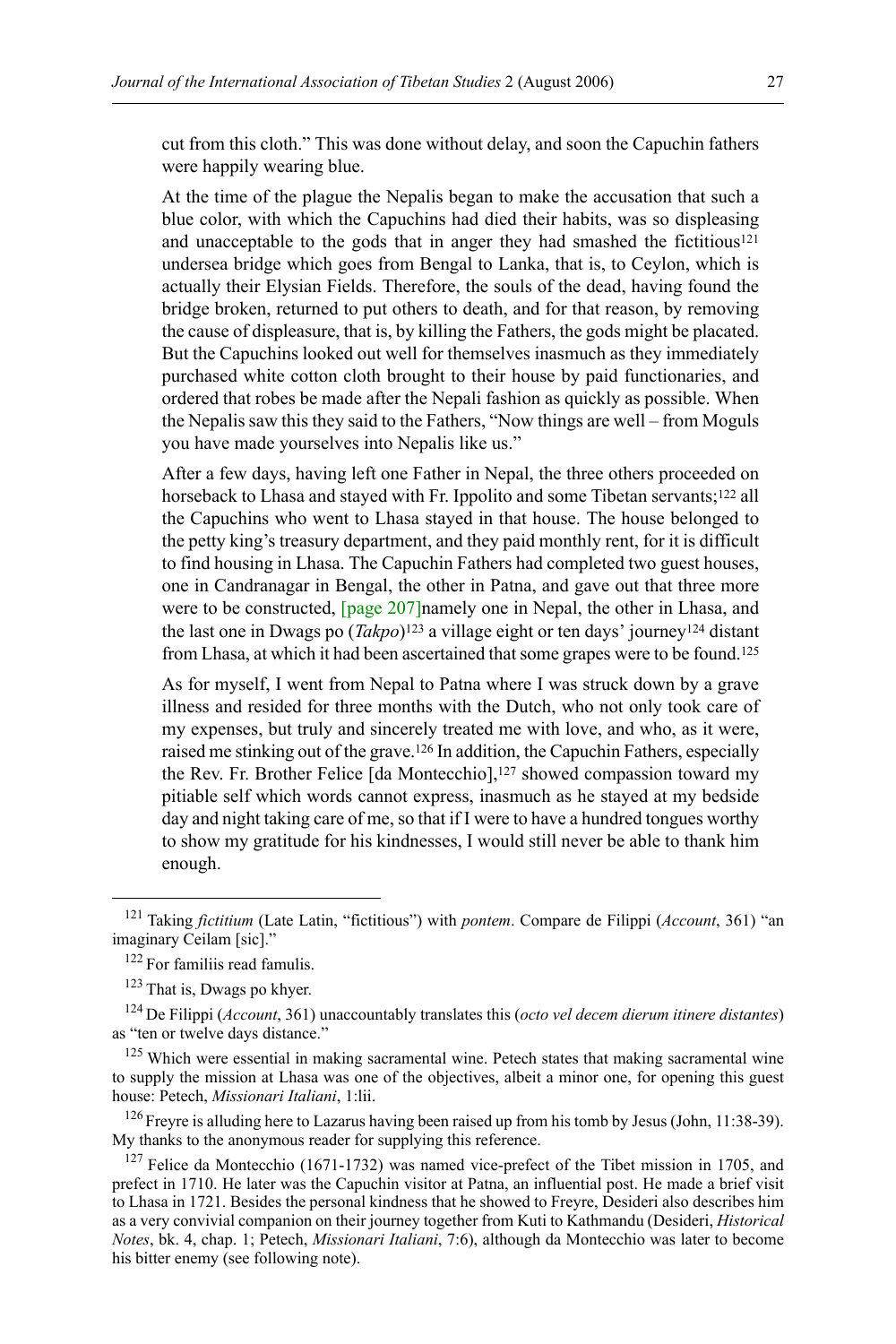I am writing thus to Your Paternity summarizing the mission to the Tibetans, so that to some small extent Your Paternity may have some little information not only about the roads, but truly also about the Tibetan kingdoms, and finally, most especially about the Propaganda missionaries, who, although they have accomplished nothing for the past eleven years, nevertheless take it badly that the Jesuits send people to what they call their harvest, and have already written many complaints to Rome.[128](#page-27-0) I hope that Rev. Fr. Ippolito will write at greater length to Your Paternity. Most Reverend Father, I ask on bended knees for your efficacious blessing.

Agra, 26 April 1717

Your subject in Christ, Manoel Freyre

<span id="page-27-0"></span><sup>128</sup>For *multa* read *multas*. Most active in these complaints wasthe very same Fr. Felice da Montecchio mentioned above, who with a seemingly obsessive concern submitted a total of fifteen documents to the Propaganda during the proceedings (*causa*) conducted by the Propaganda over the Tibet mission. A contemporary Jesuit described these, quite justly, as containing "much acrimony and invective" against his former friend and travel companion Desideri. See Castello Panti, "Nuovi Documenti," 170-74, and Petech, *Missionari Italiani*, 3:38-46; copies of all of da Montecchio's writings on the *causa* are found in the dossier conserved in the Archivio Storico of the Propaganda, *Congregazioni Particolari*, 84 ff.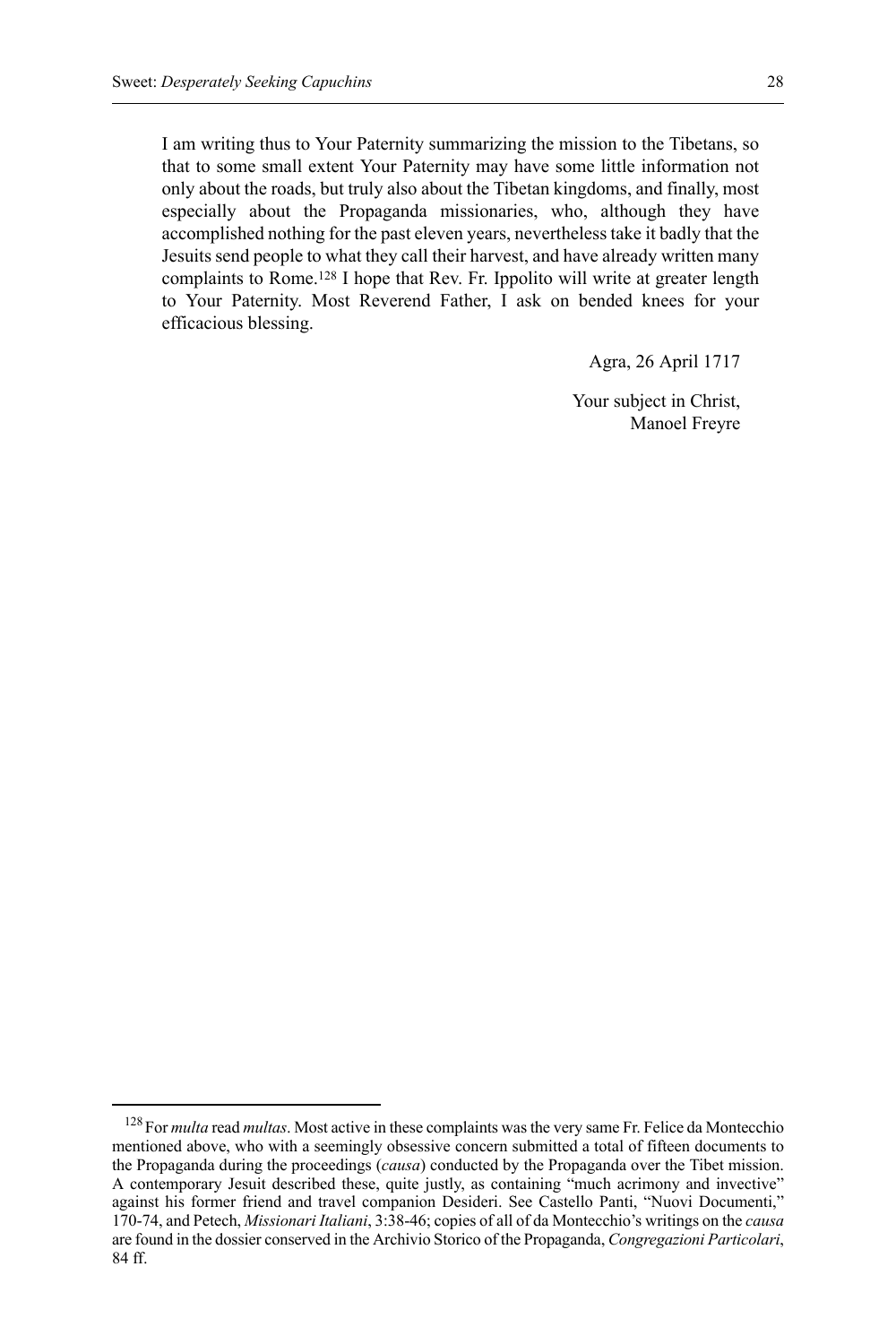### **Glossary**

*Note: Glossary entries are organized in Tibetan alphabetical order. All entries list the following information in this order: THDL Extended Wylie transliteration of the term, THDL Phonetic rendering of the term, English translation, Sanskrit and/or Chinese equivalent, dates when applicable, and type.*

| Ka                |                  |                |                  |              |              |  |  |  |
|-------------------|------------------|----------------|------------------|--------------|--------------|--|--|--|
| Wylie             | <b>Phonetics</b> | English        | Sanskrit/Chinese | <b>Dates</b> | Type         |  |  |  |
| dkon mchog        | Könchok          |                |                  |              | Name         |  |  |  |
| bkra shis sgang   | Trashigang       |                |                  |              | Place        |  |  |  |
| Ga                |                  |                |                  |              |              |  |  |  |
| Wylie             | <b>Phonetics</b> | English        | Sanskrit/Chinese | <b>Dates</b> | Type         |  |  |  |
| dge lugs          | Geluk            |                |                  |              | Organization |  |  |  |
| dge lugs pa       | Gelukpa          |                |                  |              | Organization |  |  |  |
| dgon pa           | gönpa            |                |                  |              | Term         |  |  |  |
| Nga               |                  |                |                  |              |              |  |  |  |
| Wylie             | <b>Phonetics</b> | English        | Sanskrit/Chinese | <b>Dates</b> | Type         |  |  |  |
| mnga' ris         | Ngari            |                |                  |              | Place        |  |  |  |
| <b>Nya</b>        |                  |                |                  |              |              |  |  |  |
| Wylie             | <b>Phonetics</b> | English        | Sanskrit/Chinese | <b>Dates</b> | Type         |  |  |  |
| nyi ma rnam rgyal | Nyima Namgyel    |                |                  |              | Person       |  |  |  |
| rnying ma         | Nyingma          |                |                  |              | Organization |  |  |  |
| Da                |                  |                |                  |              |              |  |  |  |
| Wylie             | <b>Phonetics</b> | English        | Sanskrit/Chinese | <b>Dates</b> | Type         |  |  |  |
| dwags po          | Dakpo            |                |                  |              | Place        |  |  |  |
| dwags po khyer    | Dakpokhyer       |                |                  |              | Place        |  |  |  |
| Ba                |                  |                |                  |              |              |  |  |  |
| Wylie             | <b>Phonetics</b> | English        | Sanskrit/Chinese | <b>Dates</b> | Type         |  |  |  |
| bla ma            | lama             |                |                  |              | Term         |  |  |  |
| dbus gtsang       | Utsang           |                |                  |              | Place        |  |  |  |
| 'bras mo ljongs   | Dremojong        |                |                  |              | Place        |  |  |  |
| <b>Tsa</b>        |                  |                |                  |              |              |  |  |  |
| Wylie             | <b>Phonetics</b> | <b>English</b> | Sanskrit/Chinese | <b>Dates</b> | Type         |  |  |  |
| rtsa pa rang      | Tsaparang        |                |                  |              | Place        |  |  |  |
| Zha               |                  |                |                  |              |              |  |  |  |
| Wylie             | <b>Phonetics</b> | English        | Sanskrit/Chinese | <b>Dates</b> | Type         |  |  |  |
| gzhis ka rtse     | Zhikatsé         |                |                  |              | Place        |  |  |  |
| bzhi              | zhi              | four           |                  |              | Term         |  |  |  |
| Ra                |                  |                |                  |              |              |  |  |  |
| Wylie             | <b>Phonetics</b> | English        | Sanskrit/Chinese | <b>Dates</b> | Type         |  |  |  |
| ru thogs          | Rutok            |                |                  |              | Place        |  |  |  |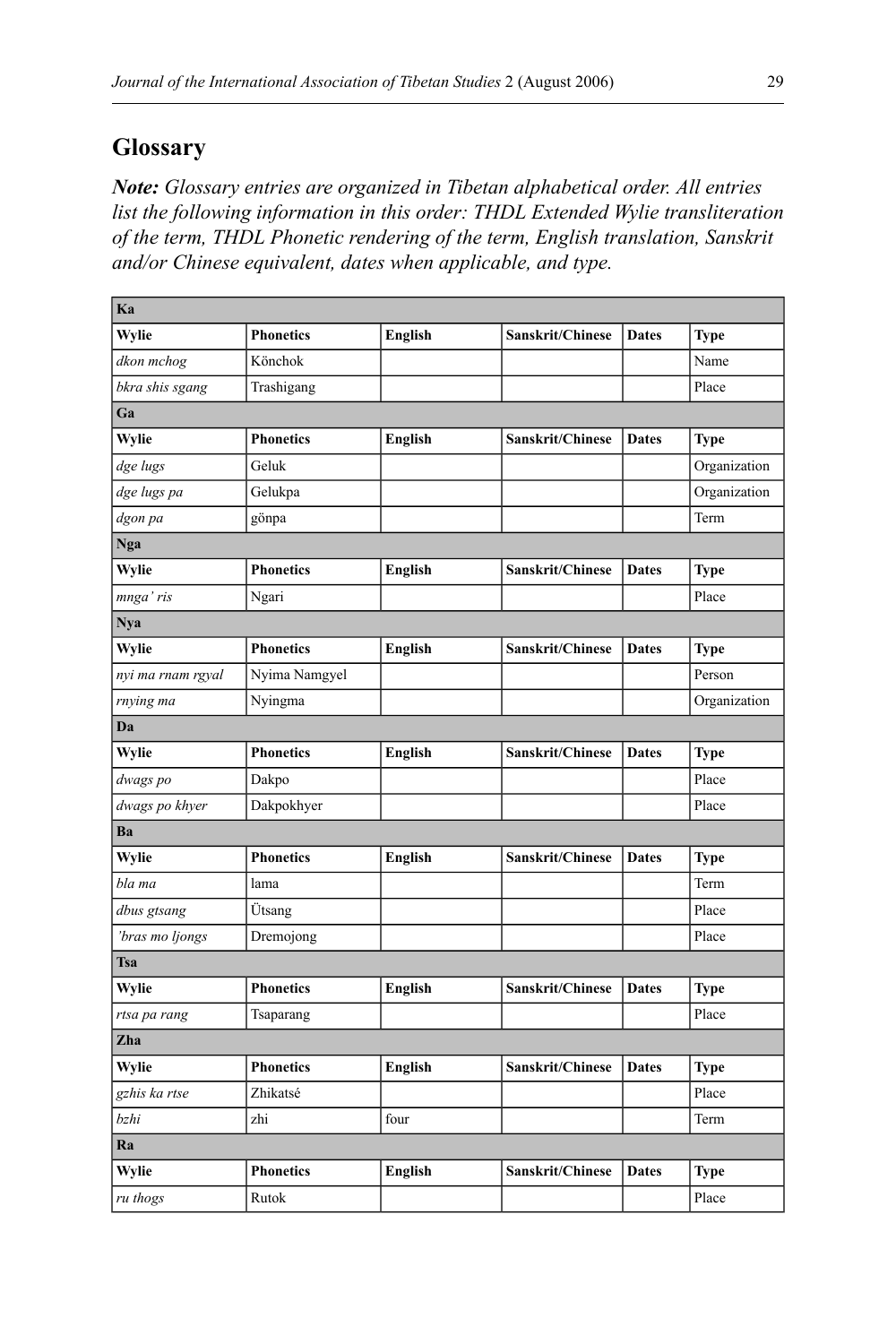| Sa                        |                  |         |                  |              |             |  |  |  |
|---------------------------|------------------|---------|------------------|--------------|-------------|--|--|--|
| Wylie                     | <b>Phonetics</b> | English | Sanskrit/Chinese | Dates        | <b>Type</b> |  |  |  |
| sa skya                   | Sakya            |         |                  |              | Place       |  |  |  |
| sangs rgyas rgya<br>mtsho | Sanggyé Gyatso   |         |                  |              | Person      |  |  |  |
| sog po                    | Sokpo            |         |                  |              | Ethnicity   |  |  |  |
| Ha                        |                  |         |                  |              |             |  |  |  |
| Wylie                     | <b>Phonetics</b> | English | Sanskrit/Chinese | <b>Dates</b> | <b>Type</b> |  |  |  |
| lha bzang                 | Lhazang          |         |                  |              | Person      |  |  |  |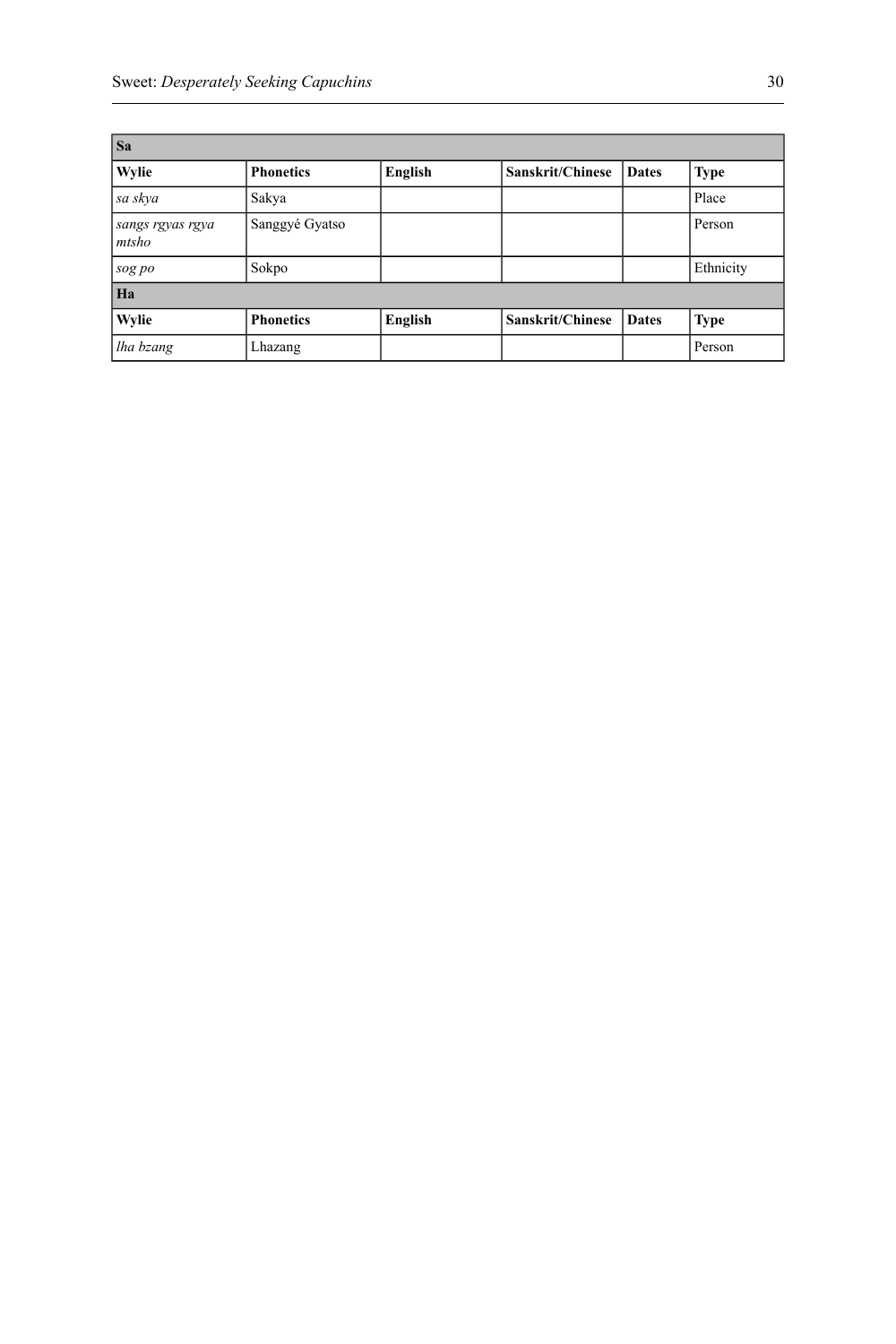#### *Bibliography*

- Alden, Dauril. *The Making of an Enterprise: The Society of Jesus in Portugal, Its Empire and Beyond, 1540-1750*. Stanford, CA: Stanford University Press, 1996.
- Bargiacchi, Enzo Gualtiero. *Ippolito Desideri S.J.: alla scoperta del Tibet e del buddhismo*. Pistoia: Brigata del Leoncino, 2006.
	- ———. "*La Relazione* di Ippolito Desideri fra storia locale e vicende internazionale." *Storialocale: Quaderni pistoiese di cultura moderna e contemporanea* 2 (2003): 4-103.
- Borges, Charles J. *The Economics of the Goa Jesuits, 1542-1759*. New Delhi: Concept, 1994.
- Caraman, Philip. *Tibet: The Jesuit Century*. Tiverton, UK: Halsgrove, 1998.
- Castello Panti, Silvia. "Nuovi Documenti su Ippolito Desideri." In *Miscellanea di Storia delle Espolorazioni*, 153-78. Genova: Fratelli Bozzi, 1975.
- Correia-Alfonso,J. "Ritos Malabares." In *Diccionnario Histórico de la Compañía de Jesús*, 4:3372-75. Madrid: Universidad Pontifica Comillas, 2001.
- Danvers,Frederick C. *A History of the Portuguese in India*. London: W. H. Allen, 1894.
- Desideri, Ippolito. *Notizie Istoriche del Tibet* [*Historical Notes on Tibet*]. In Petech, *Missionari Italiani nel Tibet e nel Nepal*, vol. 5-7. Roma: La Libreria dello Stato, 1952-54.
- *Diccionnario Histórico de la Compañía de Jesús*. Madrid: Universidad Pontifica Comillas, 2001.
- Didier, Hugues. "Die Jesuiten-Mission in Tsaparang, kommentiert und interpretiert nach den Dokumenten in den römischen Archiven der Gesellschaft Jesu." In *Tsaparang: Königsstadt in Westibet: Die vollständigen Berichete des Jesuitenpaters António De Andrade und eine Beschreibung vom heutigen Zustand der Klöster*, edited and translated by Jürgen C. Aschoff, 96-98. München: MC Verlag, 1989.
	- ———. *Les Portugais au Tibet: Les premières relations jésuites (1624-1635)*. 2nd ed. Paris: Chandeigne, 2002.
- de Filippi, Filippo, ed. and trans. *An Account of Tibet: The Travels of Ippolito Desideri 1712-1727*. 1937. Reprint, New Delhi: Asian Educational Services, 1995.
- Gandolfo, Romolo. "Bhutan and Tibet in European Cartography (1597-1800)." In *The Spider and the Piglet: Proceedings of the First International Seminar on Bhutan Studies*, 96-107. Thimbu: Centre for Bhutan Studies, 2004.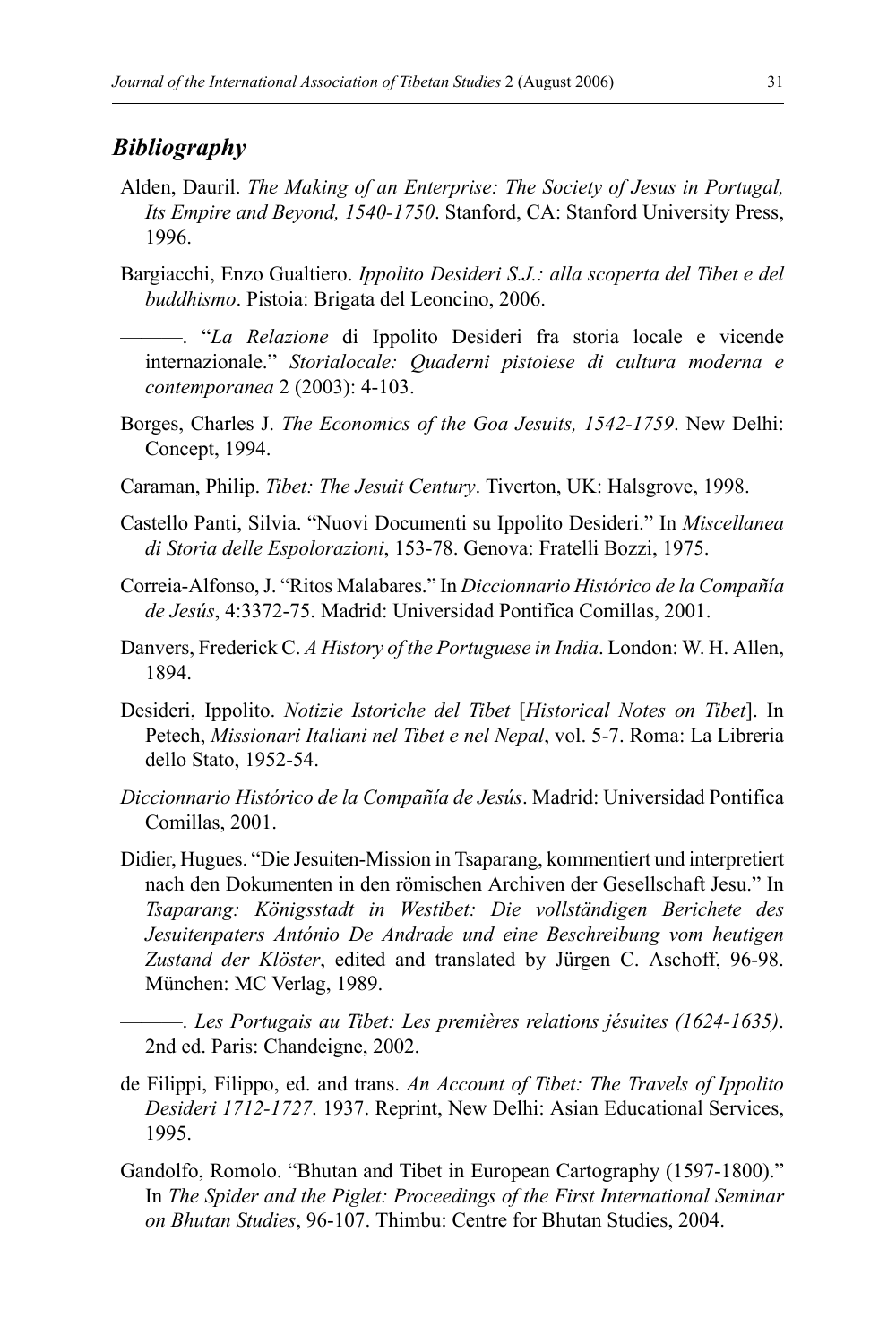- Hedin, Sven. *Southern Tibet*. Stockholm: Lithographic Institute of the General Staff of the Swedish Army, 1917.
- Hosten, H. (Henry). "Letters and Other Papers of Fr. Ippolito Desideri S.J., a Missionary in Tibet (1713-1721)." Originally published in the *Journal of the* Asiatic Society of Bengal (1938): 567-767. Reprint, Delhi: Cosmo Publications, 1998.
- Kircher, Athanasius. *China Illustrata*. Translated by Charles Van Tuyl. Bloomington, IN: Indiana University Institute for Inner Asian Studies, 1987.
	- ———. *China Illustrata: La Chine d'Athanase Kirchere de la Compagnie de Jesus Illustrée Plusiers Monuments Tant Sacrés que Profanes*. Amsterdam, Jean Jansson. 1670. Reprint, Geneva: Unicorne, 1980.
- de Lubac, Henri. *La rencontre du bouddhsime et de l'Occident*. 1952. Reprint, Paris: Les Èditions du Cerf, 2000.
- Martelli, Fabrizio. *Michelangelo Tamburini XVI Generale dei Gesuiti: Omaggio di Montese al suo illustre concittadino e alla sua famiglia*. Formigine, Italy: Golinelli, 1994.
- Martina, Giacomo. *Storia della Chiesa: Da Lutero ai Nostri Giorni*. Vol. 2. Brescia: Morcelliana, 1994.
- *Memoriale* to the Propaganda of 1729. Found in vol. 84 of the *Congregazioni Particolari* in the Archivio Storico of the Congregation for the Evangelization of Peoples.
- da Montecchio,Felice. *Risposta alla Relazione della Missione delTibet data dalli RR. PP. Della Compagnia di Gesù contro de' Capuccini*. Rome: TypusPompei Campana, 1729.
- Mungello, David E. *The Chinese Rites Controversy: Its History and Meaning*. Nettetal, Netherlands: Steyler Verlag, 1994.
- Pallis, Marco. *Peaks and Lamas*. 3rd revised ed. London: Woburn Press, 1974.
- vonPastor, LudwigFreiherr.*The History of the Popes*. Translated by Dom Earnest Graf. Vol. 33. London: Routledge & Kegan Paul, 1957.
- Petech, Luciano. *China and Tibet in the early 18th century*. 1950. Reprint, Leiden: Brill, 1972.
- ———. *Missionari Italiani nelTibet e nel Nepal*. 7 vols. Roma: La Libreria dello Stato, 1952-54.
- Snellgrove, David and Hugh Richardson. *A Cultural History of Tibet*. New York: Praeger, 1968.
- Stewart, Rory. *The Places In Between*. New York: Harcourt, 2006.